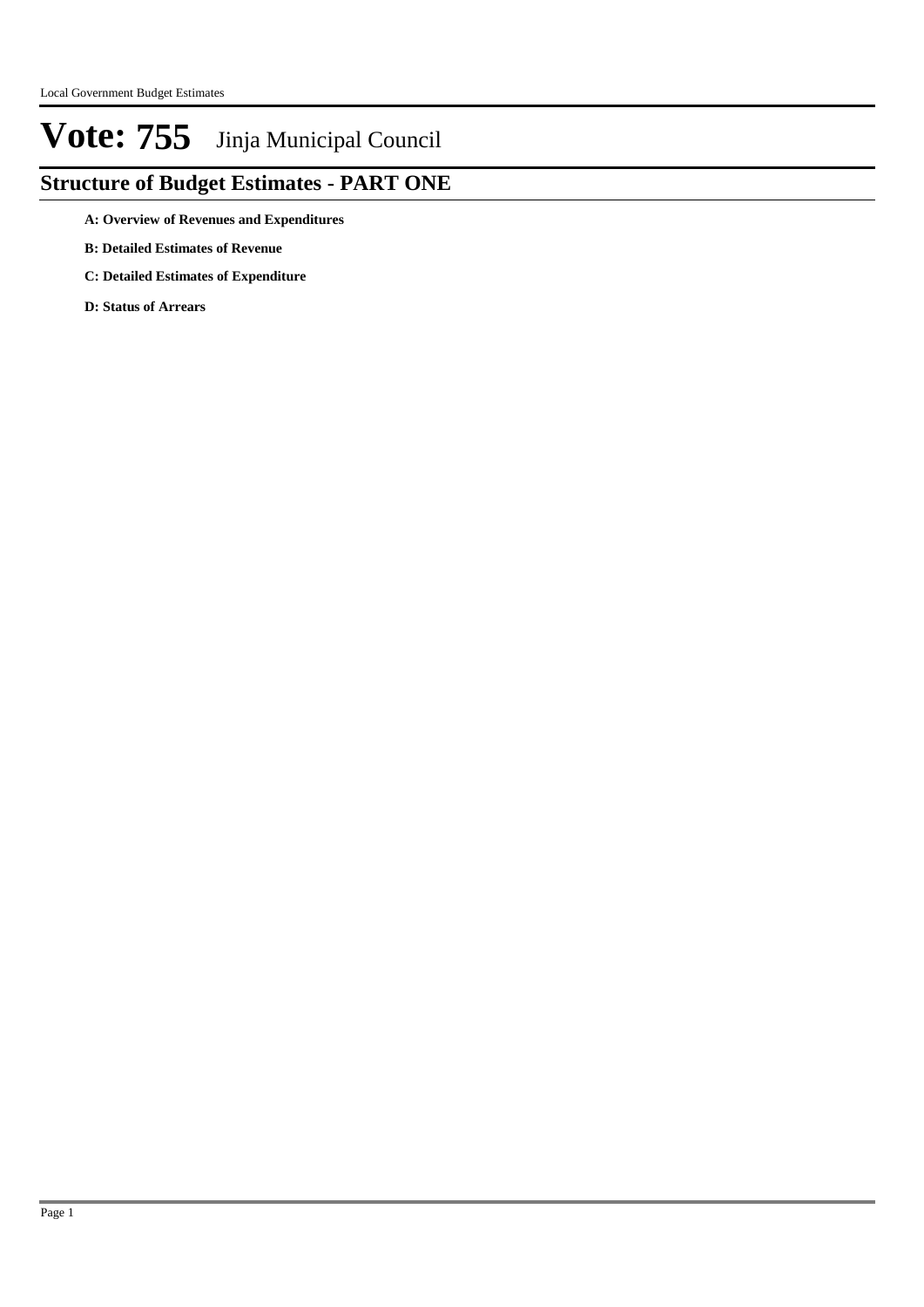### **A: Overview of Revenues and Expenditures**

**Revenue Performance and Plans**

|                                        |                        | 2015/16                                |            |  |  |  |
|----------------------------------------|------------------------|----------------------------------------|------------|--|--|--|
| UShs $000's$                           | <b>Approved Budget</b> | <b>Receipts by End</b><br><b>March</b> |            |  |  |  |
| 1. Locally Raised Revenues             | 4,334,995              | 1,759,728                              | 6,182,805  |  |  |  |
| 2a. Discretionary Government Transfers | 6,664,790              | 4,078,366                              | 7,575,902  |  |  |  |
| 2b. Conditional Government Transfers   | 7,237,047              | 6,070,297                              | 10,836,926 |  |  |  |
| 2c. Other Government Transfers         | 4,640,835              | 3,794,501                              | 50,000     |  |  |  |
| <b>Total Revenues</b>                  | 22,877,666             | 15,702,892                             | 24,645,633 |  |  |  |

#### **Expenditure Performance and Plans**

|                            |                        | 2015/16                                                |                        |  |
|----------------------------|------------------------|--------------------------------------------------------|------------------------|--|
| UShs $000's$               | <b>Approved Budget</b> | <b>Actual</b><br><b>Expenditure by</b><br>end of March | <b>Approved Budget</b> |  |
| 1a Administration          | 3,496,243              | 1,367,903                                              | 4,145,843              |  |
| 2 Finance                  | 481,405                | 279,660                                                | 1,145,376              |  |
| 3 Statutory Bodies         | 583,153                | 794,087                                                | 506,842                |  |
| 4 Production and Marketing | 119,999                | 37,181                                                 | 113,537                |  |
| 5 Health                   | 1,279,625              | 947,427                                                | 1,353,997              |  |
| 6 Education                | 6,209,357              | 4,506,643                                              | 7,390,172              |  |
| 7a Roads and Engineering   | 9,553,728              | 5,000,853                                              | 9,040,769              |  |
| 7b Water                   | $\Omega$               | $\Omega$                                               | $\Omega$               |  |
| 8 Natural Resources        | 446,235                | 189,190                                                | 374,928                |  |
| 9 Community Based Services | 454,295                | 264,073                                                | 316,476                |  |
| 10 Planning                | 145,079                | 86,268                                                 | 147,046                |  |
| 11 Internal Audit          | 108,548                | 77,173                                                 | 110,647                |  |
| <b>Grand Total</b>         | 22,877,666             | 13,550,457                                             | 24,645,633             |  |
| Wage Rec't:                | 7,002,544              | 5,341,682                                              | 7,404,830              |  |
| Non Wage Rec't:            | 3,880,224              | 2,541,533                                              | 9,289,477              |  |
| Domestic Dev't             | 11,994,898             | 5,667,242                                              | 7,951,326              |  |
| Donor Dev't                | 0                      | 0                                                      | $\boldsymbol{\theta}$  |  |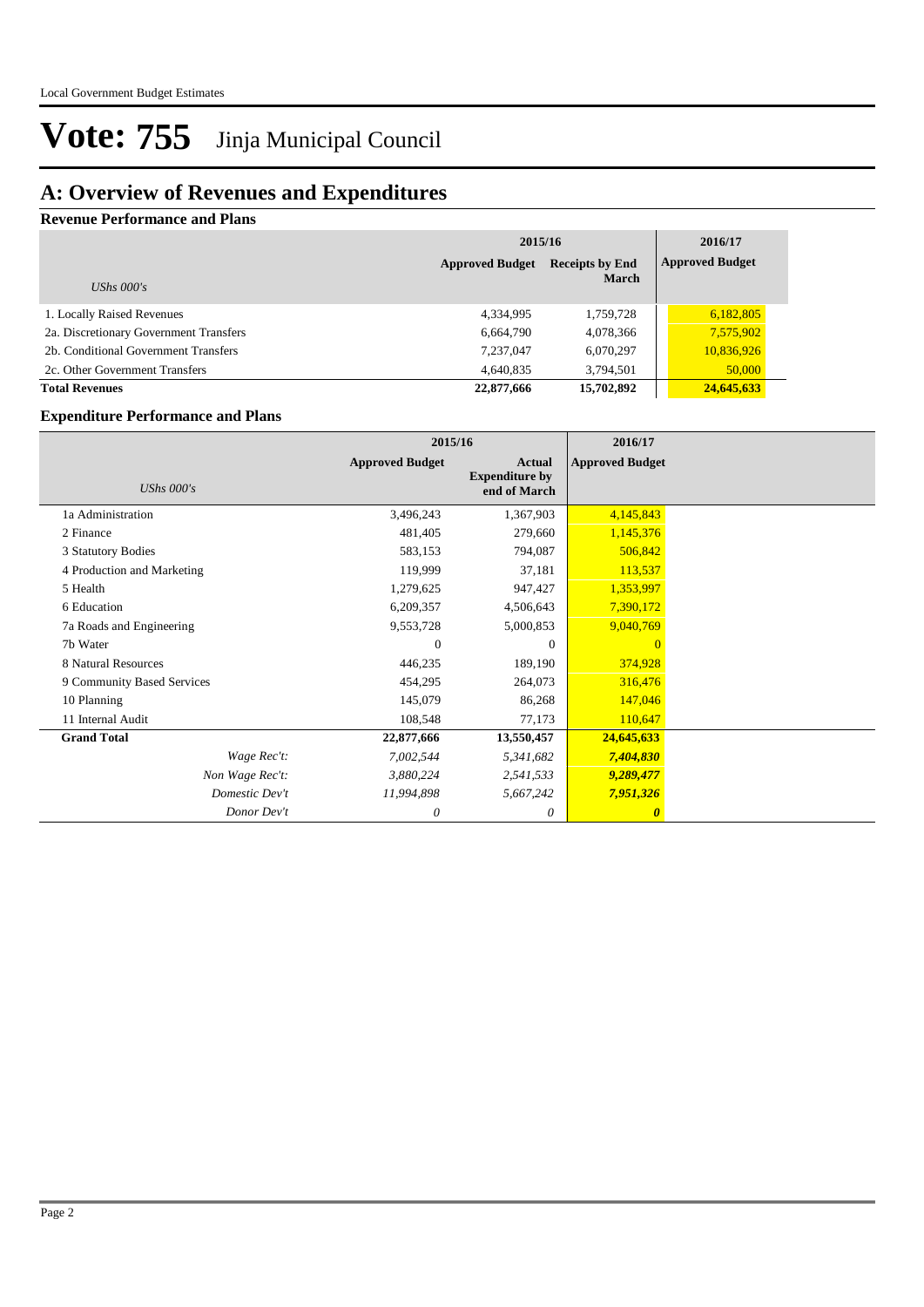### **B: Detailed Estimates of Revenue**

|                                                    | 2016/17                |                                    |                        |
|----------------------------------------------------|------------------------|------------------------------------|------------------------|
| UShs $000's$                                       | <b>Approved Budget</b> | <b>Receipts by End</b><br>of March | <b>Approved Budget</b> |
| <b>1. Locally Raised Revenues</b>                  | 4,334,995              | 1,759,728                          | 6,182,805              |
| Unspent balances - Locally Raised Revenues         | 152,082                | 152,082                            |                        |
| <b>Locally Raised Revenues</b>                     | 4,182,912              | 1,607,645                          | 6,182,805              |
| 2a. Discretionary Government Transfers             | 6,664,790              | 4,078,366                          | 7,575,902              |
| Urban Discretionary Development Equalization Grant | 5,364,627              | 3,110,665                          | 6,210,413              |
| District Unconditional Grant (Wage)                | 55.162                 | 22,464                             |                        |
| Urban Unconditional Grant (Wage)                   | 928,666                | 697,037                            | 1,039,329              |
| Urban Unconditional Grant (Non-Wage)               | 316,335                | 248,200                            | 326,160                |
| 2b. Conditional Government Transfers               | 7,237,047              | 6,070,297                          | 10,836,926             |
| Development Grant                                  | 526,639                | 526,639                            | 84.084                 |
| Support Services Conditional Grant (Non-Wage)      | 128,271                | 91,701                             |                        |
| Sector Conditional Grant (Wage)                    | 6,018,716              | 4,622,181                          | 6,365,502              |
| Sector Conditional Grant (Non-Wage)                | 563,420                | 363,398                            | 3,137,194              |
| Pension for Local Governments                      |                        | 466,377                            | 568,376                |
| <b>Gratuity for Local Governments</b>              |                        | $\Omega$                           | 275,336                |
| General Public Service Pension Arrears (Budgeting) |                        | $\Omega$                           | 249,936                |
| <b>Transitional Development Grant</b>              |                        | $\Omega$                           | 156,499                |
| 2c. Other Government Transfers                     | 4,640,835              | 3,794,501                          | 50,000                 |
| Unspent balances - Other Government Transfers      | 104,143                | 104,143                            |                        |
| Unspent balances - Conditional Grants              | 3,011,842              | 3,011,842                          |                        |
| Other Transfers from Central Government            | 1,524,850              | 678,516                            | 50,000                 |
| <b>Total Revenues</b>                              | 22,877,666             | 15,702,892                         | 24,645,633             |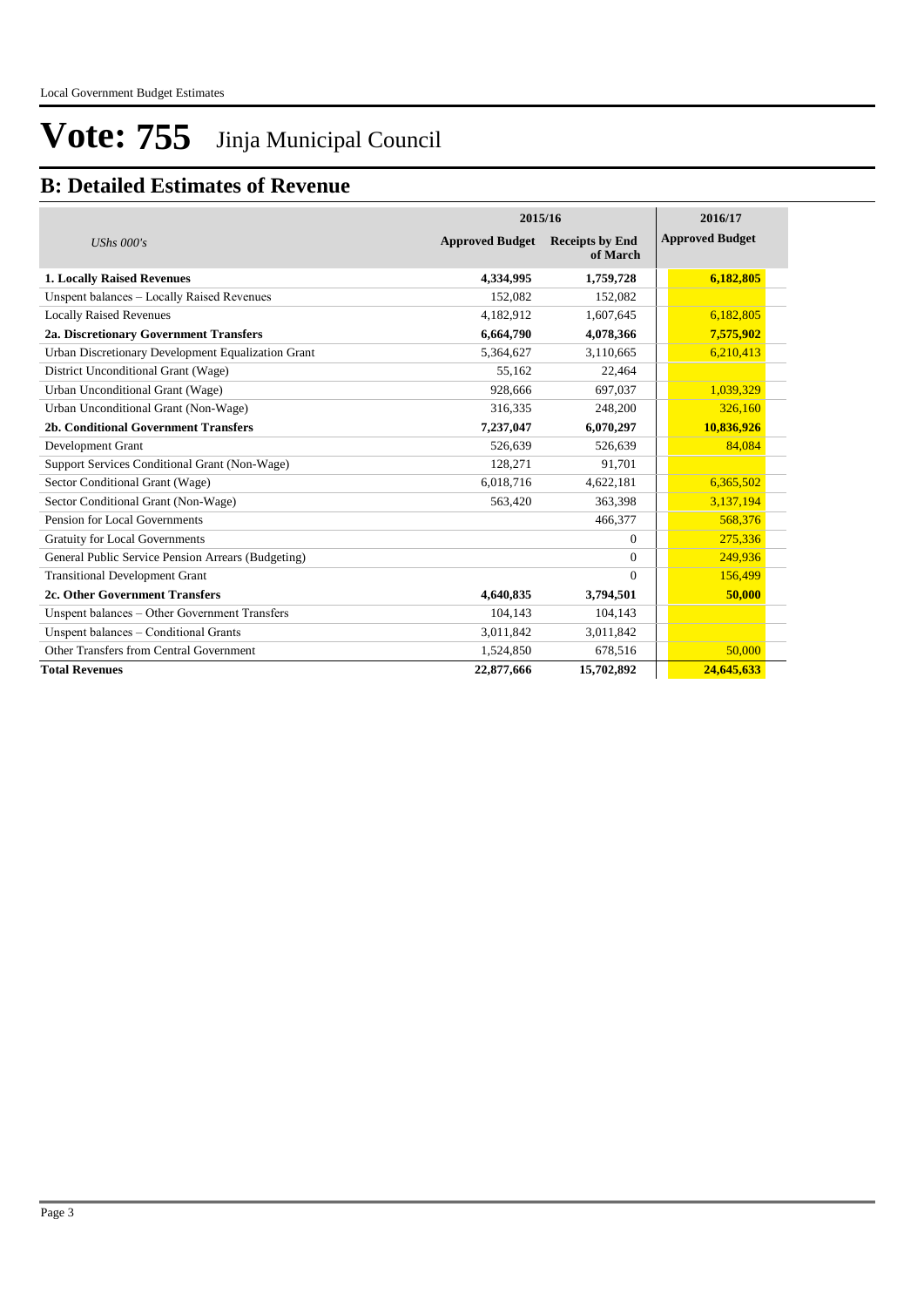### **C: Detailed Estimates of Expenditure**

### *Workplan 1a: Administration*

#### **(i) Overview of Workplan Revenue and Expenditures**

| <b>UShs Thousand</b>                               |                                  | 2015/16                        | 2016/17                   |
|----------------------------------------------------|----------------------------------|--------------------------------|---------------------------|
|                                                    | <b>Approved</b><br><b>Budget</b> | <b>Outturn by</b><br>end March | Approved<br><b>Budget</b> |
| A: Breakdown of Workplan Revenues:                 |                                  |                                |                           |
| <b>Recurrent Revenues</b>                          | 1,610,152                        | 748,498                        | 3,097,107                 |
| General Public Service Pension Arrears (Budgeting) |                                  | $\theta$                       | 249.936                   |
| <b>Gratuity for Local Governments</b>              |                                  | $\Omega$                       | 275,336                   |
| <b>Locally Raised Revenues</b>                     | 1,124,504                        | 386,180                        | 1,507,581                 |
| Pension for Local Governments                      |                                  | $\Omega$                       | 568,376                   |
| Support Services Conditional Grant (Non-Wage)      | 30,000                           | 22,500                         |                           |
| Urban Unconditional Grant (Non-Wage)               | 152,187                          | 112,222                        | 152,187                   |
| Urban Unconditional Grant (Wage)                   | 303,461                          | 227,596                        | 343,690                   |
| <b>Development Revenues</b>                        | 1.886.091                        | 854,438                        | 1,048,736                 |
| <b>Locally Raised Revenues</b>                     | 793,600                          | 228,181                        | 355,000                   |
| Unspent balances - Conditional Grants              | 445,120                          | 445,120                        |                           |
| Unspent balances - Locally Raised Revenues         | 152,082                          | 152,082                        |                           |
| Urban Discretionary Development Equalization Grant | 495,289                          | 29,056                         | 693,736                   |
| <b>Total Revenues</b>                              | 3,496,243                        | 1,602,936                      | 4,145,843                 |
| <b>B: Breakdown of Workplan Expenditures:</b>      |                                  |                                |                           |
| Recurrent Expenditure                              | 1,610,152                        | 750,840                        | 3,097,107                 |
| Wage                                               | 303,461                          | 227,596                        | 343.690                   |
| Non Wage                                           | 1,306,691                        | 523,245                        | 2,753,417                 |
| Development Expenditure                            | 1,886,091                        | 617,062                        | 1,048,736                 |
| Domestic Development                               | 1,886,091                        | 617062.362                     | 1,048,736                 |
| Donor Development                                  |                                  | $\theta$                       | $\Omega$                  |
| <b>Total Expenditure</b>                           | 3,496,243                        | 1,367,903                      | 4,145,843                 |

**(ii) Details of Workplan Revenues and Expenditures**

### *Expenditure Details for Workplan 1a: Administration*

#### **LG Function 1381 District and Urban Administration**

| <b>Total</b> | <b>Wage</b> | N' Wage                 | <b>GoU Dev</b> | <b>Donor Dev</b> | <b>Total</b>               |
|--------------|-------------|-------------------------|----------------|------------------|----------------------------|
|              |             |                         |                |                  |                            |
| 303,461      | 343,690     |                         |                |                  | 343,690                    |
| $\mathbf{0}$ |             | 39,360                  |                |                  | 39,360                     |
| $\mathbf{0}$ |             | 1,093,648               |                |                  | 1,093,648                  |
| $\mathbf{0}$ |             | 200,000                 |                |                  | 200,000                    |
| 20,000       |             | 20,000                  |                |                  | 20,000                     |
| 11,000       |             |                         |                |                  | $\mathbf{0}$               |
| 332,906      |             | 21,800                  |                |                  | 21,800                     |
| 32,000       |             | 15,000                  |                |                  | 15,000                     |
| 11,692       |             | 10,270                  |                |                  | 10,270                     |
| 7,000        |             | 14,000                  |                |                  | 14,000                     |
| 49,760       |             | 56,440                  |                |                  | 56,440                     |
| 35,000       |             | 41,440                  |                |                  | 41,440                     |
| 30,000       |             |                         |                |                  | $\mathbf{0}$               |
|              |             | 2015/16 Approved Budget |                |                  | 2016/17 Approved Estimates |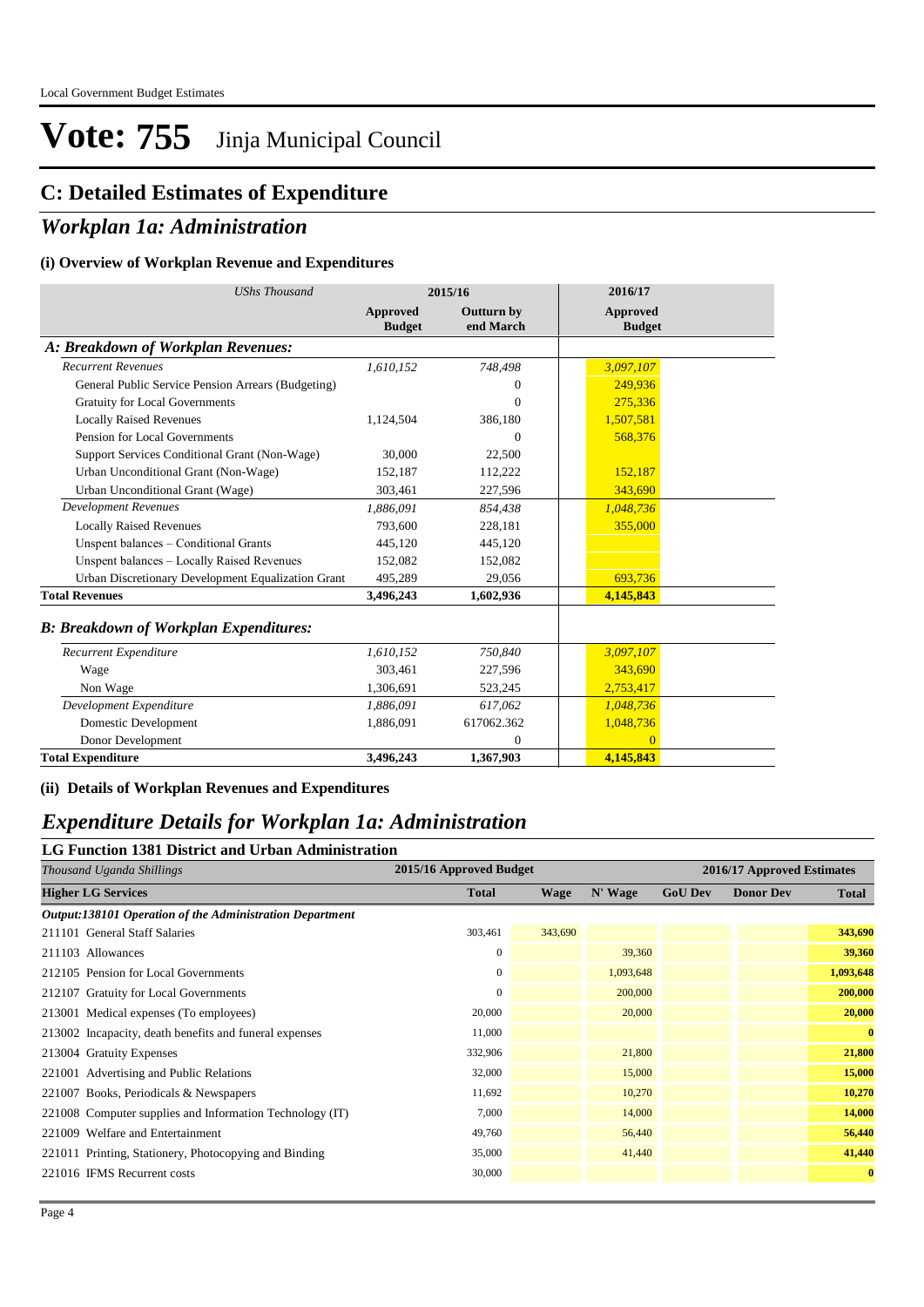### *Workplan 1a: Administration*

| <b>Higher LG Services</b><br><b>Total</b><br>N' Wage<br><b>GoU Dev</b><br><b>Wage</b><br><b>Donor Dev</b><br><b>Total</b><br>221017 Subscriptions<br>3,800<br>4,200<br>4,200<br>25,440<br>16,000<br>16,000<br>222001 Telecommunications<br>54,800<br>5,000<br>5,000<br>223005 Electricity<br>26,000<br>40,000<br>40,000<br>223006 Water<br>30,000<br>50,000<br>50,000<br>225001 Consultancy Services-Short term<br>61,014<br>227001 Travel inland<br>62,146<br>61,014<br>20,000<br>40,000<br>40,000<br>227002 Travel abroad<br>37,818<br>44,890<br>44,890<br>227004 Fuel, Lubricants and Oils<br>1,000<br>10,000<br>1,000<br>282101 Donations<br>485,000<br>$\boldsymbol{0}$<br>485,000<br>282151 Fines and Penalties – to other govt units<br>2,602,752<br>Total Cost of Output 138101:<br>1,102,823<br>343,690<br>2,259,062<br>Output:138102 Human Resource Management Services<br>$\bf{0}$<br>221007 Books, Periodicals & Newspapers<br>728<br>5,200<br>5,200<br>221009 Welfare and Entertainment<br>4,640<br>100<br>100<br><b>100</b><br>221017 Subscriptions<br>6,193<br>6,193<br>6,193<br>221020 IPPS Recurrent Costs<br>3,000<br>3,000<br>3,000<br>222001 Telecommunications<br>16,068<br>16,068<br>227001 Travel inland<br>16,068<br>13,468<br>12,740<br>12,740<br>227004 Fuel, Lubricants and Oils<br>44,197<br>43,301<br>43,301<br>Total Cost of Output 138102:<br>Output:138103 Capacity Building for HLG<br>838,978<br>221002 Workshops and Seminars<br>622,789<br>145,242<br>693,736<br>509,549<br>15,500<br>15,500<br>221003 Staff Training<br>160,742<br>854,478<br>Total Cost of Output 138103:<br>1,132,337<br>693,736<br>Output:138105 Public Information Dissemination<br>24,200<br>24,200<br>24,200<br>221001 Advertising and Public Relations<br>3,640<br>3,822<br>3,822<br>221007 Books, Periodicals & Newspapers<br>1,000<br>1,000<br>1,000<br>221008 Computer supplies and Information Technology (IT)<br>12,000<br>14,400<br>14,400<br>221009 Welfare and Entertainment<br>13,000<br>15,000<br>13,000<br>221011 Printing, Stationery, Photocopying and Binding<br>100<br>$\bf{0}$<br>221017 Subscriptions<br>1,440<br>222001 Telecommunications<br>1,440<br>1,440<br>10,000<br>10,000<br>10,000<br>224005 Uniforms, Beddings and Protective Gear<br>8,576<br>11,180<br>11,180<br>227001 Travel inland<br>6,816<br>7,280<br>7,280<br>227004 Fuel, Lubricants and Oils<br>82,772<br>86,322<br>86,322<br>Total Cost of Output 138105:<br>Output:138106 Office Support services<br>67,648<br>221009 Welfare and Entertainment<br>59,876<br>67,648<br>13,000<br>14,000<br>224004 Cleaning and Sanitation<br>14,000<br>2,000<br>2,000<br>2,000<br>224005 Uniforms, Beddings and Protective Gear<br>74,876<br>83,648<br>83,648<br>Total Cost of Output 138106:<br><b>Output:128109 Local Policing</b><br>5,000<br>$\bf{0}$<br>221003 Staff Training<br>1,000<br>1,000<br>1,000<br>221008 Computer supplies and Information Technology (IT) |
|--------------------------------------------------------------------------------------------------------------------------------------------------------------------------------------------------------------------------------------------------------------------------------------------------------------------------------------------------------------------------------------------------------------------------------------------------------------------------------------------------------------------------------------------------------------------------------------------------------------------------------------------------------------------------------------------------------------------------------------------------------------------------------------------------------------------------------------------------------------------------------------------------------------------------------------------------------------------------------------------------------------------------------------------------------------------------------------------------------------------------------------------------------------------------------------------------------------------------------------------------------------------------------------------------------------------------------------------------------------------------------------------------------------------------------------------------------------------------------------------------------------------------------------------------------------------------------------------------------------------------------------------------------------------------------------------------------------------------------------------------------------------------------------------------------------------------------------------------------------------------------------------------------------------------------------------------------------------------------------------------------------------------------------------------------------------------------------------------------------------------------------------------------------------------------------------------------------------------------------------------------------------------------------------------------------------------------------------------------------------------------------------------------------------------------------------------------------------------------------------------------------------------------------------------------------------------------------------------------------------------------------------------------------------------------------------------------------------------------------------------------------------------------------------------------------------------------------------------------------------------------------------------------------------------------------------------------------|
|                                                                                                                                                                                                                                                                                                                                                                                                                                                                                                                                                                                                                                                                                                                                                                                                                                                                                                                                                                                                                                                                                                                                                                                                                                                                                                                                                                                                                                                                                                                                                                                                                                                                                                                                                                                                                                                                                                                                                                                                                                                                                                                                                                                                                                                                                                                                                                                                                                                                                                                                                                                                                                                                                                                                                                                                                                                                                                                                                              |
|                                                                                                                                                                                                                                                                                                                                                                                                                                                                                                                                                                                                                                                                                                                                                                                                                                                                                                                                                                                                                                                                                                                                                                                                                                                                                                                                                                                                                                                                                                                                                                                                                                                                                                                                                                                                                                                                                                                                                                                                                                                                                                                                                                                                                                                                                                                                                                                                                                                                                                                                                                                                                                                                                                                                                                                                                                                                                                                                                              |
|                                                                                                                                                                                                                                                                                                                                                                                                                                                                                                                                                                                                                                                                                                                                                                                                                                                                                                                                                                                                                                                                                                                                                                                                                                                                                                                                                                                                                                                                                                                                                                                                                                                                                                                                                                                                                                                                                                                                                                                                                                                                                                                                                                                                                                                                                                                                                                                                                                                                                                                                                                                                                                                                                                                                                                                                                                                                                                                                                              |
|                                                                                                                                                                                                                                                                                                                                                                                                                                                                                                                                                                                                                                                                                                                                                                                                                                                                                                                                                                                                                                                                                                                                                                                                                                                                                                                                                                                                                                                                                                                                                                                                                                                                                                                                                                                                                                                                                                                                                                                                                                                                                                                                                                                                                                                                                                                                                                                                                                                                                                                                                                                                                                                                                                                                                                                                                                                                                                                                                              |
|                                                                                                                                                                                                                                                                                                                                                                                                                                                                                                                                                                                                                                                                                                                                                                                                                                                                                                                                                                                                                                                                                                                                                                                                                                                                                                                                                                                                                                                                                                                                                                                                                                                                                                                                                                                                                                                                                                                                                                                                                                                                                                                                                                                                                                                                                                                                                                                                                                                                                                                                                                                                                                                                                                                                                                                                                                                                                                                                                              |
|                                                                                                                                                                                                                                                                                                                                                                                                                                                                                                                                                                                                                                                                                                                                                                                                                                                                                                                                                                                                                                                                                                                                                                                                                                                                                                                                                                                                                                                                                                                                                                                                                                                                                                                                                                                                                                                                                                                                                                                                                                                                                                                                                                                                                                                                                                                                                                                                                                                                                                                                                                                                                                                                                                                                                                                                                                                                                                                                                              |
|                                                                                                                                                                                                                                                                                                                                                                                                                                                                                                                                                                                                                                                                                                                                                                                                                                                                                                                                                                                                                                                                                                                                                                                                                                                                                                                                                                                                                                                                                                                                                                                                                                                                                                                                                                                                                                                                                                                                                                                                                                                                                                                                                                                                                                                                                                                                                                                                                                                                                                                                                                                                                                                                                                                                                                                                                                                                                                                                                              |
|                                                                                                                                                                                                                                                                                                                                                                                                                                                                                                                                                                                                                                                                                                                                                                                                                                                                                                                                                                                                                                                                                                                                                                                                                                                                                                                                                                                                                                                                                                                                                                                                                                                                                                                                                                                                                                                                                                                                                                                                                                                                                                                                                                                                                                                                                                                                                                                                                                                                                                                                                                                                                                                                                                                                                                                                                                                                                                                                                              |
|                                                                                                                                                                                                                                                                                                                                                                                                                                                                                                                                                                                                                                                                                                                                                                                                                                                                                                                                                                                                                                                                                                                                                                                                                                                                                                                                                                                                                                                                                                                                                                                                                                                                                                                                                                                                                                                                                                                                                                                                                                                                                                                                                                                                                                                                                                                                                                                                                                                                                                                                                                                                                                                                                                                                                                                                                                                                                                                                                              |
|                                                                                                                                                                                                                                                                                                                                                                                                                                                                                                                                                                                                                                                                                                                                                                                                                                                                                                                                                                                                                                                                                                                                                                                                                                                                                                                                                                                                                                                                                                                                                                                                                                                                                                                                                                                                                                                                                                                                                                                                                                                                                                                                                                                                                                                                                                                                                                                                                                                                                                                                                                                                                                                                                                                                                                                                                                                                                                                                                              |
|                                                                                                                                                                                                                                                                                                                                                                                                                                                                                                                                                                                                                                                                                                                                                                                                                                                                                                                                                                                                                                                                                                                                                                                                                                                                                                                                                                                                                                                                                                                                                                                                                                                                                                                                                                                                                                                                                                                                                                                                                                                                                                                                                                                                                                                                                                                                                                                                                                                                                                                                                                                                                                                                                                                                                                                                                                                                                                                                                              |
|                                                                                                                                                                                                                                                                                                                                                                                                                                                                                                                                                                                                                                                                                                                                                                                                                                                                                                                                                                                                                                                                                                                                                                                                                                                                                                                                                                                                                                                                                                                                                                                                                                                                                                                                                                                                                                                                                                                                                                                                                                                                                                                                                                                                                                                                                                                                                                                                                                                                                                                                                                                                                                                                                                                                                                                                                                                                                                                                                              |
|                                                                                                                                                                                                                                                                                                                                                                                                                                                                                                                                                                                                                                                                                                                                                                                                                                                                                                                                                                                                                                                                                                                                                                                                                                                                                                                                                                                                                                                                                                                                                                                                                                                                                                                                                                                                                                                                                                                                                                                                                                                                                                                                                                                                                                                                                                                                                                                                                                                                                                                                                                                                                                                                                                                                                                                                                                                                                                                                                              |
|                                                                                                                                                                                                                                                                                                                                                                                                                                                                                                                                                                                                                                                                                                                                                                                                                                                                                                                                                                                                                                                                                                                                                                                                                                                                                                                                                                                                                                                                                                                                                                                                                                                                                                                                                                                                                                                                                                                                                                                                                                                                                                                                                                                                                                                                                                                                                                                                                                                                                                                                                                                                                                                                                                                                                                                                                                                                                                                                                              |
|                                                                                                                                                                                                                                                                                                                                                                                                                                                                                                                                                                                                                                                                                                                                                                                                                                                                                                                                                                                                                                                                                                                                                                                                                                                                                                                                                                                                                                                                                                                                                                                                                                                                                                                                                                                                                                                                                                                                                                                                                                                                                                                                                                                                                                                                                                                                                                                                                                                                                                                                                                                                                                                                                                                                                                                                                                                                                                                                                              |
|                                                                                                                                                                                                                                                                                                                                                                                                                                                                                                                                                                                                                                                                                                                                                                                                                                                                                                                                                                                                                                                                                                                                                                                                                                                                                                                                                                                                                                                                                                                                                                                                                                                                                                                                                                                                                                                                                                                                                                                                                                                                                                                                                                                                                                                                                                                                                                                                                                                                                                                                                                                                                                                                                                                                                                                                                                                                                                                                                              |
|                                                                                                                                                                                                                                                                                                                                                                                                                                                                                                                                                                                                                                                                                                                                                                                                                                                                                                                                                                                                                                                                                                                                                                                                                                                                                                                                                                                                                                                                                                                                                                                                                                                                                                                                                                                                                                                                                                                                                                                                                                                                                                                                                                                                                                                                                                                                                                                                                                                                                                                                                                                                                                                                                                                                                                                                                                                                                                                                                              |
|                                                                                                                                                                                                                                                                                                                                                                                                                                                                                                                                                                                                                                                                                                                                                                                                                                                                                                                                                                                                                                                                                                                                                                                                                                                                                                                                                                                                                                                                                                                                                                                                                                                                                                                                                                                                                                                                                                                                                                                                                                                                                                                                                                                                                                                                                                                                                                                                                                                                                                                                                                                                                                                                                                                                                                                                                                                                                                                                                              |
|                                                                                                                                                                                                                                                                                                                                                                                                                                                                                                                                                                                                                                                                                                                                                                                                                                                                                                                                                                                                                                                                                                                                                                                                                                                                                                                                                                                                                                                                                                                                                                                                                                                                                                                                                                                                                                                                                                                                                                                                                                                                                                                                                                                                                                                                                                                                                                                                                                                                                                                                                                                                                                                                                                                                                                                                                                                                                                                                                              |
|                                                                                                                                                                                                                                                                                                                                                                                                                                                                                                                                                                                                                                                                                                                                                                                                                                                                                                                                                                                                                                                                                                                                                                                                                                                                                                                                                                                                                                                                                                                                                                                                                                                                                                                                                                                                                                                                                                                                                                                                                                                                                                                                                                                                                                                                                                                                                                                                                                                                                                                                                                                                                                                                                                                                                                                                                                                                                                                                                              |
|                                                                                                                                                                                                                                                                                                                                                                                                                                                                                                                                                                                                                                                                                                                                                                                                                                                                                                                                                                                                                                                                                                                                                                                                                                                                                                                                                                                                                                                                                                                                                                                                                                                                                                                                                                                                                                                                                                                                                                                                                                                                                                                                                                                                                                                                                                                                                                                                                                                                                                                                                                                                                                                                                                                                                                                                                                                                                                                                                              |
|                                                                                                                                                                                                                                                                                                                                                                                                                                                                                                                                                                                                                                                                                                                                                                                                                                                                                                                                                                                                                                                                                                                                                                                                                                                                                                                                                                                                                                                                                                                                                                                                                                                                                                                                                                                                                                                                                                                                                                                                                                                                                                                                                                                                                                                                                                                                                                                                                                                                                                                                                                                                                                                                                                                                                                                                                                                                                                                                                              |
|                                                                                                                                                                                                                                                                                                                                                                                                                                                                                                                                                                                                                                                                                                                                                                                                                                                                                                                                                                                                                                                                                                                                                                                                                                                                                                                                                                                                                                                                                                                                                                                                                                                                                                                                                                                                                                                                                                                                                                                                                                                                                                                                                                                                                                                                                                                                                                                                                                                                                                                                                                                                                                                                                                                                                                                                                                                                                                                                                              |
|                                                                                                                                                                                                                                                                                                                                                                                                                                                                                                                                                                                                                                                                                                                                                                                                                                                                                                                                                                                                                                                                                                                                                                                                                                                                                                                                                                                                                                                                                                                                                                                                                                                                                                                                                                                                                                                                                                                                                                                                                                                                                                                                                                                                                                                                                                                                                                                                                                                                                                                                                                                                                                                                                                                                                                                                                                                                                                                                                              |
|                                                                                                                                                                                                                                                                                                                                                                                                                                                                                                                                                                                                                                                                                                                                                                                                                                                                                                                                                                                                                                                                                                                                                                                                                                                                                                                                                                                                                                                                                                                                                                                                                                                                                                                                                                                                                                                                                                                                                                                                                                                                                                                                                                                                                                                                                                                                                                                                                                                                                                                                                                                                                                                                                                                                                                                                                                                                                                                                                              |
|                                                                                                                                                                                                                                                                                                                                                                                                                                                                                                                                                                                                                                                                                                                                                                                                                                                                                                                                                                                                                                                                                                                                                                                                                                                                                                                                                                                                                                                                                                                                                                                                                                                                                                                                                                                                                                                                                                                                                                                                                                                                                                                                                                                                                                                                                                                                                                                                                                                                                                                                                                                                                                                                                                                                                                                                                                                                                                                                                              |
|                                                                                                                                                                                                                                                                                                                                                                                                                                                                                                                                                                                                                                                                                                                                                                                                                                                                                                                                                                                                                                                                                                                                                                                                                                                                                                                                                                                                                                                                                                                                                                                                                                                                                                                                                                                                                                                                                                                                                                                                                                                                                                                                                                                                                                                                                                                                                                                                                                                                                                                                                                                                                                                                                                                                                                                                                                                                                                                                                              |
|                                                                                                                                                                                                                                                                                                                                                                                                                                                                                                                                                                                                                                                                                                                                                                                                                                                                                                                                                                                                                                                                                                                                                                                                                                                                                                                                                                                                                                                                                                                                                                                                                                                                                                                                                                                                                                                                                                                                                                                                                                                                                                                                                                                                                                                                                                                                                                                                                                                                                                                                                                                                                                                                                                                                                                                                                                                                                                                                                              |
|                                                                                                                                                                                                                                                                                                                                                                                                                                                                                                                                                                                                                                                                                                                                                                                                                                                                                                                                                                                                                                                                                                                                                                                                                                                                                                                                                                                                                                                                                                                                                                                                                                                                                                                                                                                                                                                                                                                                                                                                                                                                                                                                                                                                                                                                                                                                                                                                                                                                                                                                                                                                                                                                                                                                                                                                                                                                                                                                                              |
|                                                                                                                                                                                                                                                                                                                                                                                                                                                                                                                                                                                                                                                                                                                                                                                                                                                                                                                                                                                                                                                                                                                                                                                                                                                                                                                                                                                                                                                                                                                                                                                                                                                                                                                                                                                                                                                                                                                                                                                                                                                                                                                                                                                                                                                                                                                                                                                                                                                                                                                                                                                                                                                                                                                                                                                                                                                                                                                                                              |
|                                                                                                                                                                                                                                                                                                                                                                                                                                                                                                                                                                                                                                                                                                                                                                                                                                                                                                                                                                                                                                                                                                                                                                                                                                                                                                                                                                                                                                                                                                                                                                                                                                                                                                                                                                                                                                                                                                                                                                                                                                                                                                                                                                                                                                                                                                                                                                                                                                                                                                                                                                                                                                                                                                                                                                                                                                                                                                                                                              |
|                                                                                                                                                                                                                                                                                                                                                                                                                                                                                                                                                                                                                                                                                                                                                                                                                                                                                                                                                                                                                                                                                                                                                                                                                                                                                                                                                                                                                                                                                                                                                                                                                                                                                                                                                                                                                                                                                                                                                                                                                                                                                                                                                                                                                                                                                                                                                                                                                                                                                                                                                                                                                                                                                                                                                                                                                                                                                                                                                              |
|                                                                                                                                                                                                                                                                                                                                                                                                                                                                                                                                                                                                                                                                                                                                                                                                                                                                                                                                                                                                                                                                                                                                                                                                                                                                                                                                                                                                                                                                                                                                                                                                                                                                                                                                                                                                                                                                                                                                                                                                                                                                                                                                                                                                                                                                                                                                                                                                                                                                                                                                                                                                                                                                                                                                                                                                                                                                                                                                                              |
|                                                                                                                                                                                                                                                                                                                                                                                                                                                                                                                                                                                                                                                                                                                                                                                                                                                                                                                                                                                                                                                                                                                                                                                                                                                                                                                                                                                                                                                                                                                                                                                                                                                                                                                                                                                                                                                                                                                                                                                                                                                                                                                                                                                                                                                                                                                                                                                                                                                                                                                                                                                                                                                                                                                                                                                                                                                                                                                                                              |
|                                                                                                                                                                                                                                                                                                                                                                                                                                                                                                                                                                                                                                                                                                                                                                                                                                                                                                                                                                                                                                                                                                                                                                                                                                                                                                                                                                                                                                                                                                                                                                                                                                                                                                                                                                                                                                                                                                                                                                                                                                                                                                                                                                                                                                                                                                                                                                                                                                                                                                                                                                                                                                                                                                                                                                                                                                                                                                                                                              |
|                                                                                                                                                                                                                                                                                                                                                                                                                                                                                                                                                                                                                                                                                                                                                                                                                                                                                                                                                                                                                                                                                                                                                                                                                                                                                                                                                                                                                                                                                                                                                                                                                                                                                                                                                                                                                                                                                                                                                                                                                                                                                                                                                                                                                                                                                                                                                                                                                                                                                                                                                                                                                                                                                                                                                                                                                                                                                                                                                              |
|                                                                                                                                                                                                                                                                                                                                                                                                                                                                                                                                                                                                                                                                                                                                                                                                                                                                                                                                                                                                                                                                                                                                                                                                                                                                                                                                                                                                                                                                                                                                                                                                                                                                                                                                                                                                                                                                                                                                                                                                                                                                                                                                                                                                                                                                                                                                                                                                                                                                                                                                                                                                                                                                                                                                                                                                                                                                                                                                                              |
|                                                                                                                                                                                                                                                                                                                                                                                                                                                                                                                                                                                                                                                                                                                                                                                                                                                                                                                                                                                                                                                                                                                                                                                                                                                                                                                                                                                                                                                                                                                                                                                                                                                                                                                                                                                                                                                                                                                                                                                                                                                                                                                                                                                                                                                                                                                                                                                                                                                                                                                                                                                                                                                                                                                                                                                                                                                                                                                                                              |
|                                                                                                                                                                                                                                                                                                                                                                                                                                                                                                                                                                                                                                                                                                                                                                                                                                                                                                                                                                                                                                                                                                                                                                                                                                                                                                                                                                                                                                                                                                                                                                                                                                                                                                                                                                                                                                                                                                                                                                                                                                                                                                                                                                                                                                                                                                                                                                                                                                                                                                                                                                                                                                                                                                                                                                                                                                                                                                                                                              |
|                                                                                                                                                                                                                                                                                                                                                                                                                                                                                                                                                                                                                                                                                                                                                                                                                                                                                                                                                                                                                                                                                                                                                                                                                                                                                                                                                                                                                                                                                                                                                                                                                                                                                                                                                                                                                                                                                                                                                                                                                                                                                                                                                                                                                                                                                                                                                                                                                                                                                                                                                                                                                                                                                                                                                                                                                                                                                                                                                              |
|                                                                                                                                                                                                                                                                                                                                                                                                                                                                                                                                                                                                                                                                                                                                                                                                                                                                                                                                                                                                                                                                                                                                                                                                                                                                                                                                                                                                                                                                                                                                                                                                                                                                                                                                                                                                                                                                                                                                                                                                                                                                                                                                                                                                                                                                                                                                                                                                                                                                                                                                                                                                                                                                                                                                                                                                                                                                                                                                                              |
|                                                                                                                                                                                                                                                                                                                                                                                                                                                                                                                                                                                                                                                                                                                                                                                                                                                                                                                                                                                                                                                                                                                                                                                                                                                                                                                                                                                                                                                                                                                                                                                                                                                                                                                                                                                                                                                                                                                                                                                                                                                                                                                                                                                                                                                                                                                                                                                                                                                                                                                                                                                                                                                                                                                                                                                                                                                                                                                                                              |
|                                                                                                                                                                                                                                                                                                                                                                                                                                                                                                                                                                                                                                                                                                                                                                                                                                                                                                                                                                                                                                                                                                                                                                                                                                                                                                                                                                                                                                                                                                                                                                                                                                                                                                                                                                                                                                                                                                                                                                                                                                                                                                                                                                                                                                                                                                                                                                                                                                                                                                                                                                                                                                                                                                                                                                                                                                                                                                                                                              |
|                                                                                                                                                                                                                                                                                                                                                                                                                                                                                                                                                                                                                                                                                                                                                                                                                                                                                                                                                                                                                                                                                                                                                                                                                                                                                                                                                                                                                                                                                                                                                                                                                                                                                                                                                                                                                                                                                                                                                                                                                                                                                                                                                                                                                                                                                                                                                                                                                                                                                                                                                                                                                                                                                                                                                                                                                                                                                                                                                              |
| 221009 Welfare and Entertainment<br>10,785<br>13,720<br>13,720                                                                                                                                                                                                                                                                                                                                                                                                                                                                                                                                                                                                                                                                                                                                                                                                                                                                                                                                                                                                                                                                                                                                                                                                                                                                                                                                                                                                                                                                                                                                                                                                                                                                                                                                                                                                                                                                                                                                                                                                                                                                                                                                                                                                                                                                                                                                                                                                                                                                                                                                                                                                                                                                                                                                                                                                                                                                                               |
| 1,500<br>1,500<br>1,500<br>221011 Printing, Stationery, Photocopying and Binding                                                                                                                                                                                                                                                                                                                                                                                                                                                                                                                                                                                                                                                                                                                                                                                                                                                                                                                                                                                                                                                                                                                                                                                                                                                                                                                                                                                                                                                                                                                                                                                                                                                                                                                                                                                                                                                                                                                                                                                                                                                                                                                                                                                                                                                                                                                                                                                                                                                                                                                                                                                                                                                                                                                                                                                                                                                                             |
| 4,320<br>222001 Telecommunications<br>3,720<br>4,320                                                                                                                                                                                                                                                                                                                                                                                                                                                                                                                                                                                                                                                                                                                                                                                                                                                                                                                                                                                                                                                                                                                                                                                                                                                                                                                                                                                                                                                                                                                                                                                                                                                                                                                                                                                                                                                                                                                                                                                                                                                                                                                                                                                                                                                                                                                                                                                                                                                                                                                                                                                                                                                                                                                                                                                                                                                                                                         |
| 6,924<br>5,000<br>5,000<br>224005 Uniforms, Beddings and Protective Gear                                                                                                                                                                                                                                                                                                                                                                                                                                                                                                                                                                                                                                                                                                                                                                                                                                                                                                                                                                                                                                                                                                                                                                                                                                                                                                                                                                                                                                                                                                                                                                                                                                                                                                                                                                                                                                                                                                                                                                                                                                                                                                                                                                                                                                                                                                                                                                                                                                                                                                                                                                                                                                                                                                                                                                                                                                                                                     |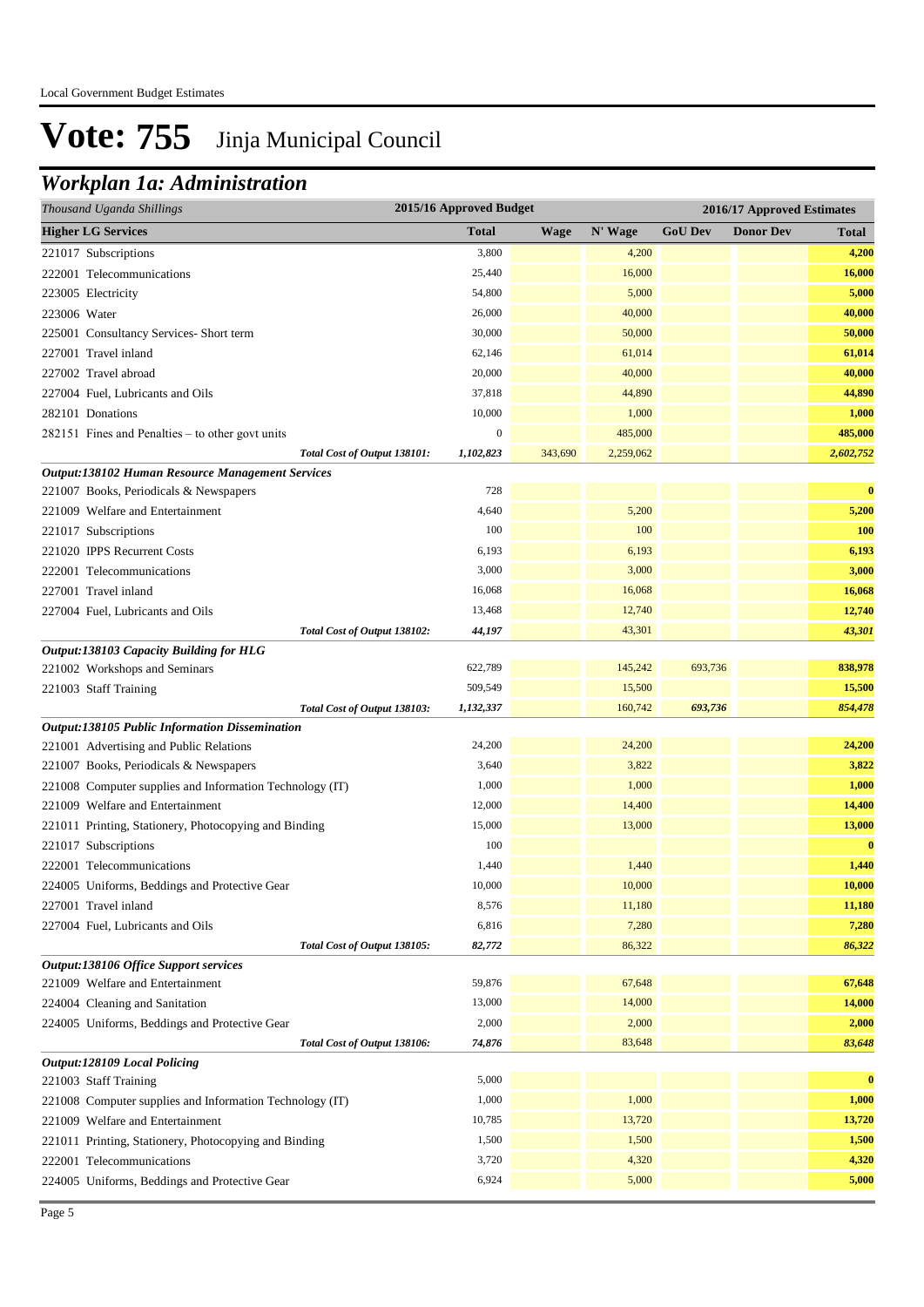### *Workplan 1a: Administration*

| <b>Higher LG Services</b><br><b>Total</b><br>N' Wage<br><b>GoU Dev</b><br><b>Donor Dev</b><br><b>Wage</b><br>20,100<br>22,740<br>227001 Travel inland<br>13,468<br>15,470<br>227004 Fuel, Lubricants and Oils<br>Total Cost of Output 128109:<br>62,496<br>63,750 | <b>Total</b><br>22,740<br>15,470<br>63,750<br>$\bf{0}$ |
|-------------------------------------------------------------------------------------------------------------------------------------------------------------------------------------------------------------------------------------------------------------------|--------------------------------------------------------|
|                                                                                                                                                                                                                                                                   |                                                        |
|                                                                                                                                                                                                                                                                   |                                                        |
|                                                                                                                                                                                                                                                                   |                                                        |
|                                                                                                                                                                                                                                                                   |                                                        |
| <b>Output:138111 Records Management Services</b>                                                                                                                                                                                                                  |                                                        |
| 211103 Allowances<br>4,330                                                                                                                                                                                                                                        |                                                        |
| 4,500<br>$\mathbf{0}$<br>221003 Staff Training                                                                                                                                                                                                                    | 4,500                                                  |
| 728<br>221007 Books, Periodicals & Newspapers                                                                                                                                                                                                                     | $\bf{0}$                                               |
| 4,420<br>5,200<br>221009 Welfare and Entertainment                                                                                                                                                                                                                | 5,200                                                  |
| 2,160<br>5,360<br>222001 Telecommunications                                                                                                                                                                                                                       | 5,360                                                  |
| 222002 Postage and Courier<br>5,000<br>6,500                                                                                                                                                                                                                      | 6,500                                                  |
| 6,832<br>7,910<br>227001 Travel inland                                                                                                                                                                                                                            | 7,910                                                  |
| 227004 Fuel, Lubricants and Oils<br>4,810<br>4,550                                                                                                                                                                                                                | 4,550                                                  |
| 34,020<br>Total Cost of Output 138111:<br>28,280                                                                                                                                                                                                                  | 34,020                                                 |
| <b>Output:138113 Procurement Services</b>                                                                                                                                                                                                                         |                                                        |
| 728<br>221007 Books, Periodicals & Newspapers                                                                                                                                                                                                                     | $\bf{0}$                                               |
| 2,600<br>3,640<br>221009 Welfare and Entertainment                                                                                                                                                                                                                | 3,640                                                  |
| 222001 Telecommunications<br>2,160<br>2,160                                                                                                                                                                                                                       | 2,160                                                  |
| 7,672<br>7,672<br>227001 Travel inland                                                                                                                                                                                                                            | 7,672                                                  |
| 9,620<br>9,100<br>227004 Fuel, Lubricants and Oils                                                                                                                                                                                                                | 9,100                                                  |
| 22,780<br>22,572                                                                                                                                                                                                                                                  | 22,572                                                 |
| Total Cost of Output 138113:<br>343,690<br>2,753,417<br>693,736<br><b>Total Cost of Higher LG Services</b><br>2,550,560                                                                                                                                           | 3,790,843                                              |
| <b>Total</b><br><b>Wage</b><br>N' Wage<br><b>GoU Dev</b><br><b>Donor Dev</b><br><b>Capital Purchases</b>                                                                                                                                                          | <b>Total</b>                                           |
|                                                                                                                                                                                                                                                                   |                                                        |
| Output:138172 Administrative Capital<br>$\overline{0}$<br>$\mathbf{0}$<br>$\mathbf{0}$<br>$\mathbf{0}$<br>256,000<br>312102 Residential Buildings                                                                                                                 | 256,000                                                |
| LCIV: Jinja MC<br><b>Total LCIII: Not Specified</b>                                                                                                                                                                                                               | 256,000                                                |
| LCI: Not Specified<br>Construction of a staff house<br>Source: Locally Raised Revenues<br>LCII: Not Specified                                                                                                                                                     | 256,000                                                |
| $\mathbf{0}$<br>80,000<br>$\mathbf{0}$<br>$\mathbf{0}$<br>$\overline{0}$<br>312201 Transport Equipment                                                                                                                                                            | 80,000                                                 |
| <b>Total LCIII: Not Specified</b><br>LCIV: Jinja MC                                                                                                                                                                                                               | 80,000                                                 |
| LCII: Not Specified<br>LCI: Head quarter<br><b>Payment for Town Clerk's Vehicle</b><br>Source: Locally Raised Revenues                                                                                                                                            | 80,000                                                 |
| $\overline{0}$<br>$\mathbf{0}$<br>$\mathbf{0}$<br>10,000<br>$\boldsymbol{0}$<br>312202 Machinery and Equipment                                                                                                                                                    | 10,000                                                 |
| <b>Total LCIII: Not Specified</b><br>LCIV: Jinja MC                                                                                                                                                                                                               | 10,000                                                 |
| LCII: Not Specified<br>Source: Locally Raised Revenues<br>LCI: Head Quarter<br>Purchase of a fire extinguishers                                                                                                                                                   | 10,000                                                 |
| $\Omega$<br>$\mathbf{0}$<br>$\Omega$<br>9,000<br>$\boldsymbol{0}$<br>312203 Furniture & Fixtures                                                                                                                                                                  | 9,000                                                  |
| <b>Total LCIII: Not Specified</b><br>LCIV: Jinja MC                                                                                                                                                                                                               | 9,000                                                  |
| LCII: Not Specified<br>LCI: Head quarter<br>A new Wall cabinet fitted in Central Registry<br>Source: Locally Raised Revenues                                                                                                                                      | 8,000                                                  |
| LCII: Not Specified<br>LCI: Not Specified<br><b>Mess for Council</b><br>Source: Locally Raised Revenues                                                                                                                                                           | 1,000                                                  |
| 355,000<br>0<br>$\mathbf{0}$<br>$\boldsymbol{0}$<br>0<br>Total Cost of Output 138172:                                                                                                                                                                             | 355,000                                                |
| $\mathbf{0}$<br>$\mathbf{0}$<br>$\pmb{0}$<br><b>Total Cost of Capital Purchases</b><br>$\bf{0}$<br>355,000                                                                                                                                                        | 355,000                                                |
| <b>Total Cost of function District and Urban Administration</b><br>$\bf{0}$<br>2,550,560<br>343,690<br>2,753,417<br>1,048,736<br>2,550,560<br>343,690<br>2,753,417<br>1,048,736<br>$\bf{0}$<br><b>Total Cost of Administration</b>                                | 4,145,843<br>4,145,843                                 |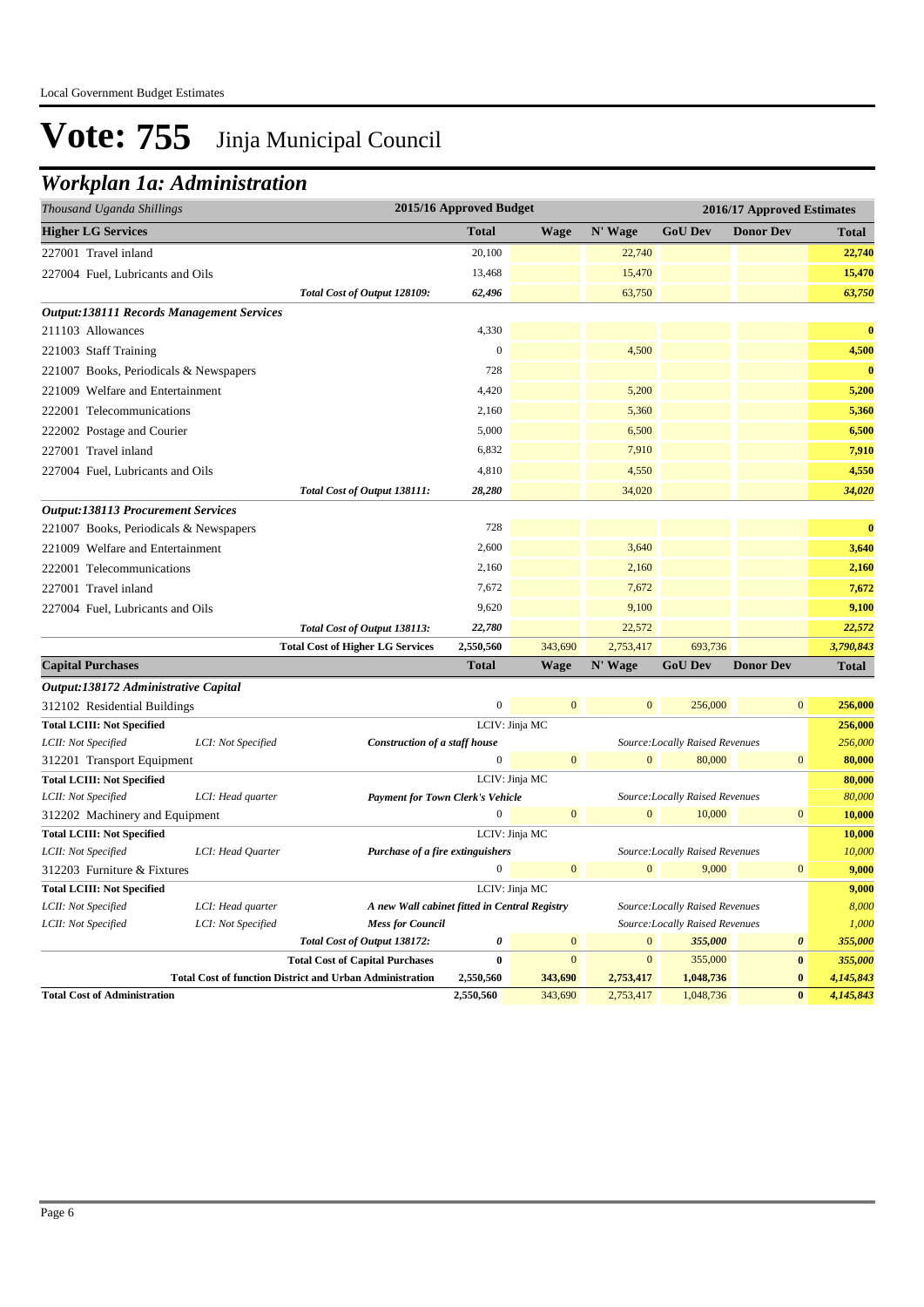### *Workplan 2: Finance*

#### **(i) Overview of Workplan Revenue and Expenditures**

| <b>UShs Thousand</b>                          |                           | 2015/16                 | 2016/17                   |
|-----------------------------------------------|---------------------------|-------------------------|---------------------------|
|                                               | Approved<br><b>Budget</b> | Outturn by<br>end March | Approved<br><b>Budget</b> |
| A: Breakdown of Workplan Revenues:            |                           |                         |                           |
| <b>Recurrent Revenues</b>                     | 441,405                   | 279,661                 | 965,472                   |
| <b>Locally Raised Revenues</b>                | 257,672                   | 141,917                 | 773,198                   |
| Urban Unconditional Grant (Non-Wage)          | 22,641                    | 16,925                  | 22,641                    |
| Urban Unconditional Grant (Wage)              | 161,092                   | 120,819                 | 169,633                   |
| Development Revenues                          | 40,000                    | $\theta$                | 179,904                   |
| <b>Locally Raised Revenues</b>                | 40,000                    | $\mathbf{0}$            | 179,904                   |
| <b>Total Revenues</b>                         | 481,405                   | 279,661                 | 1,145,376                 |
| <b>B: Breakdown of Workplan Expenditures:</b> |                           |                         |                           |
| Recurrent Expenditure                         | 441,405                   | 279,660                 | 965,472                   |
| Wage                                          | 161,092                   | 120,819                 | 169,633                   |
| Non Wage                                      | 280,313                   | 158,841                 | 795,839                   |
| Development Expenditure                       | 40,000                    | 0                       | 179,904                   |
| Domestic Development                          | 40,000                    | $\Omega$                | 179,904                   |
| Donor Development                             |                           | $\Omega$                | $\Omega$                  |
| <b>Total Expenditure</b>                      | 481,405                   | 279,660                 | 1,145,376                 |

#### **(ii) Details of Workplan Revenues and Expenditures**

### *Expenditure Details for Workplan 2: Finance*

| LG Function 1481 Financial Management and Accountability(LG)    |                         |         |         |                            |                  |              |  |
|-----------------------------------------------------------------|-------------------------|---------|---------|----------------------------|------------------|--------------|--|
| Thousand Uganda Shillings                                       | 2015/16 Approved Budget |         |         | 2016/17 Approved Estimates |                  |              |  |
| <b>Higher LG Services</b>                                       | <b>Total</b>            | Wage    | N' Wage | <b>GoU Dev</b>             | <b>Donor Dev</b> | <b>Total</b> |  |
| Output:148101 LG Financial Management services                  |                         |         |         |                            |                  |              |  |
| 211101 General Staff Salaries                                   | 161,092                 | 169,633 |         |                            |                  | 169,633      |  |
| 221002 Workshops and Seminars                                   | 5,000                   |         | 5,040   |                            |                  | 5,040        |  |
| 221003 Staff Training                                           | 12,000                  |         | 10,000  |                            |                  | 10,000       |  |
| 221007 Books, Periodicals & Newspapers                          | 2,002                   |         | 3,254   |                            |                  | 3,254        |  |
| 221008 Computer supplies and Information Technology (IT)        | 6,000                   |         | 16,884  |                            |                  | 16,884       |  |
| 221009 Welfare and Entertainment                                | 13,000                  |         | 13,000  |                            |                  | 13,000       |  |
| 221011 Printing, Stationery, Photocopying and Binding           | 20,000                  |         | 18,000  |                            |                  | 18,000       |  |
| 221016 IFMS Recurrent costs                                     | $\Omega$                |         | 28,680  |                            |                  | 28,680       |  |
| 221017 Subscriptions                                            | 200                     |         | 25,191  |                            |                  | 25,191       |  |
| 222001 Telecommunications                                       | 13,800                  |         | 10,080  |                            |                  | 10,080       |  |
| 227001 Travel inland                                            | 58,019                  |         | 50,234  |                            |                  | 50,234       |  |
| 227004 Fuel, Lubricants and Oils                                | 38,480                  |         | 54,600  |                            |                  | 54,600       |  |
| 228003 Maintenance – Machinery, Equipment & Furniture           | $\Omega$                |         | 4,832   |                            |                  | 4,832        |  |
| Total Cost of Output 148101:                                    | 329,593                 | 169,633 | 239,795 |                            |                  | 409,428      |  |
| <b>Output:148102 Revenue Management and Collection Services</b> |                         |         |         |                            |                  |              |  |
| 211103 Allowances                                               | 20,000                  |         | 34,448  |                            |                  | 34,448       |  |
| 221009 Welfare and Entertainment                                | 11,560                  |         | 52,824  |                            |                  | 52,824       |  |
| 221011 Printing, Stationery, Photocopying and Binding           | 39,000                  |         | 40,000  |                            |                  | 40,000       |  |
| 223004 Guard and Security services                              | $\boldsymbol{0}$        |         | 30,000  |                            |                  | 30,000       |  |
| 223005 Electricity                                              | $\boldsymbol{0}$        |         | 108,000 |                            |                  | 108,000      |  |
| 223006 Water                                                    | $\mathbf{0}$            |         | 156,000 |                            |                  | 156,000      |  |
| 224004 Cleaning and Sanitation                                  | $\boldsymbol{0}$        |         | 60,000  |                            |                  | 60,000       |  |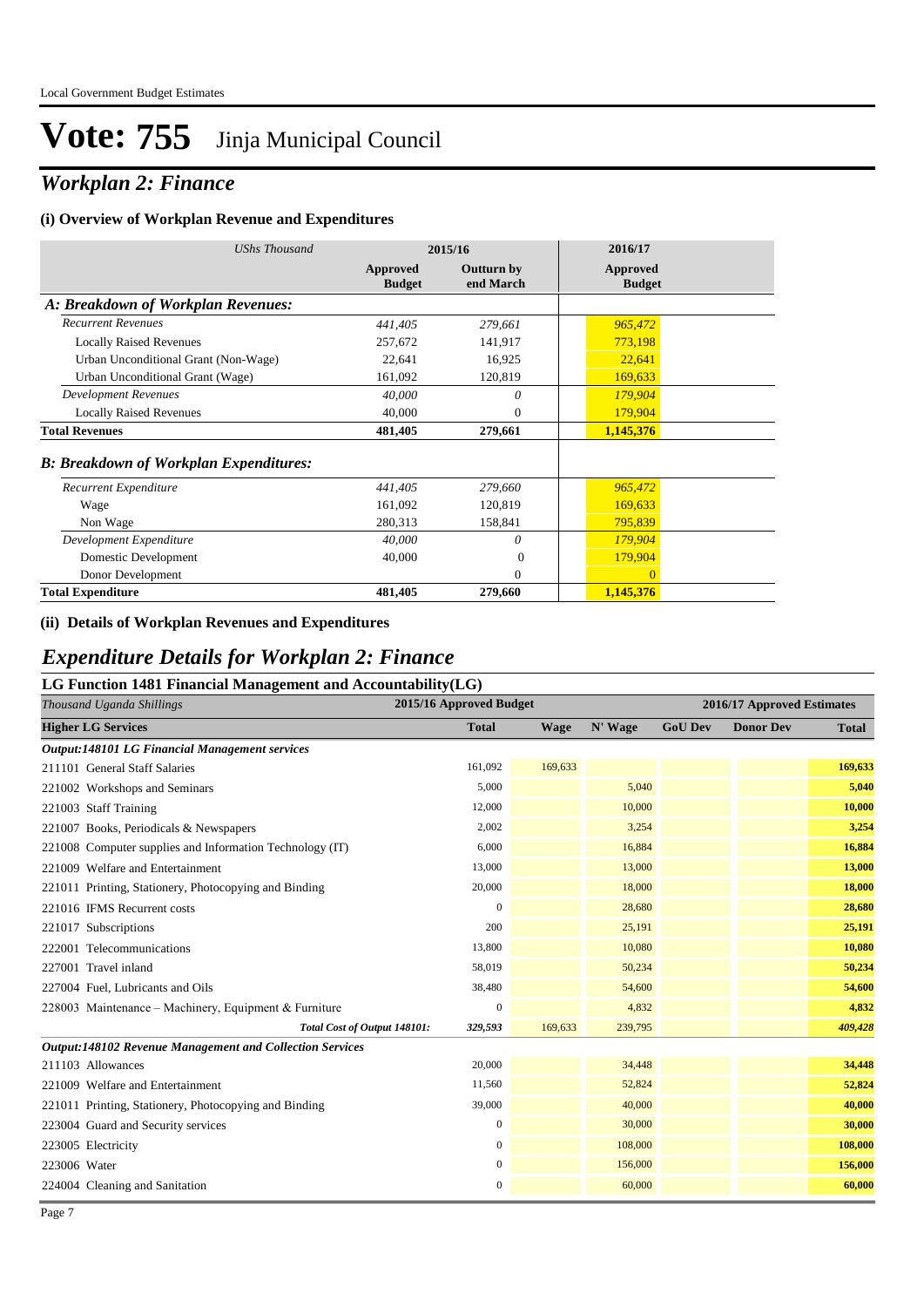### *Workplan 2: Finance*

| Thousand Uganda Shillings                   |                                                                    |                                                                                      | 2015/16 Approved Budget |                |                |                                 | 2016/17 Approved Estimates |           |
|---------------------------------------------|--------------------------------------------------------------------|--------------------------------------------------------------------------------------|-------------------------|----------------|----------------|---------------------------------|----------------------------|-----------|
| <b>Higher LG Services</b>                   |                                                                    |                                                                                      | <b>Total</b>            | <b>Wage</b>    | N' Wage        | <b>GoU Dev</b>                  | <b>Donor Dev</b>           | Total     |
| 227004 Fuel, Lubricants and Oils            |                                                                    |                                                                                      | 5,000                   |                | 29,552         |                                 |                            | 29,552    |
| 228004 Maintenance - Other                  |                                                                    |                                                                                      | 0                       |                | 7,200          |                                 |                            | 7,200     |
|                                             |                                                                    | Total Cost of Output 148102:                                                         | 75,560                  |                | 518,024        |                                 |                            | 518,024   |
|                                             | <b>Output:148103 Budgeting and Planning Services</b>               |                                                                                      |                         |                |                |                                 |                            |           |
| 211103 Allowances                           |                                                                    |                                                                                      | 5,000                   |                |                |                                 |                            | $\bf{0}$  |
| 221009 Welfare and Entertainment            |                                                                    |                                                                                      | 3,088                   |                | 5,000          |                                 |                            | 5,000     |
|                                             | 221011 Printing, Stationery, Photocopying and Binding              |                                                                                      | 2,384                   |                | 2,028          |                                 |                            | 2,028     |
| 227004 Fuel, Lubricants and Oils            |                                                                    |                                                                                      | $\mathbf{0}$            |                | 3,472          |                                 |                            | 3,472     |
|                                             |                                                                    | Total Cost of Output 148103:                                                         | 10,472                  |                | 10,500         |                                 |                            | 10,500    |
|                                             | Output:148104 LG Expenditure management Services                   |                                                                                      |                         |                |                |                                 |                            |           |
|                                             | 221014 Bank Charges and other Bank related costs                   |                                                                                      | 6,000                   |                | 6,000          |                                 |                            | 6,000     |
|                                             |                                                                    | Total Cost of Output 148104:                                                         | 6,000                   |                | 6,000          |                                 |                            | 6,000     |
| <b>Output:148105 LG Accounting Services</b> |                                                                    |                                                                                      |                         |                |                |                                 |                            |           |
| 211103 Allowances                           |                                                                    |                                                                                      | 4,616                   |                |                |                                 |                            | $\bf{0}$  |
| 221009 Welfare and Entertainment            |                                                                    |                                                                                      | 10,704                  |                | 20,520         |                                 |                            | 20,520    |
|                                             | 221011 Printing, Stationery, Photocopying and Binding              |                                                                                      | 4,460                   |                | 1,000          |                                 |                            | 1,000     |
|                                             |                                                                    | Total Cost of Output 148105:                                                         | 19,780                  |                | 21,520         |                                 |                            | 21,520    |
|                                             |                                                                    | <b>Total Cost of Higher LG Services</b>                                              | 441,405                 | 169,633        | 795,839        |                                 |                            | 965,472   |
| <b>Capital Purchases</b>                    |                                                                    |                                                                                      | <b>Total</b>            | <b>Wage</b>    | N' Wage        | <b>GoU Dev</b>                  | <b>Donor Dev</b>           | Total     |
| Output:148172 Administrative Capital        |                                                                    |                                                                                      |                         |                |                |                                 |                            |           |
| 312201 Transport Equipment                  |                                                                    |                                                                                      | $\overline{0}$          | $\mathbf{0}$   | $\overline{0}$ | 160,200                         | $\mathbf{0}$               | 160,200   |
| <b>Total LCIII: Not Specified</b>           |                                                                    |                                                                                      |                         | LCIV: Jinja MC |                |                                 |                            | 160,200   |
| LCII: Not Specified                         | LCI: Head quarter                                                  | Purchase of a vehicle for Finance department                                         |                         |                |                | Source: Locally Raised Revenues |                            | 160,200   |
| 312213 ICT Equipment                        |                                                                    |                                                                                      | $\Omega$                | $\mathbf{0}$   | $\mathbf{0}$   | 19,704                          | $\mathbf{0}$               | 19,704    |
| <b>Total LCIII: Not Specified</b>           |                                                                    |                                                                                      |                         | LCIV: Jinja MC |                |                                 |                            | 19,704    |
| LCII: Not Specified                         | LCI: At the Source of the Nile                                     | 1 Computer and local networking at Source of the Nil Source: Locally Raised Revenues |                         |                |                |                                 |                            | 13,704    |
| LCII: Not Specified                         | LCI: Head Quarter                                                  | Laptops                                                                              |                         |                |                | Source: Locally Raised Revenues |                            | 6,000     |
|                                             |                                                                    | Total Cost of Output 148172:                                                         | 0                       | $\mathbf{0}$   | $\overline{0}$ | 179,904                         | $\boldsymbol{\theta}$      | 179,904   |
|                                             |                                                                    | <b>Total Cost of Capital Purchases</b>                                               | $\bf{0}$                | $\mathbf{0}$   | $\overline{0}$ | 179,904                         | $\bf{0}$                   | 179,904   |
|                                             | Total Cost of function Financial Management and Accountability(LG) |                                                                                      | 441,405                 | 169,633        | 795,839        | 179,904                         | $\bf{0}$                   | 1,145,376 |
| <b>Total Cost of Finance</b>                |                                                                    |                                                                                      | 441,405                 | 169,633        | 795,839        | 179,904                         | $\bf{0}$                   | 1,145,376 |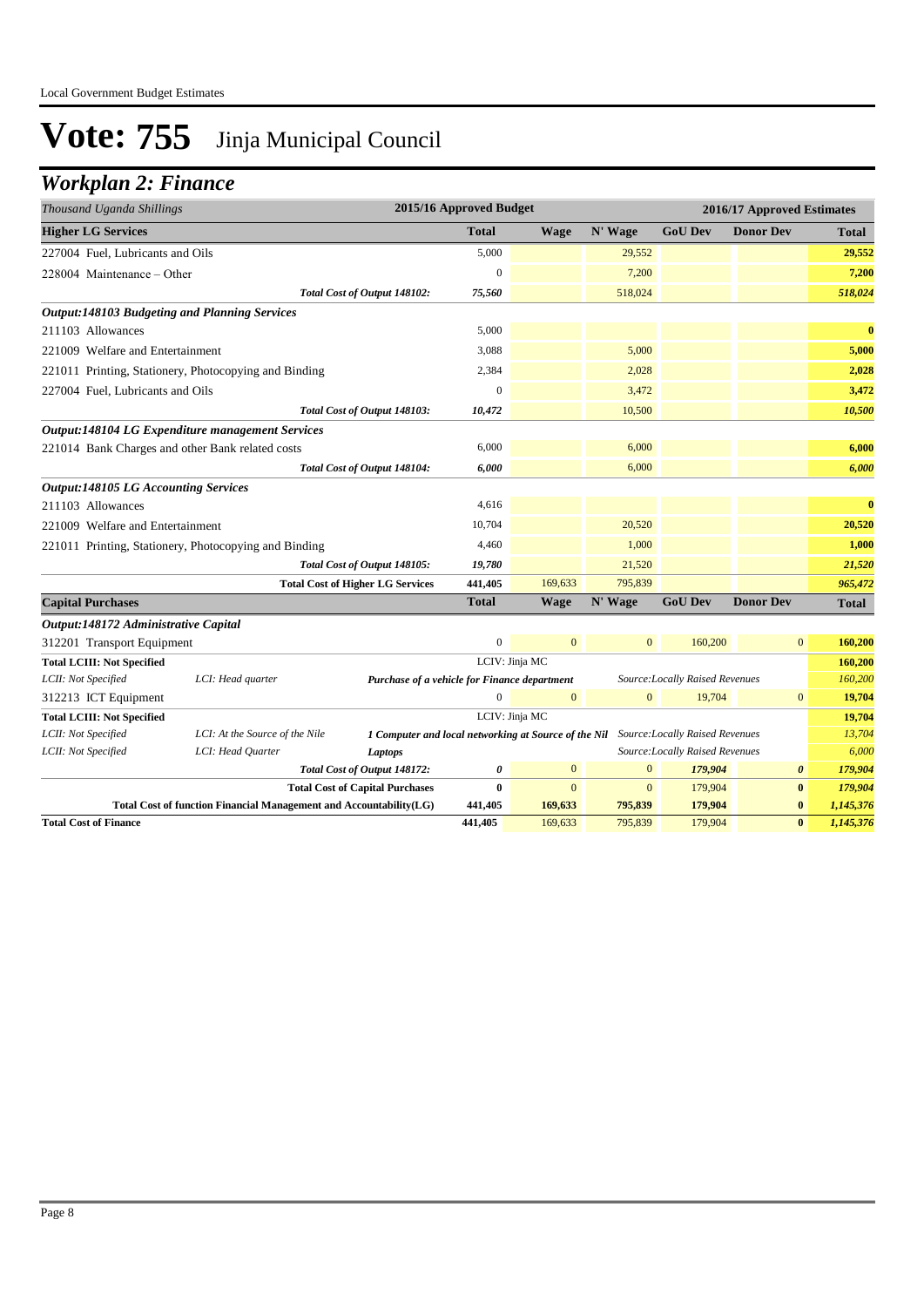## *Workplan 3: Statutory Bodies*

#### **(i) Overview of Workplan Revenue and Expenditures**

| <b>UShs Thousand</b>                          |                           | 2015/16                        | 2016/17                   |
|-----------------------------------------------|---------------------------|--------------------------------|---------------------------|
|                                               | Approved<br><b>Budget</b> | <b>Outturn by</b><br>end March | Approved<br><b>Budget</b> |
| A: Breakdown of Workplan Revenues:            |                           |                                |                           |
| <b>Recurrent Revenues</b>                     | 583,153                   | 327,710                        | 506,842                   |
| District Unconditional Grant (Wage)           | 55,162                    | 22,464                         |                           |
| <b>Locally Raised Revenues</b>                | 404,074                   | 216,810                        | 405,327                   |
| Support Services Conditional Grant (Non-Wage) | 77,564                    | 53,671                         |                           |
| Urban Unconditional Grant (Non-Wage)          | 46,353                    | 34,765                         | 46,353                    |
| Urban Unconditional Grant (Wage)              |                           | $\theta$                       | 55,162                    |
| <b>Total Revenues</b>                         | 583,153                   | 327,710                        | 506,842                   |
| <b>B: Breakdown of Workplan Expenditures:</b> |                           |                                |                           |
| Recurrent Expenditure                         | 583,153                   | 794,087                        | 506,842                   |
| Wage                                          | 55,162                    | 22,464                         | 55,162                    |
| Non Wage                                      | 527,992                   | 771,623                        | 451,680                   |
| Development Expenditure                       | $\theta$                  | $\theta$                       | $\theta$                  |
| Domestic Development                          |                           | 0                              | $\mathbf{0}$              |
| Donor Development                             |                           | $\mathbf{0}$                   | $\Omega$                  |
| <b>Total Expenditure</b>                      | 583,153                   | 794,087                        | 506,842                   |

#### **(ii) Details of Workplan Revenues and Expenditures**

### *Expenditure Details for Workplan 3: Statutory Bodies*

| Thousand Uganda Shillings                              |                              | 2015/16 Approved Budget |             |         | 2016/17 Approved Estimates |                  |              |  |
|--------------------------------------------------------|------------------------------|-------------------------|-------------|---------|----------------------------|------------------|--------------|--|
| <b>Higher LG Services</b>                              |                              | <b>Total</b>            | <b>Wage</b> | N' Wage | <b>GoU Dev</b>             | <b>Donor Dev</b> | <b>Total</b> |  |
| <b>Output:138201 LG Council Adminstration services</b> |                              |                         |             |         |                            |                  |              |  |
| 211101 General Staff Salaries                          |                              | 55,162                  | 55,162      |         |                            |                  | 55,162       |  |
| 211103 Allowances                                      |                              | 21,500                  |             | 17,580  |                            |                  | 17,580       |  |
| 213001 Medical expenses (To employees)                 |                              | 6,800                   |             | 6,800   |                            |                  | 6,800        |  |
| 213002 Incapacity, death benefits and funeral expenses |                              | 2,000                   |             | 1,920   |                            |                  | 1,920        |  |
| 221002 Workshops and Seminars                          |                              | 21,300                  |             |         |                            |                  | $\bf{0}$     |  |
| 221009 Welfare and Entertainment                       |                              | 8,320                   |             | 8,320   |                            |                  | 8,320        |  |
| 222001 Telecommunications                              |                              | 5.760                   |             | 5,760   |                            |                  | 5,760        |  |
| 223005 Electricity                                     |                              | 1,680                   |             | 1,960   |                            |                  | 1,960        |  |
| 223006 Water                                           |                              | 1,080                   |             | 2,040   |                            |                  | 2,040        |  |
| 227001 Travel inland                                   |                              | 14,800                  |             | 14,800  |                            |                  | 14,800       |  |
| 227004 Fuel, Lubricants and Oils                       |                              | 22,200                  |             | 21,000  |                            |                  | 21,000       |  |
|                                                        | Total Cost of Output 138201: | 160,602                 | 55,162      | 80,180  |                            |                  | 135,342      |  |
| Output:138202 LG procurement management services       |                              |                         |             |         |                            |                  |              |  |
| 221006 Commissions and related charges                 |                              | 11,300                  |             | 6,000   |                            |                  | 6,000        |  |
|                                                        | Total Cost of Output 138202: | 11,300                  |             | 6,000   |                            |                  | 6,000        |  |
| Output:138203 LG staff recruitment services            |                              |                         |             |         |                            |                  |              |  |
| 221006 Commissions and related charges                 |                              | 1,000                   |             | 1,000   |                            |                  | 1,000        |  |
|                                                        | Total Cost of Output 138203: | 1,000                   |             | 1,000   |                            |                  | 1,000        |  |
| Output:138204 LG Land management services              |                              |                         |             |         |                            |                  |              |  |
| 221006 Commissions and related charges                 |                              | 500                     |             | 500     |                            |                  | 500          |  |
|                                                        | Total Cost of Output 138204: | 500                     |             | 500     |                            |                  | 500          |  |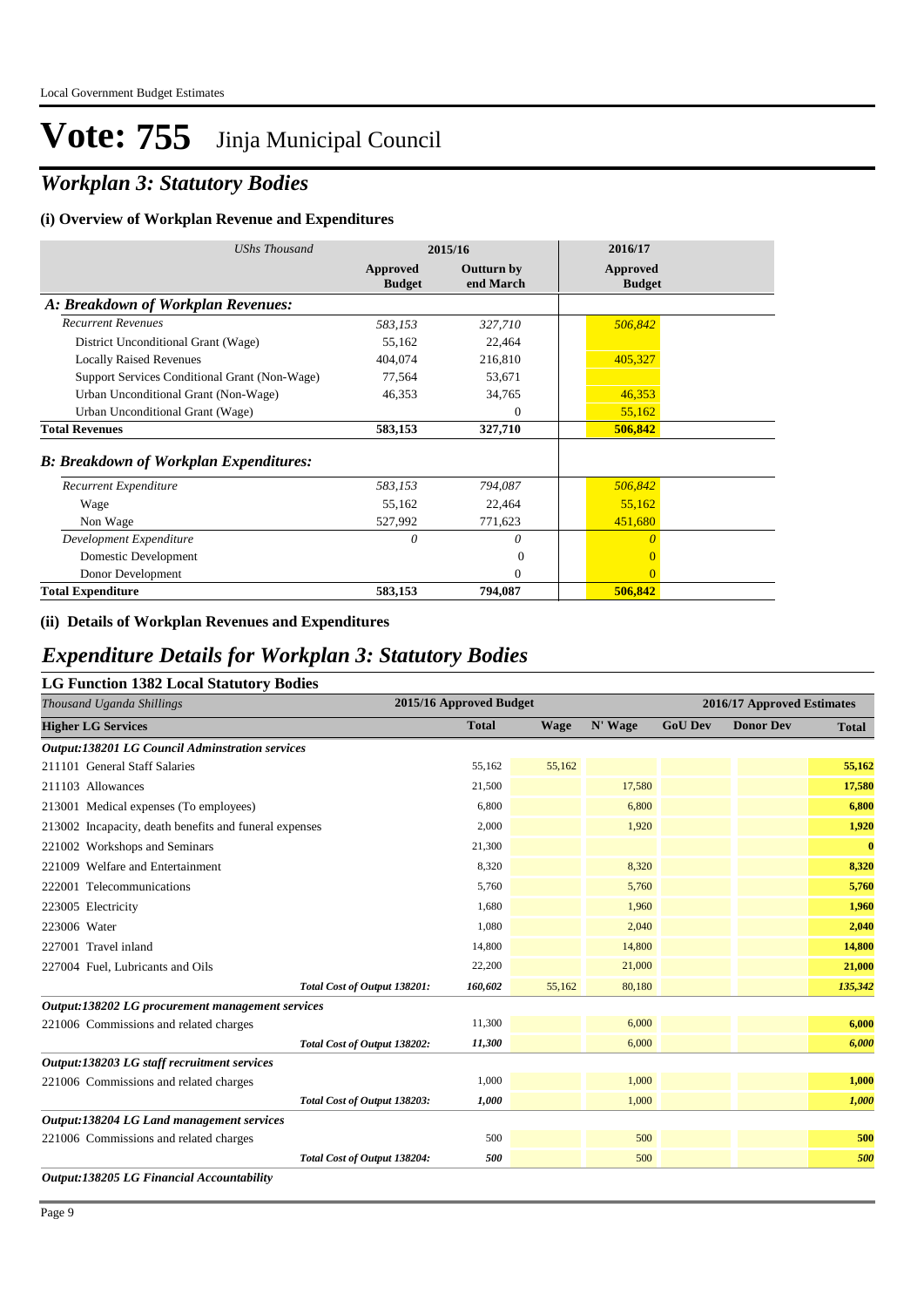## *Workplan 3: Statutory Bodies*

| Thousand Uganda Shillings                            | 2015/16 Approved Budget |        |         | 2016/17 Approved Estimates |                  |                       |  |
|------------------------------------------------------|-------------------------|--------|---------|----------------------------|------------------|-----------------------|--|
| <b>Higher LG Services</b>                            | <b>Total</b>            | Wage   | N' Wage | <b>GoU Dev</b>             | <b>Donor Dev</b> | <b>Total</b>          |  |
| 221006 Commissions and related charges               | 2,000                   |        | 2,000   |                            |                  | 2,000                 |  |
| Total Cost of Output 138205:                         | 2,000                   |        | 2,000   |                            |                  | 2,000                 |  |
| Output:138206 LG Political and executive oversight   |                         |        |         |                            |                  |                       |  |
| 211103 Allowances                                    | 74,352                  |        |         |                            |                  | $\bf{0}$              |  |
| Total Cost of Output 138206:                         | 74,352                  |        |         |                            |                  | $\boldsymbol{\theta}$ |  |
| <b>Output:138207 Standing Committees Services</b>    |                         |        |         |                            |                  |                       |  |
| 211103 Allowances                                    | 328,900                 |        | 357,500 |                            |                  | 357,500               |  |
| 221006 Commissions and related charges               | 4,500                   |        | 4,500   |                            |                  | 4,500                 |  |
| Total Cost of Output 138207:                         | 333,400                 |        | 362,000 |                            |                  | 362,000               |  |
| <b>Total Cost of Higher LG Services</b>              | 583,153                 | 55,162 | 451,680 |                            |                  | 506,842               |  |
| <b>Total Cost of function Local Statutory Bodies</b> | 583,153                 | 55,162 | 451,680 |                            |                  | 506,842               |  |
| <b>Total Cost of Statutory Bodies</b>                | 583,153                 | 55,162 | 451,680 |                            |                  | 506,842               |  |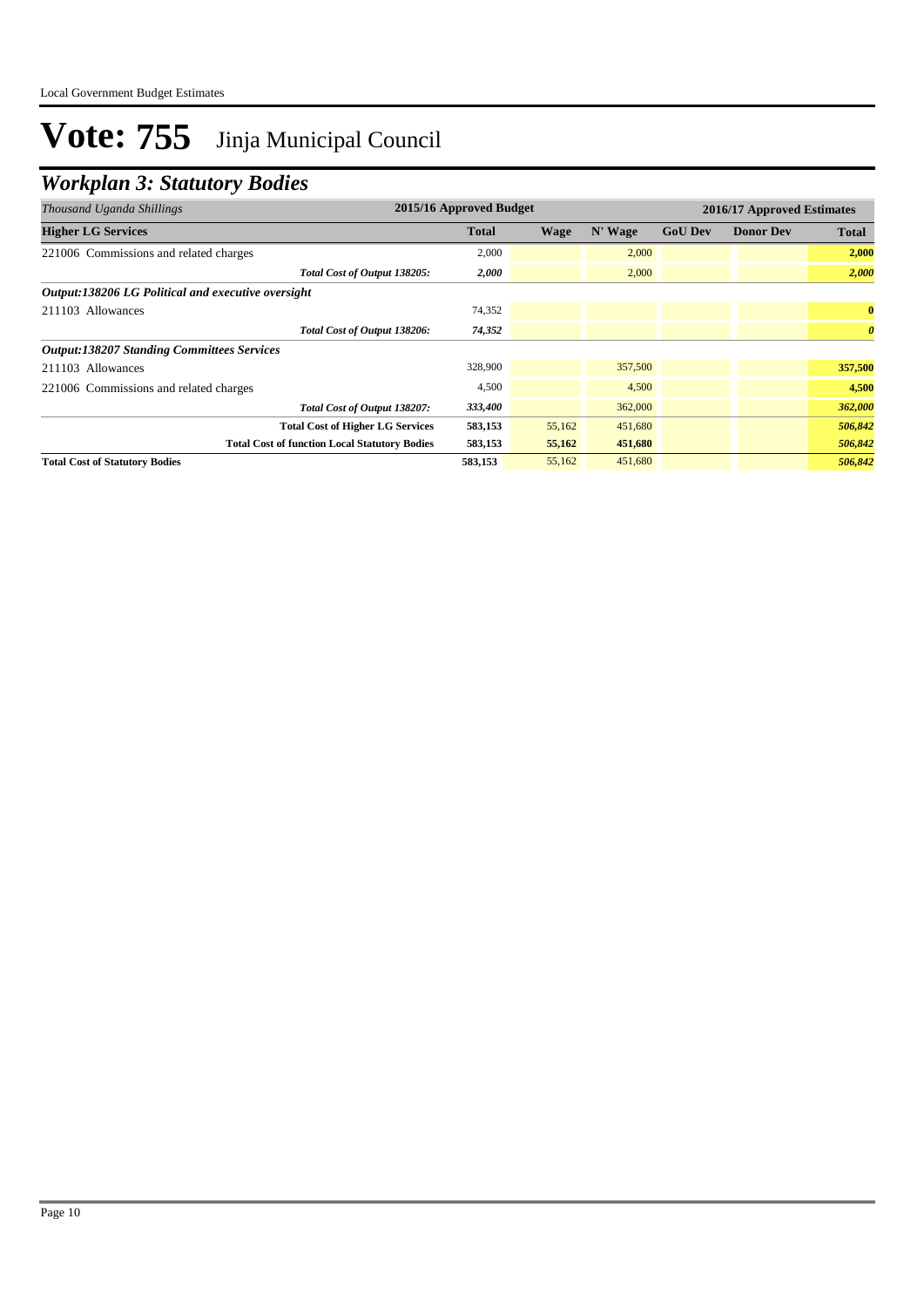### *Workplan 4: Production and Marketing*

#### **(i) Overview of Workplan Revenue and Expenditures**

| <b>UShs Thousand</b>                          | 2015/16                   |                                | 2016/17                   |
|-----------------------------------------------|---------------------------|--------------------------------|---------------------------|
|                                               | Approved<br><b>Budget</b> | <b>Outturn by</b><br>end March | Approved<br><b>Budget</b> |
| A: Breakdown of Workplan Revenues:            |                           |                                |                           |
| <b>Recurrent Revenues</b>                     | 67,199                    | 37,181                         | 113,537                   |
| <b>Locally Raised Revenues</b>                | 32,612                    | 22,490                         | 55,147                    |
| Sector Conditional Grant (Non-Wage)           | $\Omega$                  | $\theta$                       | 13,803                    |
| Sector Conditional Grant (Wage)               | 15,000                    | $\Omega$                       | 25,000                    |
| Urban Unconditional Grant (Wage)              | 19,588                    | 14,691                         | 19,588                    |
| <b>Development Revenues</b>                   | 52,800                    | $\theta$                       |                           |
| <b>Locally Raised Revenues</b>                | 52,800                    | $\theta$                       |                           |
| <b>Total Revenues</b>                         | 119,999                   | 37,181                         | 113,537                   |
| <b>B: Breakdown of Workplan Expenditures:</b> |                           |                                |                           |
| Recurrent Expenditure                         | 67,199                    | 37,181                         | 113,537                   |
| Wage                                          | 34,588                    | 14,691                         | 44,588                    |
| Non Wage                                      | 32,612                    | 22,490                         | 68,949                    |
| Development Expenditure                       | 52,800                    | 0                              | $\overline{0}$            |
| Domestic Development                          | 52,800                    | $\theta$                       | $\overline{0}$            |
| Donor Development                             |                           | $\mathbf{0}$                   | $\overline{0}$            |
| <b>Total Expenditure</b>                      | 119,999                   | 37,181                         | 113,537                   |

**(ii) Details of Workplan Revenues and Expenditures**

### *Expenditure Details for Workplan 4: Production and Marketing*

| <b>LG Function 0182 District Production Services</b>         |                         |        |         |                |                            |              |  |  |
|--------------------------------------------------------------|-------------------------|--------|---------|----------------|----------------------------|--------------|--|--|
| Thousand Uganda Shillings                                    | 2015/16 Approved Budget |        |         |                | 2016/17 Approved Estimates |              |  |  |
| <b>Higher LG Services</b>                                    | <b>Total</b>            | Wage   | N' Wage | <b>GoU Dev</b> | <b>Donor Dev</b>           | <b>Total</b> |  |  |
| <b>Output:018201 District Production Management Services</b> |                         |        |         |                |                            |              |  |  |
| 211101 General Staff Salaries                                | 34.588                  | 44,588 |         |                |                            | 44.588       |  |  |
| Total Cost of Output 018201:                                 | 34,588                  | 44,588 |         |                |                            | 44.588       |  |  |
| <b>Total Cost of Higher LG Services</b>                      | 34,588                  | 44,588 |         |                |                            | 44,588       |  |  |
| <b>Total Cost of function District Production Services</b>   | 34.588                  | 44,588 |         |                |                            | 44,588       |  |  |

#### **LG Function 0183 District Commercial Services**

| Thousand Uganda Shillings                                     | 2015/16 Approved Budget |             |         | 2016/17 Approved Estimates |                  |              |
|---------------------------------------------------------------|-------------------------|-------------|---------|----------------------------|------------------|--------------|
| <b>Higher LG Services</b>                                     | <b>Total</b>            | <b>Wage</b> | N' Wage | <b>GoU Dev</b>             | <b>Donor Dev</b> | <b>Total</b> |
| <b>Output:018301 Trade Development and Promotion Services</b> |                         |             |         |                            |                  |              |
| 221002 Workshops and Seminars                                 | $\mathbf{0}$            |             | 24,268  |                            |                  | 24,268       |
| 221009 Welfare and Entertainment                              | $\mathbf{0}$            |             | 11,394  |                            |                  | 11,394       |
| Total Cost of Output 018301:                                  | 0                       |             | 35,662  |                            |                  | 35,662       |
| Output:018307 Tourism Development                             |                         |             |         |                            |                  |              |
| 221007 Books, Periodicals & Newspapers                        | 7,100                   |             |         |                            |                  | $\bf{0}$     |
| 221008 Computer supplies and Information Technology (IT)      | 13,812                  |             |         |                            |                  | $\bf{0}$     |
| 221009 Welfare and Entertainment                              | $\overline{0}$          |             | 14,564  |                            |                  | 14,564       |
| 221011 Printing, Stationery, Photocopying and Binding         | 2,000                   |             | 7,276   |                            |                  | 7,276        |
| 222001 Telecommunications                                     | 1,200                   |             | 1,200   |                            |                  | 1,200        |
| 227001 Travel inland                                          | 5,300                   |             | 4,476   |                            |                  | 4,476        |
| 227004 Fuel, Lubricants and Oils                              | 3,200                   |             | 5,772   |                            |                  | 5,772        |
| Total Cost of Output 018307:                                  | 32,612                  |             | 33,288  |                            |                  | 33,288       |
| <b>Total Cost of Higher LG Services</b>                       | 32,612                  |             | 68,949  |                            |                  | 68,949       |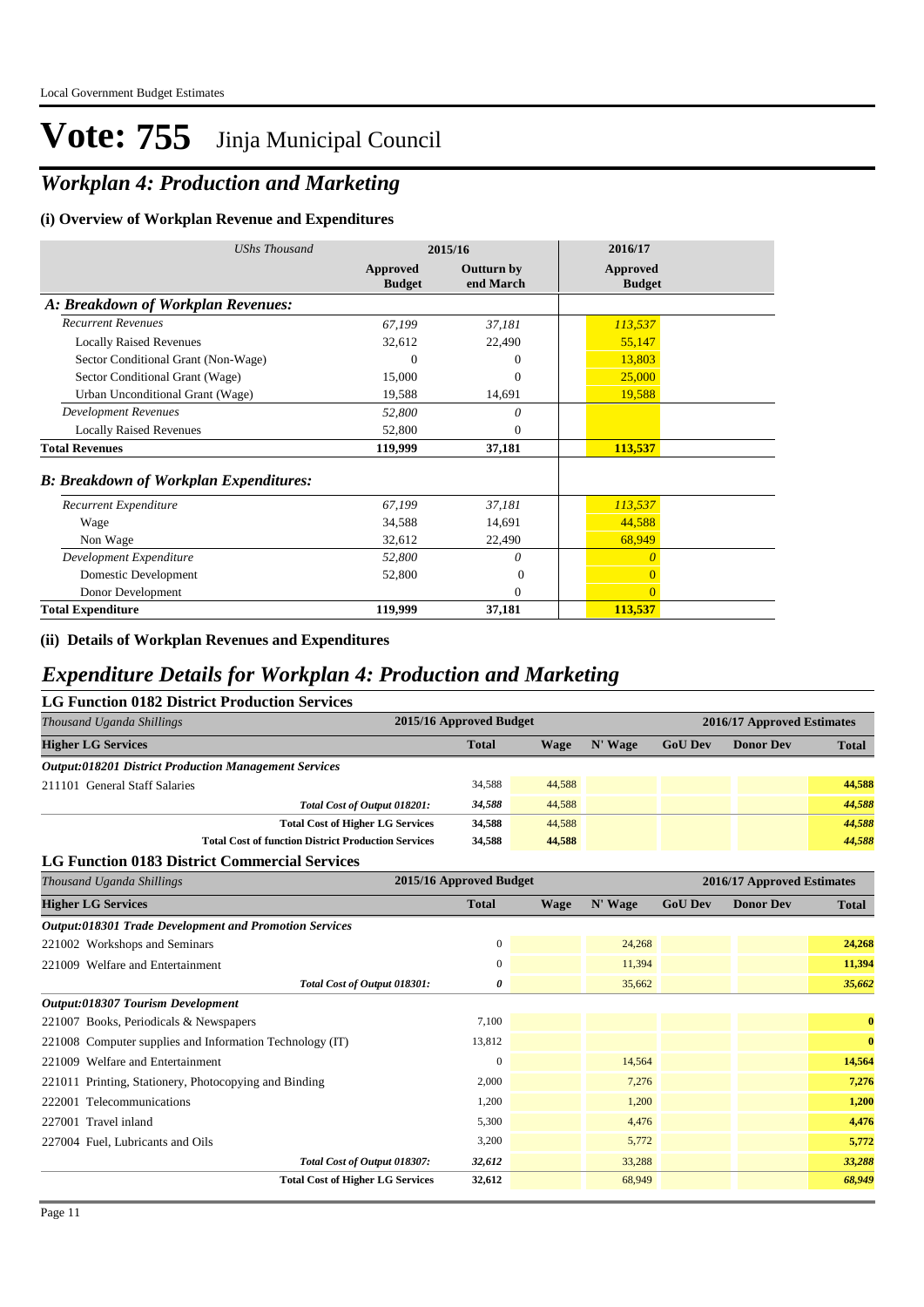### *Workplan 4: Production and Marketing*

| <b>Total Cost of function District Commercial Services</b> | 32.612<br>. |     | 68.949 | 00.Y4. |  |
|------------------------------------------------------------|-------------|-----|--------|--------|--|
| <b>Total Cost of Production and 1</b><br>Marketing         | 67 199      | 588 | 68,949 |        |  |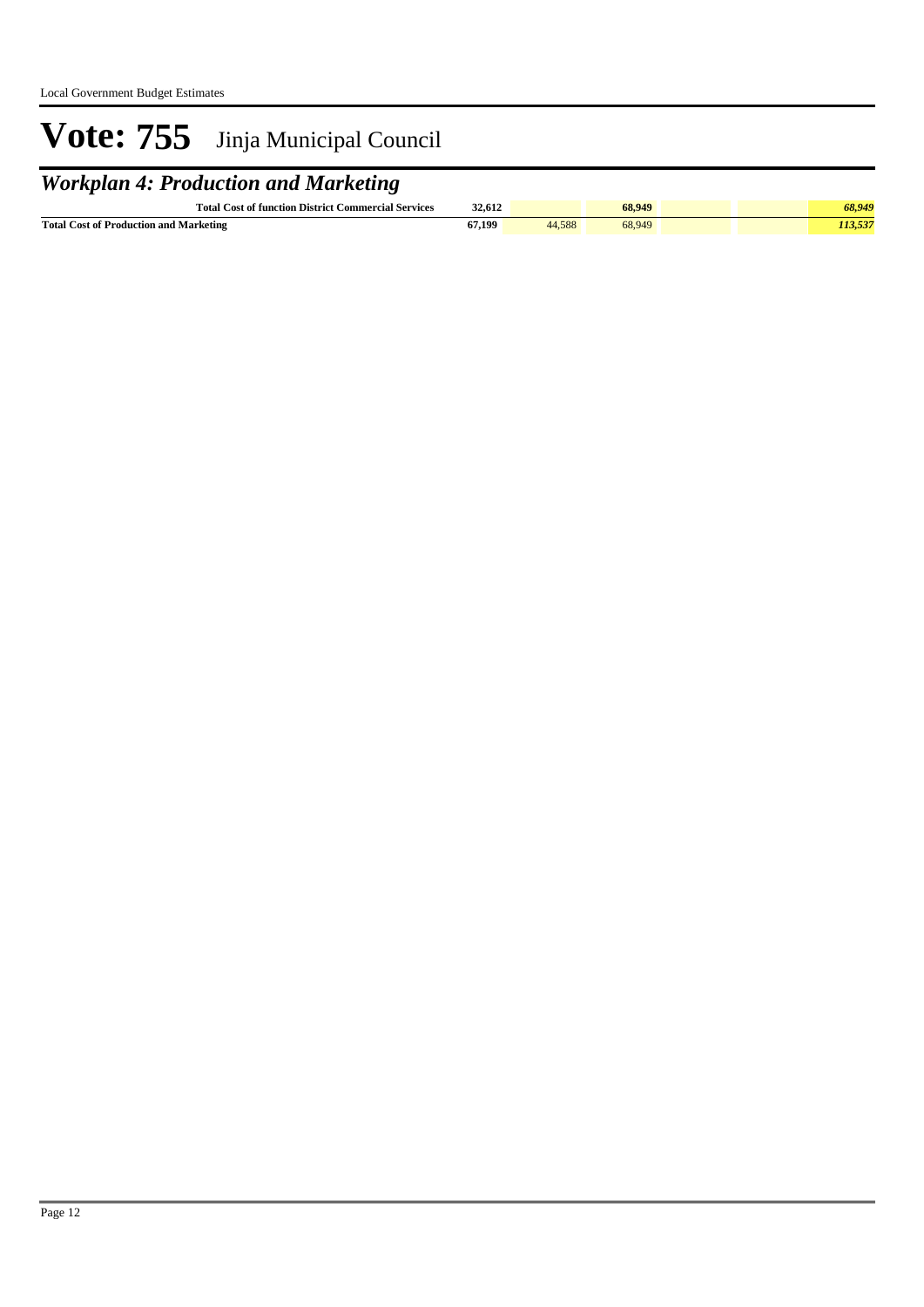### *Workplan 5: Health*

#### **(i) Overview of Workplan Revenue and Expenditures**

| <b>UShs Thousand</b>                          |                           | 2015/16                        | 2016/17                   |  |  |
|-----------------------------------------------|---------------------------|--------------------------------|---------------------------|--|--|
|                                               | Approved<br><b>Budget</b> | <b>Outturn by</b><br>end March | Approved<br><b>Budget</b> |  |  |
| A: Breakdown of Workplan Revenues:            |                           |                                |                           |  |  |
| <b>Recurrent Revenues</b>                     | 1,241,957                 | 931.183                        | 1,317,357                 |  |  |
| <b>Locally Raised Revenues</b>                | 71,075                    | 45,226                         | 137,692                   |  |  |
| Sector Conditional Grant (Non-Wage)           | 60,270                    | 45,203                         | 119.315                   |  |  |
| Sector Conditional Grant (Wage)               | 1,082,272                 | 816,998                        | 1.060.350                 |  |  |
| Unspent balances - Other Government Transfers | 10.000                    | 10,000                         |                           |  |  |
| Urban Unconditional Grant (Non-Wage)          | 18,340                    | 13,755                         |                           |  |  |
| <b>Development Revenues</b>                   | 37,667                    | 32,667                         | 36,640                    |  |  |
| Development Grant                             | 13,247                    | 13,247                         | $\theta$                  |  |  |
| <b>Locally Raised Revenues</b>                | 5.000                     | $\Omega$                       | 36,640                    |  |  |
| Unspent balances - Conditional Grants         | 19,420                    | 19,420                         |                           |  |  |
| <b>Total Revenues</b>                         | 1,279,625                 | 963,850                        | 1,353,997                 |  |  |
| <b>B: Breakdown of Workplan Expenditures:</b> |                           |                                |                           |  |  |
| Recurrent Expenditure                         | 1,241,957                 | 932.182                        | 1,317,357                 |  |  |
| Wage                                          | 1,082,272                 | 816,998                        | 1,060,350                 |  |  |
| Non Wage                                      | 159,686                   | 115,184                        | 257,007                   |  |  |
| Development Expenditure                       | 37,667                    | 15,245                         | 36,640                    |  |  |
| Domestic Development                          | 37,667                    | 15244.617                      | 36,640                    |  |  |
| Donor Development                             |                           | $\mathbf{0}$                   | $\Omega$                  |  |  |
| <b>Total Expenditure</b>                      | 1,279,625                 | 947,427                        | 1,353,997                 |  |  |

**(ii) Details of Workplan Revenues and Expenditures**

### *Expenditure Details for Workplan 5: Health*

#### **LG Function 0881 Primary Healthcare**

| Thousand Uganda Shillings                    |                                                         | 2015/16 Approved Budget                   |                |                     |         |                       | 2016/17 Approved Estimates              |              |
|----------------------------------------------|---------------------------------------------------------|-------------------------------------------|----------------|---------------------|---------|-----------------------|-----------------------------------------|--------------|
| <b>Lower Local Services</b>                  |                                                         |                                           | <b>Total</b>   | <b>Wage</b>         | N' Wage | <b>GoU Dev</b>        | <b>Donor Dev</b>                        | <b>Total</b> |
|                                              | Output:088154 Basic Healthcare Services (HCIV-HCII-LLS) |                                           |                |                     |         |                       |                                         |              |
|                                              | 263104 Transfers to other govt. units (Current)         |                                           | $\overline{0}$ | $\overline{0}$      | 119,315 |                       | $\mathbf{0}$<br>$\mathbf{0}$            | 119,315      |
| <b>Total LCIII: Jinja Central Div</b>        |                                                         |                                           | LCIV: Jinja MC |                     |         |                       |                                         | 40,567       |
| LCII: Not Specified                          | LCI: Not Specified                                      | MOH                                       |                |                     |         |                       | Source: Sector Conditional Grant (Non-W | 26,249       |
| LCII: Old Boma                               | LCI: Not Specified                                      | Jinja Central HC III                      |                |                     |         |                       | Source: Sector Conditional Grant (Non-W | 14,318       |
| <b>Total LCIII: Mpumudde/Kimaka</b>          |                                                         |                                           | LCIV: Jinja MC |                     |         |                       |                                         | 32,215       |
| LCII: Kimaka                                 | LCI: Not Specified                                      | Kimaka HC II                              |                |                     |         |                       | Source: Sector Conditional Grant (Non-W | 7,159        |
| LCII: Not Specified                          | LCI: Not Specified                                      | Mpumudde HC IV                            |                |                     |         |                       | Source: Sector Conditional Grant (Non-W | 25,056       |
| <b>Total LCIII: Walukuba/Masese</b>          |                                                         |                                           | LCIV: Jinja MC |                     |         |                       |                                         | 39,374       |
| LCII: Masese                                 | LCI: Not Specified                                      | Kisima HC II                              |                |                     |         |                       | Source: Sector Conditional Grant (Non-W | 7,159        |
| LCII: Masese                                 | LCI: Not Specified                                      | Masese III HC II                          |                |                     |         |                       | Source: Sector Conditional Grant (Non-W | 7,159        |
| LCII: Not Specified                          | LCI: Not Specified                                      | Walukuba HC IV                            |                |                     |         |                       | Source: Sector Conditional Grant (Non-W | 25,056       |
| <b>Total LCIII: Not Specified</b>            |                                                         |                                           |                | LCIV: Not Specified |         |                       |                                         | 7,159        |
| LCII: Not Specified                          | LCI: Not Specified                                      | <b>Masese Port Health Centre II</b>       |                |                     |         | Source: Not Specified |                                         | 7,159        |
|                                              |                                                         | Total Cost of Output 088154:              | 0              | $\overline{0}$      | 119,315 |                       | $\theta$<br>$\boldsymbol{\theta}$       | 119,315      |
|                                              |                                                         | <b>Total Cost of Lower Local Services</b> | $\bf{0}$       | $\overline{0}$      | 119,315 |                       | $\overline{0}$<br>$\bf{0}$              | 119,315      |
| <b>Higher LG Services</b>                    |                                                         |                                           | <b>Total</b>   | <b>Wage</b>         | N' Wage | <b>GoU Dev</b>        | <b>Donor Dev</b>                        | <b>Total</b> |
| <b>Output:088101 Public Health Promotion</b> |                                                         |                                           |                |                     |         |                       |                                         |              |
| 211101 General Staff Salaries                |                                                         |                                           | 1,082,272      |                     |         |                       |                                         | $\bf{0}$     |
| 211103 Allowances                            |                                                         |                                           | 1,800          |                     |         |                       |                                         | $\bf{0}$     |
| 221002 Workshops and Seminars                |                                                         |                                           | 12,000         |                     |         |                       |                                         | $\bf{0}$     |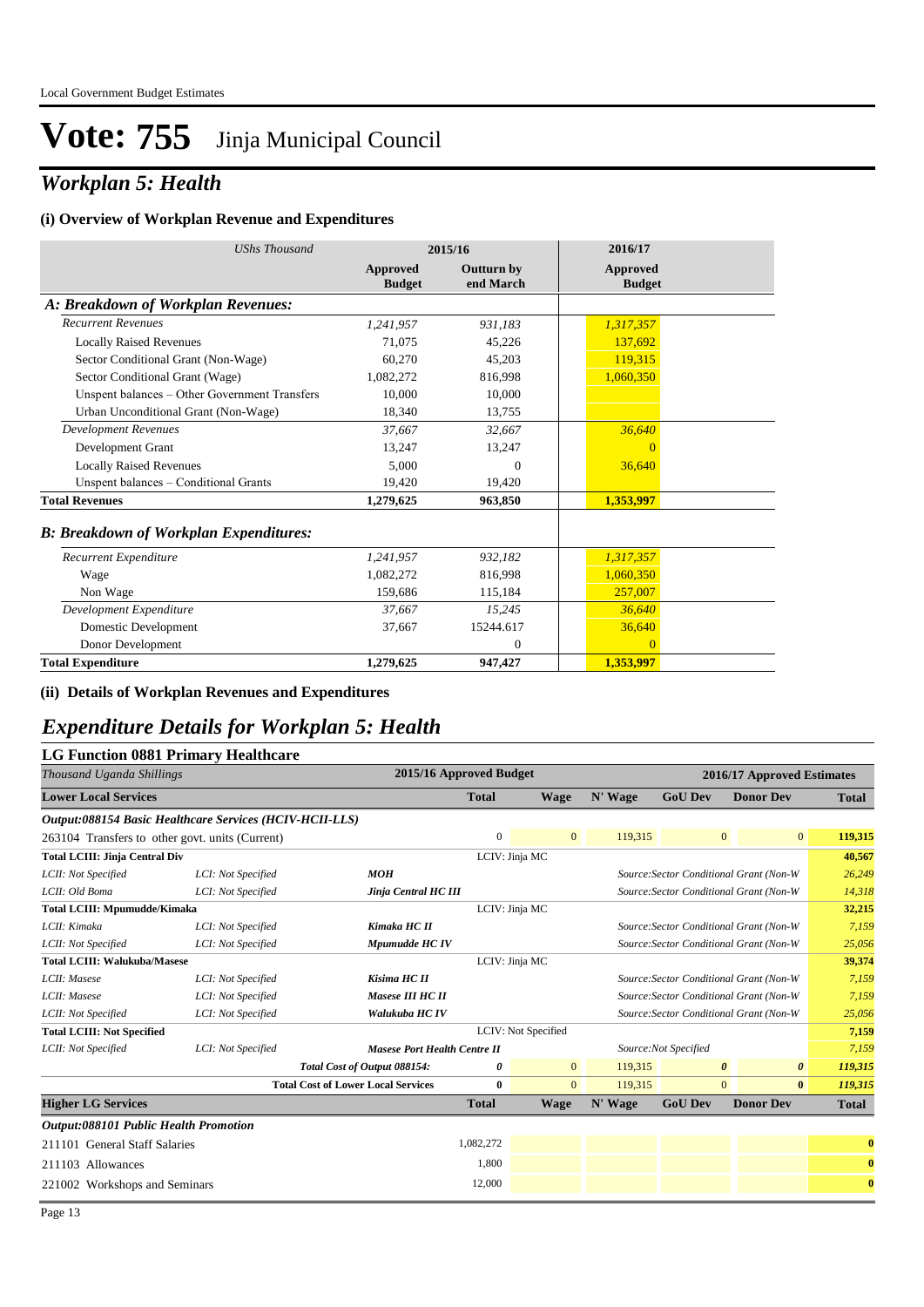### *Workplan 5: Health*

| Thousand Uganda Shillings                                                           |                    |                                                                                                                | 2015/16 Approved Budget |                  |                                                                                  | 2016/17 Approved Estimates |                            |                       |
|-------------------------------------------------------------------------------------|--------------------|----------------------------------------------------------------------------------------------------------------|-------------------------|------------------|----------------------------------------------------------------------------------|----------------------------|----------------------------|-----------------------|
| <b>Higher LG Services</b>                                                           |                    |                                                                                                                | <b>Total</b>            | Wage             | N' Wage                                                                          | <b>GoU Dev</b>             | <b>Donor Dev</b>           | <b>Total</b>          |
| 221007 Books, Periodicals & Newspapers                                              |                    |                                                                                                                | 728                     |                  |                                                                                  |                            |                            | $\bf{0}$              |
| 221008 Computer supplies and Information Technology (IT)                            |                    |                                                                                                                | 3,596                   |                  |                                                                                  |                            |                            | $\bf{0}$              |
| 221009 Welfare and Entertainment                                                    |                    |                                                                                                                | 5,880                   |                  |                                                                                  |                            |                            | $\bf{0}$              |
| 221011 Printing, Stationery, Photocopying and Binding                               |                    |                                                                                                                | 1,992                   |                  |                                                                                  |                            |                            | $\bf{0}$              |
| 221014 Bank Charges and other Bank related costs                                    |                    |                                                                                                                | 1,302                   |                  |                                                                                  |                            |                            | $\bf{0}$              |
| 221017 Subscriptions                                                                |                    |                                                                                                                | 6,800                   |                  |                                                                                  |                            |                            | $\bf{0}$              |
| 222001 Telecommunications                                                           |                    |                                                                                                                | 6,360                   |                  |                                                                                  |                            |                            | $\bf{0}$              |
| 223005 Electricity                                                                  |                    |                                                                                                                | 6,000                   |                  |                                                                                  |                            |                            | $\bf{0}$              |
| 227001 Travel inland                                                                |                    |                                                                                                                | 24,138                  |                  |                                                                                  |                            |                            | $\bf{0}$              |
| 227004 Fuel, Lubricants and Oils                                                    |                    |                                                                                                                | 9,620                   |                  |                                                                                  |                            |                            | $\bf{0}$              |
| 228002 Maintenance - Vehicles                                                       |                    |                                                                                                                | 4,200                   |                  |                                                                                  |                            |                            | $\bf{0}$              |
|                                                                                     |                    | Total Cost of Output 088101:                                                                                   | 1,166,687               |                  |                                                                                  |                            |                            | $\boldsymbol{\theta}$ |
| <b>Output:088104 Medical Supplies for Health Facilities</b>                         |                    |                                                                                                                |                         |                  |                                                                                  |                            |                            |                       |
| 224001 Medical and Agricultural supplies                                            |                    |                                                                                                                | 7,000                   |                  | 26,000                                                                           |                            |                            | 26,000                |
|                                                                                     |                    | Total Cost of Output 088104:                                                                                   | 7,000                   |                  | 26,000                                                                           |                            |                            | 26,000                |
| Output:088106 Promotion of Sanitation and Hygiene                                   |                    |                                                                                                                |                         |                  |                                                                                  |                            |                            |                       |
| 223001 Property Expenses                                                            |                    |                                                                                                                | 8,000                   |                  |                                                                                  |                            |                            | $\bf{0}$              |
|                                                                                     |                    | Total Cost of Output 088106:                                                                                   | 8,000                   |                  |                                                                                  |                            |                            | $\boldsymbol{\theta}$ |
|                                                                                     |                    | <b>Total Cost of Higher LG Services</b>                                                                        | 1,181,687               |                  | 26,000                                                                           |                            |                            | 26,000                |
| <b>Capital Purchases</b>                                                            |                    |                                                                                                                | <b>Total</b>            | <b>Wage</b>      | N' Wage                                                                          | <b>GoU Dev</b>             | <b>Donor Dev</b>           | <b>Total</b>          |
| Output:088183 OPD and other ward construction and rehabilitation                    |                    |                                                                                                                |                         |                  |                                                                                  |                            |                            |                       |
| 312202 Machinery and Equipment                                                      |                    |                                                                                                                | $\boldsymbol{0}$        | $\mathbf{0}$     | $\boldsymbol{0}$                                                                 | 25,000                     | $\mathbf{0}$               | 25,000                |
| <b>Total LCIII: Not Specified</b>                                                   |                    |                                                                                                                |                         | LCIV: Jinja MC   |                                                                                  |                            |                            | 25,000                |
| LCII: Not Specified                                                                 | LCI: Not Specified |                                                                                                                |                         |                  | Rehabilitation of Walukuba HC IV OPD and Materni Source: Locally Raised Revenues |                            |                            | 25,000                |
|                                                                                     |                    | Total Cost of Output 088183:                                                                                   | 0                       | $\boldsymbol{0}$ | $\mathbf{0}$                                                                     | 25,000                     | $\boldsymbol{\theta}$      | 25,000                |
| Output:088185 Specialist health equipment and machinery<br>312212 Medical Equipment |                    |                                                                                                                | $\boldsymbol{0}$        | $\mathbf{0}$     | $\mathbf{0}$                                                                     | 10,000                     | $\mathbf{0}$               | 10,000                |
| <b>Total LCIII: Not Specified</b>                                                   |                    |                                                                                                                |                         | LCIV: Jinja MC   |                                                                                  |                            |                            | 10,000                |
| LCII: Not Specified                                                                 |                    | LCI: Walukuba and Mpumudde HC I Procure Dental Equipment for Walukuba and Mpum Source: Locally Raised Revenues |                         |                  |                                                                                  |                            |                            | 10,000                |
|                                                                                     |                    | Total Cost of Output 088185:                                                                                   | $\theta$                | $\mathbf{0}$     | $\mathbf{0}$                                                                     | 10,000                     | $\boldsymbol{\theta}$      | 10,000                |
|                                                                                     |                    | <b>Total Cost of Capital Purchases</b>                                                                         | $\bf{0}$                | $\mathbf{0}$     | $\mathbf{0}$                                                                     | 35,000                     | $\bf{0}$                   | 35,000                |
|                                                                                     |                    | <b>Total Cost of function Primary Healthcare</b>                                                               | 1,181,687               | $\bf{0}$         | 145,315                                                                          | 35,000                     | $\bf{0}$                   | 180,315               |
| <b>LG Function 0883 Health Management and Supervision</b>                           |                    |                                                                                                                |                         |                  |                                                                                  |                            |                            |                       |
| Thousand Uganda Shillings                                                           |                    |                                                                                                                | 2015/16 Approved Budget |                  |                                                                                  |                            | 2016/17 Approved Estimates |                       |

| <b>Higher LG Services</b>                                | <b>Total</b>     | Wage      | N' Wage | <b>GoU Dev</b> | <b>Donor Dev</b> | <b>Total</b> |  |
|----------------------------------------------------------|------------------|-----------|---------|----------------|------------------|--------------|--|
| Output:088301 Healthcare Management Services             |                  |           |         |                |                  |              |  |
| 211101 General Staff Salaries                            | $\mathbf{0}$     | 1,060,350 |         |                |                  | 1,060,350    |  |
| 211103 Allowances                                        | $\mathbf{0}$     |           | 1,800   |                |                  | 1,800        |  |
| 221002 Workshops and Seminars                            | $\mathbf{0}$     |           | 2,000   |                |                  | 2,000        |  |
| 221007 Books, Periodicals & Newspapers                   | $\boldsymbol{0}$ |           | 728     |                |                  | 728          |  |
| 221008 Computer supplies and Information Technology (IT) | $\mathbf{0}$     |           | 3,596   |                |                  | 3,596        |  |
| 221009 Welfare and Entertainment                         | $\boldsymbol{0}$ |           | 5,200   |                |                  | 5,200        |  |
| 221011 Printing, Stationery, Photocopying and Binding    | $\mathbf{0}$     |           | 1,992   |                |                  | 1,992        |  |
| 221017 Subscriptions                                     | $\mathbf{0}$     |           | 14,000  |                |                  | 14,000       |  |
| 222001 Telecommunications                                | $\mathbf{0}$     |           | 6,360   |                |                  | 6,360        |  |
| 223005 Electricity                                       | $\mathbf{0}$     |           | 8,000   |                |                  | 8,000        |  |
| 224005 Uniforms, Beddings and Protective Gear            | $\mathbf{0}$     |           | 7,000   |                |                  | 7,000        |  |
| 227001 Travel inland                                     | $\mathbf{0}$     |           | 29,256  |                |                  | 29,256       |  |
|                                                          |                  |           |         |                |                  |              |  |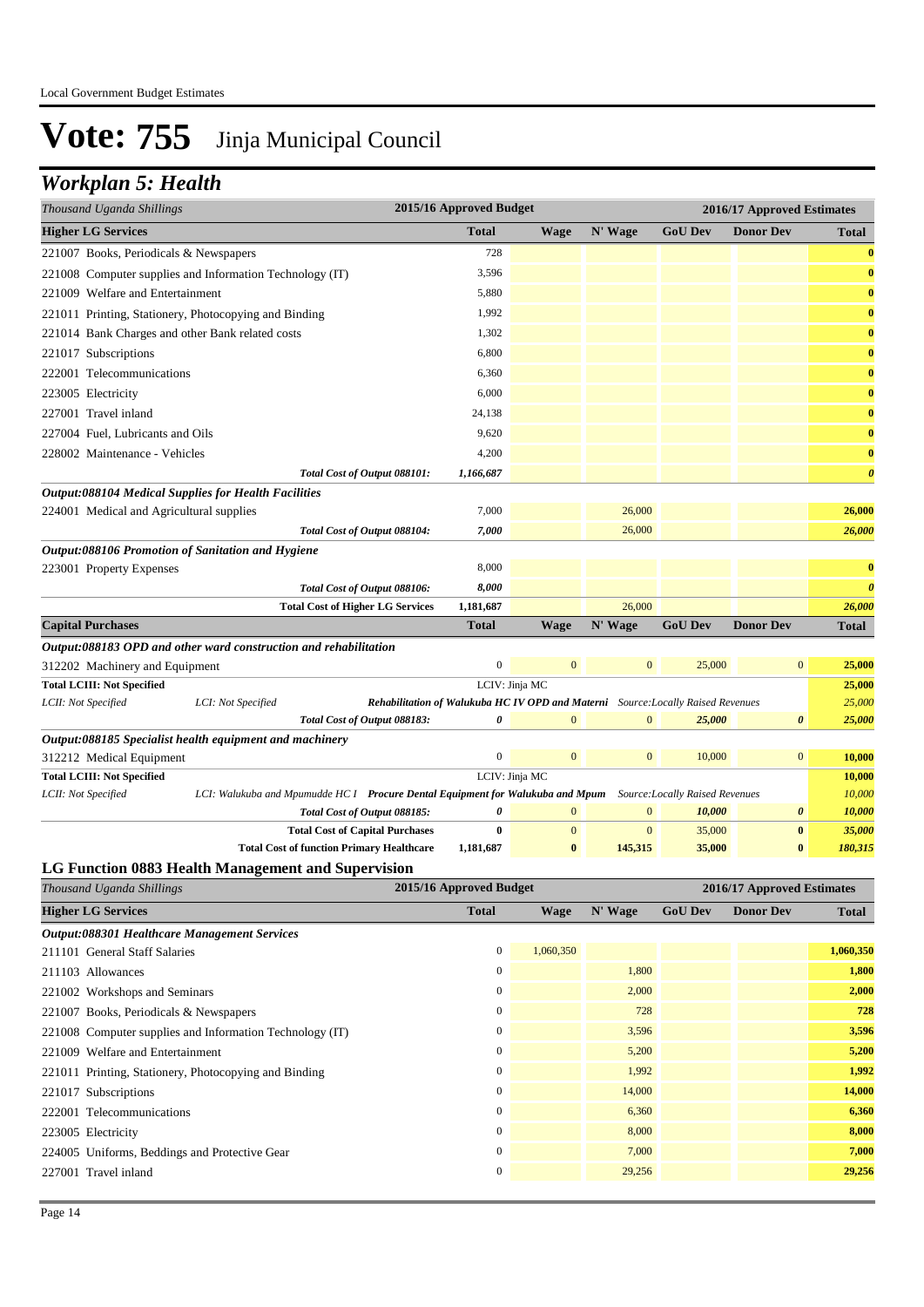### *Workplan 5: Health*

| Thousand Uganda Shillings            |                                                             |                                                                 | 2015/16 Approved Budget |                |                |                                 | 2016/17 Approved Estimates |              |  |  |
|--------------------------------------|-------------------------------------------------------------|-----------------------------------------------------------------|-------------------------|----------------|----------------|---------------------------------|----------------------------|--------------|--|--|
| <b>Higher LG Services</b>            |                                                             |                                                                 | <b>Total</b>            | Wage           | N' Wage        | <b>GoU Dev</b>                  | <b>Donor Dev</b>           | <b>Total</b> |  |  |
| 227004 Fuel, Lubricants and Oils     |                                                             |                                                                 | 0                       |                | 14,560         |                                 |                            | 14,560       |  |  |
| 228002 Maintenance - Vehicles        |                                                             |                                                                 | $\mathbf{0}$            |                | 5,200          |                                 |                            | 5,200        |  |  |
|                                      |                                                             | Total Cost of Output 088301:                                    | 0                       | 1,060,350      | 99,692         |                                 |                            | 1,160,042    |  |  |
|                                      | Output:088302 Healthcare Services Monitoring and Inspection |                                                                 |                         |                |                |                                 |                            |              |  |  |
| 221002 Workshops and Seminars        |                                                             |                                                                 | $\overline{0}$          |                | 4,000          |                                 |                            | 4,000        |  |  |
| Welfare and Entertainment<br>221009  |                                                             |                                                                 | $\Omega$                |                | 3,000          |                                 |                            | 3,000        |  |  |
|                                      | 221011 Printing, Stationery, Photocopying and Binding       |                                                                 | $\mathbf{0}$            |                | 2,000          |                                 |                            | 2,000        |  |  |
| 227004 Fuel, Lubricants and Oils     |                                                             |                                                                 | $\mathbf{0}$            |                | 3,000          |                                 |                            | 3,000        |  |  |
|                                      |                                                             | Total Cost of Output 088302:                                    | 0                       |                | 12,000         |                                 |                            | 12,000       |  |  |
|                                      |                                                             | <b>Total Cost of Higher LG Services</b>                         | $\bf{0}$                | 1,060,350      | 111,692        |                                 |                            | 1,172,042    |  |  |
| <b>Capital Purchases</b>             |                                                             |                                                                 | <b>Total</b>            | Wage           | N' Wage        | <b>GoU Dev</b>                  | <b>Donor Dev</b>           | <b>Total</b> |  |  |
| Output:088372 Administrative Capital |                                                             |                                                                 |                         |                |                |                                 |                            |              |  |  |
| 312203 Furniture & Fixtures          |                                                             |                                                                 | $\mathbf{0}$            | $\overline{0}$ | $\mathbf{0}$   | 1,640                           | $\overline{0}$             | 1,640        |  |  |
| <b>Total LCIII: Not Specified</b>    |                                                             |                                                                 | LCIV: Jinja MC          |                |                |                                 |                            | 1,640        |  |  |
| LCII: Not Specified                  | LCI: Not Specified                                          | Procure curtains and small office equiments                     |                         |                |                | Source: Locally Raised Revenues |                            | 1,640        |  |  |
|                                      |                                                             | Total Cost of Output 088372:                                    | 0                       | $\mathbf{0}$   | $\mathbf{0}$   | 1,640                           | $\theta$                   | 1,640        |  |  |
|                                      |                                                             | <b>Total Cost of Capital Purchases</b>                          | 0                       | $\overline{0}$ | $\overline{0}$ | 1,640                           | $\bf{0}$                   | 1,640        |  |  |
|                                      |                                                             | <b>Total Cost of function Health Management and Supervision</b> | $\bf{0}$                | 1,060,350      | 111,692        | 1,640                           | $\bf{0}$                   | 1,173,682    |  |  |
| <b>Total Cost of Health</b>          |                                                             |                                                                 | 1.181.687               | 1.060.350      | 257,007        | 36,640                          | $\bf{0}$                   | 1,353,997    |  |  |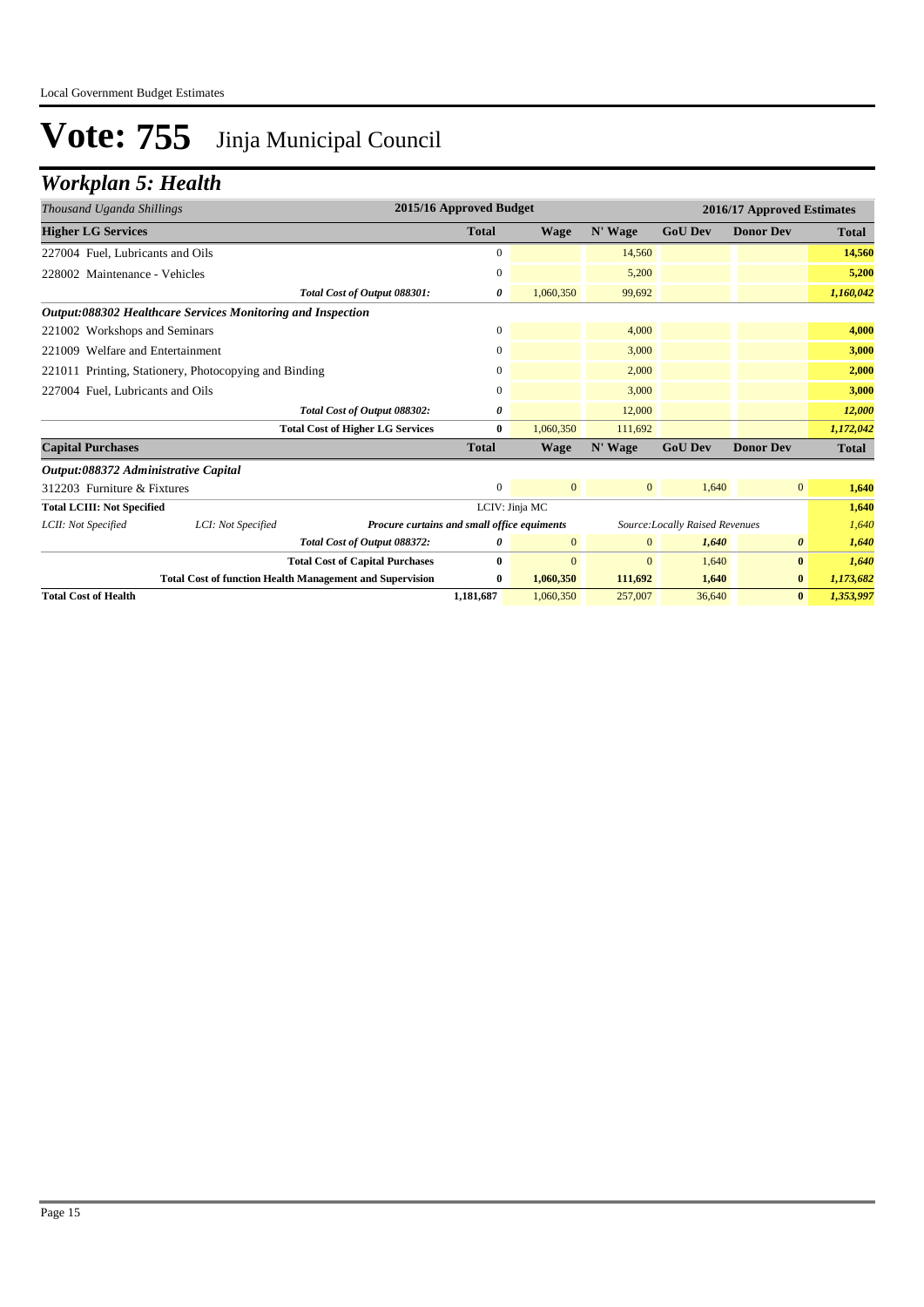### *Workplan 6: Education*

#### **(i) Overview of Workplan Revenue and Expenditures**

| <b>UShs Thousand</b>                          | 2015/16                   |                         | 2016/17                   |
|-----------------------------------------------|---------------------------|-------------------------|---------------------------|
|                                               | Approved<br><b>Budget</b> | Outturn by<br>end March | Approved<br><b>Budget</b> |
| A: Breakdown of Workplan Revenues:            |                           |                         |                           |
| <b>Recurrent Revenues</b>                     | 5,562,154                 | 4,189,958               | 7,095,998                 |
| <b>Locally Raised Revenues</b>                | 128,897                   | 60.735                  | 221,995                   |
| Sector Conditional Grant (Non-Wage)           | 468,236                   | 292,009                 | 1,565,490                 |
| Sector Conditional Grant (Wage)               | 4,921,445                 | 3,805,183               | 5,280,152                 |
| Unspent balances - Other Government Transfers | 1,400                     | 1,400                   |                           |
| Urban Unconditional Grant (Non-Wage)          | 13,815                    | 9.361                   |                           |
| Urban Unconditional Grant (Wage)              | 28,361                    | 21,271                  | 28,361                    |
| <b>Development Revenues</b>                   | 647,203                   | 646,703                 | 294,174                   |
| Development Grant                             | 513,393                   | 513,393                 | 84.084                    |
| <b>Locally Raised Revenues</b>                | 500                       | 0                       | 53,592                    |
| <b>Transitional Development Grant</b>         |                           | $\Omega$                | 156,499                   |
| Unspent balances - Conditional Grants         | 133,310                   | 133,310                 |                           |
| <b>Total Revenues</b>                         | 6,209,357                 | 4,836,661               | 7,390,172                 |
| <b>B: Breakdown of Workplan Expenditures:</b> |                           |                         |                           |
| Recurrent Expenditure                         | 5,562,154                 | 4,189,958               | 7,095,998                 |
| Wage                                          | 4,949,806                 | 3,826,454               | 5,308,513                 |
| Non Wage                                      | 612,348                   | 363,505                 | 1,787,485                 |
| Development Expenditure                       | 647,203                   | 316,685                 | 294,174                   |
| Domestic Development                          | 647,203                   | 316684.755              | 294,174                   |
| Donor Development                             |                           | $\Omega$                | $\overline{0}$            |
| <b>Total Expenditure</b>                      | 6,209,357                 | 4,506,643               | 7,390,172                 |

#### **(ii) Details of Workplan Revenues and Expenditures**

### *Expenditure Details for Workplan 6: Education*

| LG Function 0781 Pre-Primary and Primary Education      |                         |      |         |                |                            |              |  |  |
|---------------------------------------------------------|-------------------------|------|---------|----------------|----------------------------|--------------|--|--|
| Thousand Uganda Shillings                               | 2015/16 Approved Budget |      |         |                | 2016/17 Approved Estimates |              |  |  |
| <b>Lower Local Services</b>                             | <b>Total</b>            | Wage | N' Wage | <b>GoU Dev</b> | <b>Donor Dev</b>           | <b>Total</b> |  |  |
| <b>Output:078151 Primary Schools Services UPE (LLS)</b> |                         |      |         |                |                            |              |  |  |
| 263104 Transfers to other govt. units (Current)         | 192.281                 |      |         |                |                            | $\mathbf{0}$ |  |  |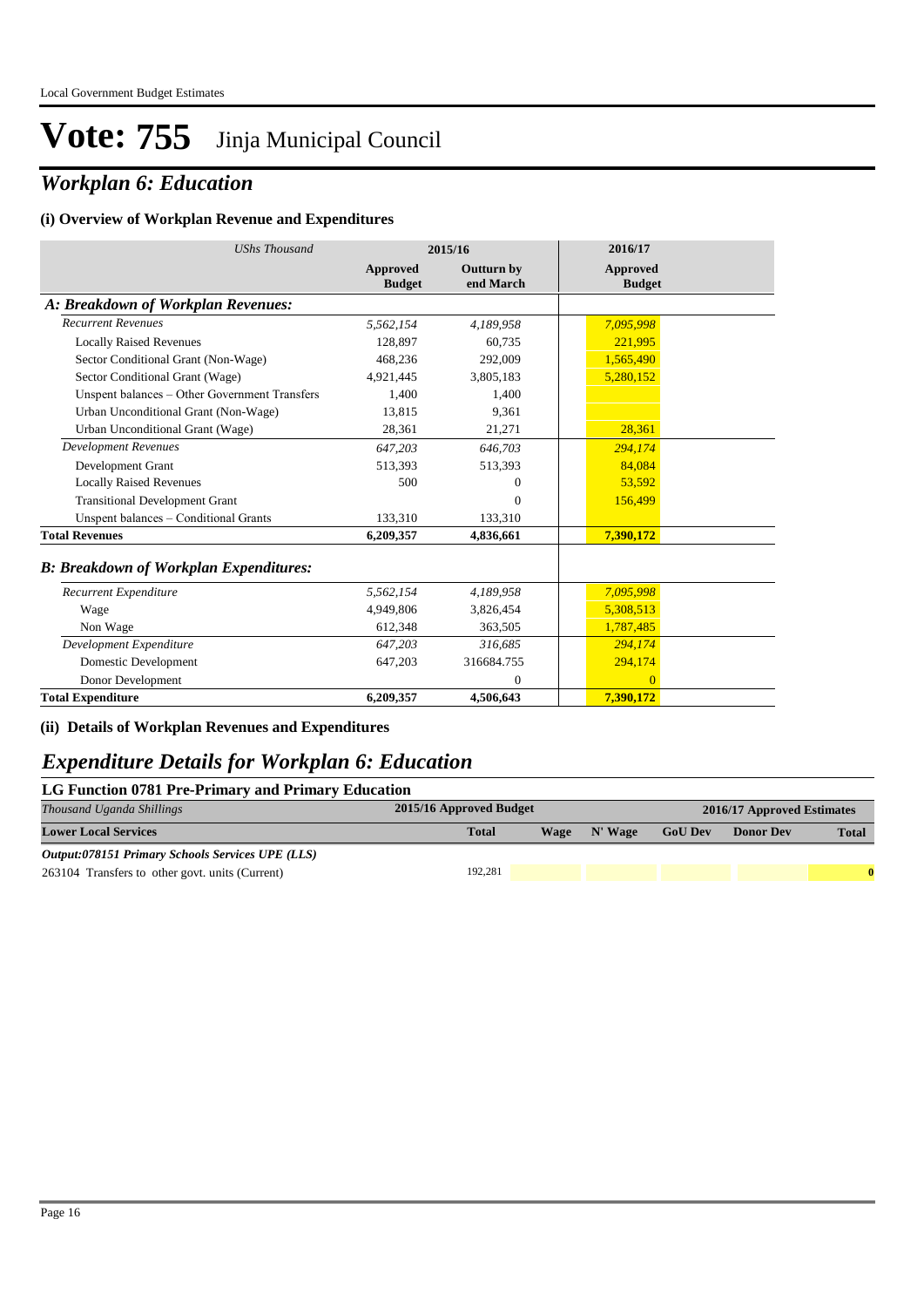### *Workplan 6: Education*

| Thousand Uganda Shillings                             |                    |                                            | 2015/16 Approved Budget                                                |                | 2016/17 Approved Estimates |                                         |                                         |                       |              |  |
|-------------------------------------------------------|--------------------|--------------------------------------------|------------------------------------------------------------------------|----------------|----------------------------|-----------------------------------------|-----------------------------------------|-----------------------|--------------|--|
| <b>Lower Local Services</b>                           |                    |                                            | <b>Total</b>                                                           | <b>Wage</b>    | N' Wage                    | <b>GoU Dev</b>                          |                                         | <b>Donor Dev</b>      | <b>Total</b> |  |
| 263367 Sector Conditional Grant (Non-Wage)            |                    |                                            | $\mathbf{0}$                                                           | $\overline{0}$ | 208,208                    |                                         | $\mathbf{0}$                            | $\overline{0}$        | 208,208      |  |
| <b>Total LCIII: Jinja Central Div</b>                 |                    |                                            |                                                                        | LCIV: Jinja MC |                            |                                         |                                         |                       | 55,151       |  |
| LCII: Magwa                                           | LCI: Not Specified | <b>Magwa Primary School</b>                |                                                                        |                |                            | Source: Sector Conditional Grant (Non-W |                                         |                       | 9,522        |  |
| LCII: Not Specified                                   | LCI: Not Specified | Naranbhai Road Primary School              |                                                                        |                |                            | Source: Sector Conditional Grant (Non-W |                                         |                       | 10,750       |  |
| LCII: Not Specified                                   | LCI: Not Specified | <b>Main Street Primary School</b>          |                                                                        |                |                            | Source: Sector Conditional Grant (Non-W |                                         |                       | 16,994       |  |
| LCII: Not Specified                                   | LCI: Not Specified | <b>Spire Road Primary School</b>           |                                                                        |                |                            | Source: Sector Conditional Grant (Non-W |                                         |                       | 12,139       |  |
| LCII: Old Boma                                        | LCI: Not Specified | Kirinya Prison's Primary School            |                                                                        |                |                            | Source: Sector Conditional Grant (Non-W |                                         |                       | 2,940        |  |
| LCII: Old Boma                                        | LCI: Not Specified | <b>Uganda Railways Primary School</b>      |                                                                        |                |                            | Source: Sector Conditional Grant (Non-W |                                         |                       | 2,805        |  |
| <b>Total LCIII: Mpumudde/Kimaka</b>                   |                    |                                            | LCIV: Jinja MC                                                         |                |                            |                                         |                                         | 96,099                |              |  |
| LCII: Kimaka                                          | LCI: Not Specified |                                            | <b>Kiira Primary School</b><br>Source: Sector Conditional Grant (Non-W |                |                            |                                         |                                         |                       | 14,175       |  |
| LCII: Mpumudde                                        | LCI: Not Specified | Mpumudde Methodist Primary School          |                                                                        |                |                            | Source: Sector Conditional Grant (Non-W |                                         |                       | 15,389       |  |
| LCII: Nalufenya                                       | LCI: Not Specified |                                            | Victoria Nile School                                                   |                |                            |                                         | Source: Sector Conditional Grant (Non-W |                       |              |  |
| LCII: Rubaga                                          | LCI: Not Specified | <b>Police Barracks</b>                     |                                                                        |                |                            | Source: Sector Conditional Grant (Non-W |                                         |                       | 3,736        |  |
| LCII: Rubaga                                          | LCI: Not Specified | <b>Mpumudde Estate Primary School</b>      |                                                                        |                |                            | Source: Sector Conditional Grant (Non-W |                                         |                       | 16,994       |  |
| LCII: Rubaga                                          | LCI: Not Specified | Jinja SDA Primary School                   |                                                                        |                |                            | Source: Sector Conditional Grant (Non-W |                                         |                       | 5,597        |  |
| LCII: Rubaga                                          | LCI: Not Specified | <b>Army Boarding Primary School</b>        |                                                                        |                |                            | Source: Sector Conditional Grant (Non-W |                                         |                       | 6,366        |  |
| LCII: Rubaga                                          | LCI: Not Specified | <b>St. Gonzaga Primary School</b>          |                                                                        |                |                            | Source: Sector Conditional Grant (Non-W |                                         |                       | 3,965        |  |
| <b>Total LCIII: Walukuba/Masese</b>                   |                    |                                            | LCIV: Jinja MC                                                         |                |                            |                                         |                                         |                       | 56,958       |  |
| LCII: Masese                                          | LCI: Not Specified | Kisima II Island Primary School            |                                                                        |                |                            | Source: Sector Conditional Grant (Non-W |                                         |                       | 2,320        |  |
| LCII: Masese                                          | LCI: Not Specified | Kisima I Island Primary School             |                                                                        |                |                            | Source: Sector Conditional Grant (Non-W |                                         |                       | 2,266        |  |
| LCII: Masese                                          | LCI: Not Specified | <b>Masese Co. Education Primary School</b> |                                                                        |                |                            | Source: Sector Conditional Grant (Non-W |                                         |                       | 12,193       |  |
| LCII: Masese                                          | LCI: Not Specified | <b>Lake Site Primary School</b>            |                                                                        |                |                            | Source: Sector Conditional Grant (Non-W |                                         |                       | 11,235       |  |
| LCII: Walukuba East                                   | LCI: Not Specified | Walukuba East Primary School               |                                                                        |                |                            | Source: Sector Conditional Grant (Non-W |                                         |                       | 18,842       |  |
| LCII: Walukuba West                                   | LCI: Not Specified | Walukuba West Primary School               |                                                                        |                |                            | Source: Sector Conditional Grant (Non-W |                                         |                       | 10,102       |  |
|                                                       |                    | Total Cost of Output 078151:               | 192,281                                                                | $\mathbf{0}$   | 208,208                    |                                         | $\boldsymbol{\theta}$                   | $\boldsymbol{\theta}$ | 208,208      |  |
|                                                       |                    | <b>Total Cost of Lower Local Services</b>  | 192,281                                                                | $\overline{0}$ | 208,208                    |                                         | $\mathbf{0}$                            | $\bf{0}$              | 208,208      |  |
| <b>Higher LG Services</b>                             |                    |                                            | <b>Total</b>                                                           | <b>Wage</b>    | N' Wage                    | <b>GoU Dev</b>                          |                                         | <b>Donor Dev</b>      | <b>Total</b> |  |
| <i><b>Output:078101 Primary Teaching Services</b></i> |                    |                                            |                                                                        |                |                            |                                         |                                         |                       |              |  |

| <b>Total Cost of function Pre-Primary and Primary Education</b>    | 2,706,554    | 2,770,762 | 208,208 | $\bf{0}$ | $\mathbf{0}$ | 2,978,970             |
|--------------------------------------------------------------------|--------------|-----------|---------|----------|--------------|-----------------------|
| <b>Total Cost of Higher LG Services</b>                            | 2,514,273    | 2,770,762 |         |          |              | 2,770,762             |
| Total Cost of Output 078102:                                       | 0            | 2,770,762 |         |          |              | 2,770,762             |
| 211101 General Staff Salaries                                      | $\mathbf{0}$ | 2,770,762 |         |          |              | 2,770,762             |
| <b>Output:078102 Distribution of Primary Instruction Materials</b> |              |           |         |          |              |                       |
| Total Cost of Output 078101:                                       | 2,514,273    |           |         |          |              | $\boldsymbol{\theta}$ |
| 227004 Fuel, Lubricants and Oils                                   | 1,000        |           |         |          |              | $\bf{0}$              |
| 221011 Printing, Stationery, Photocopying and Binding              | 5,000        |           |         |          |              | $\bf{0}$              |
| 221009 Welfare and Entertainment                                   | 6,000        |           |         |          |              | $\bf{0}$              |
| 211103 Allowances                                                  | 1,200        |           |         |          |              | $\bf{0}$              |
| 211101 General Staff Salaries                                      | 2,501,073    |           |         |          |              | $\bf{0}$              |
|                                                                    |              |           |         |          |              |                       |

#### **LG Function 0782 Secondary Education**

| Thousand Uganda Shillings                             |                                                 |                                           | 2015/16 Approved Budget |                | 2016/17 Approved Estimates                                                         |                                                     |                       |              |
|-------------------------------------------------------|-------------------------------------------------|-------------------------------------------|-------------------------|----------------|------------------------------------------------------------------------------------|-----------------------------------------------------|-----------------------|--------------|
| <b>Lower Local Services</b>                           |                                                 |                                           | <b>Total</b>            | Wage           | N' Wage                                                                            | <b>GoU Dev</b>                                      | <b>Donor Dev</b>      | <b>Total</b> |
|                                                       | Output:078251 Secondary Capitation(USE)(LLS)    |                                           |                         |                |                                                                                    |                                                     |                       |              |
|                                                       | 263104 Transfers to other govt. units (Current) |                                           | $\mathbf{0}$            | $\mathbf{0}$   | 260,028                                                                            | $\overline{0}$                                      | $\overline{0}$        | 260,028      |
| <b>Total LCIII: Mpumudde/Kimaka</b><br>LCIV: Jinja MC |                                                 |                                           |                         | 260,028        |                                                                                    |                                                     |                       |              |
| LCII: Kimaka                                          | LCI: Not Specified                              | <b>Mpumudde Seed School</b>               |                         |                | Source: Sector Conditional Grant (Non-W<br>Source: Sector Conditional Grant (Non-W |                                                     |                       | 86,676       |
| LCII: Nalufenya                                       | LCI: Not Specified                              | Jinja Modern Secondary School             |                         |                |                                                                                    |                                                     |                       | 86,676       |
| LCII: Rubaga                                          | LCI: Not Specified                              | <b>Gloryland Christian School</b>         |                         |                |                                                                                    | Source: Sector Conditional Grant (Non-W<br>$\theta$ |                       | 86,676       |
|                                                       |                                                 | Total Cost of Output 078251:              | 0                       | $\overline{0}$ | 260,028                                                                            |                                                     | $\boldsymbol{\theta}$ | 260,028      |
|                                                       |                                                 | <b>Total Cost of Lower Local Services</b> | 0                       | $\overline{0}$ | 260,028                                                                            | $\mathbf{0}$                                        | $\bf{0}$              | 260,028      |
| <b>Higher LG Services</b>                             |                                                 |                                           | <b>Total</b>            | Wage           | N' Wage                                                                            | <b>GoU Dev</b>                                      | <b>Donor Dev</b>      | <b>Total</b> |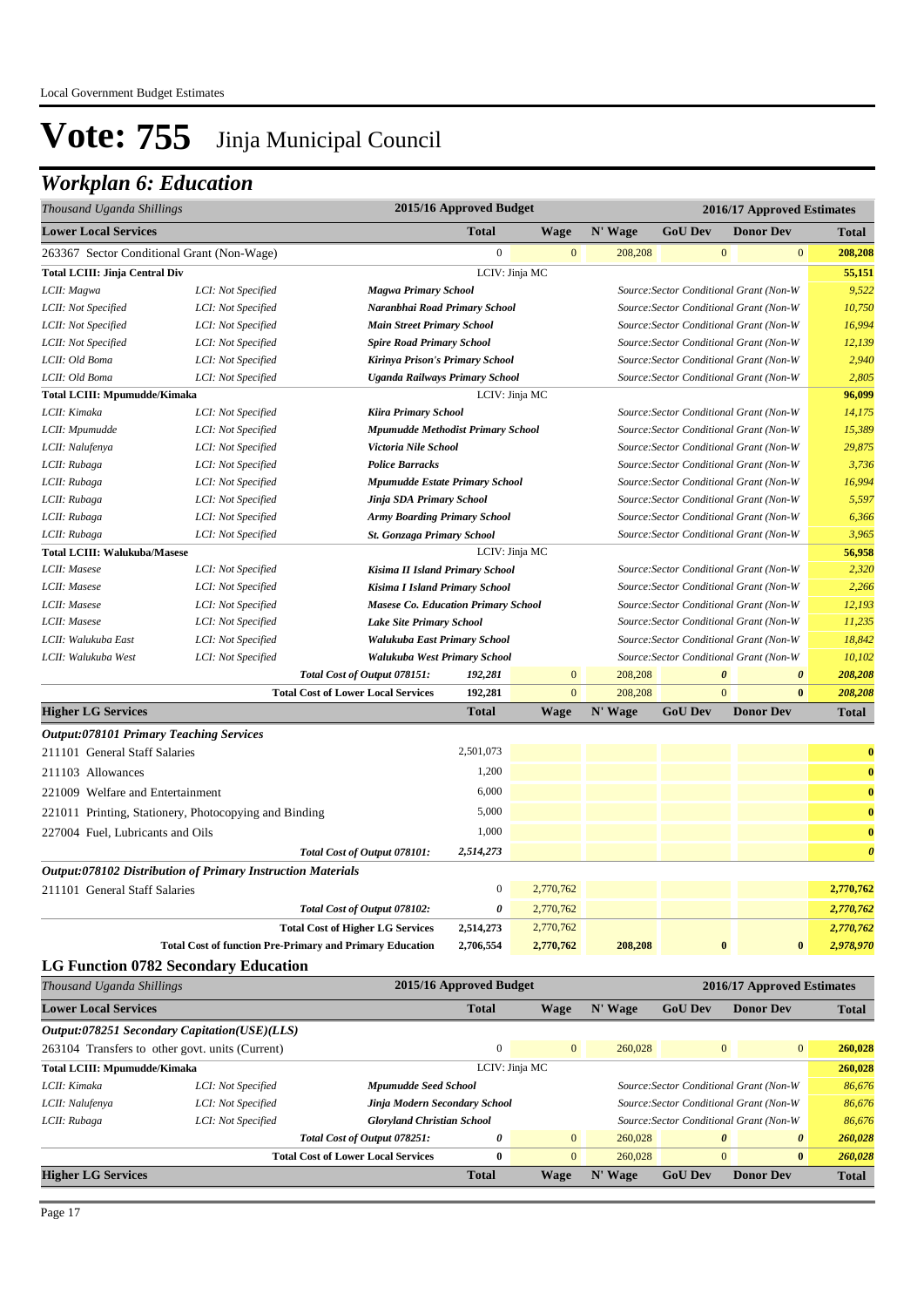### *Workplan 6: Education*

| Thousand Uganda Shillings                                                                             |                                                                                               | 2015/16 Approved Budget |                |                |                                | 2016/17 Approved Estimates |                       |
|-------------------------------------------------------------------------------------------------------|-----------------------------------------------------------------------------------------------|-------------------------|----------------|----------------|--------------------------------|----------------------------|-----------------------|
| <b>Higher LG Services</b>                                                                             |                                                                                               | <b>Total</b>            | <b>Wage</b>    | N' Wage        | <b>GoU</b> Dev                 | <b>Donor Dev</b>           | <b>Total</b>          |
| <b>Output:078201 Secondary Teaching Services</b>                                                      |                                                                                               |                         |                |                |                                |                            |                       |
| 211101 General Staff Salaries                                                                         |                                                                                               | 1,969,052               |                |                |                                |                            | $\bf{0}$              |
| 211103 Allowances                                                                                     |                                                                                               | 8,000                   |                |                |                                |                            | $\bf{0}$              |
| 221006 Commissions and related charges                                                                |                                                                                               | 13,000                  |                |                |                                |                            | $\bf{0}$              |
| 224001 Medical and Agricultural supplies                                                              |                                                                                               | 5,000                   |                |                |                                |                            | $\bf{0}$              |
| 227004 Fuel, Lubricants and Oils                                                                      |                                                                                               | 2,000                   |                |                |                                |                            | $\bf{0}$              |
|                                                                                                       | Total Cost of Output 078201:                                                                  | 1,997,052               |                |                |                                |                            | $\boldsymbol{\theta}$ |
| <b>Total Cost of Higher LG Services</b>                                                               |                                                                                               | 1,997,052               |                |                |                                |                            | $\boldsymbol{\theta}$ |
| <b>Capital Purchases</b>                                                                              |                                                                                               | <b>Total</b>            | <b>Wage</b>    | N' Wage        | <b>GoU Dev</b>                 | <b>Donor Dev</b>           | <b>Total</b>          |
| Output:078280 Classroom construction and rehabilitation                                               |                                                                                               |                         |                |                |                                |                            |                       |
| 312101 Non-Residential Buildings                                                                      |                                                                                               | $\boldsymbol{0}$        | $\mathbf{0}$   | $\mathbf{0}$   | 156,499                        | $\mathbf{0}$               | 156,499               |
| <b>Total LCIII: Walukuba/Masese</b>                                                                   |                                                                                               |                         | LCIV: Jinja MC |                |                                |                            | 156,499               |
| LCI: Walukuba East Primary School Construction of a classroom block at Masese Seed Sc<br>LCII: Masese |                                                                                               |                         |                |                | Source:Locally Raised Revenues |                            | 156,499               |
|                                                                                                       | Total Cost of Output 078280:                                                                  | 0                       | $\mathbf{0}$   | $\mathbf{0}$   | 156,499                        | 0                          | 156,499               |
|                                                                                                       | <b>Total Cost of Capital Purchases</b>                                                        | $\bf{0}$                | $\overline{0}$ | $\overline{0}$ | 156,499                        | $\bf{0}$                   | 156,499               |
| <b>Total Cost of function Secondary Education</b>                                                     |                                                                                               | 1,997,052               | $\bf{0}$       | 260,028        | 156,499                        | $\bf{0}$                   | 416,527               |
| <b>LG Function 0783 Skills Development</b>                                                            |                                                                                               |                         |                |                |                                |                            |                       |
| Thousand Uganda Shillings                                                                             |                                                                                               | 2015/16 Approved Budget |                |                |                                | 2016/17 Approved Estimates |                       |
| <b>Lower Local Services</b>                                                                           |                                                                                               | <b>Total</b>            | <b>Wage</b>    | N' Wage        | <b>GoU Dev</b>                 | <b>Donor Dev</b>           | <b>Total</b>          |
| Output:078351 Tertiary Institutions Services (LLS)                                                    |                                                                                               |                         |                |                |                                |                            |                       |
| 263104 Transfers to other govt. units (Current)                                                       |                                                                                               | $\boldsymbol{0}$        | $\mathbf{0}$   | 1,097,254      | $\mathbf{0}$                   | $\mathbf{0}$               | 1,097,254             |
| <b>Total LCIII: Walukuba/Masese</b>                                                                   |                                                                                               |                         | LCIV: Jinja MC |                |                                |                            | 1,097,254             |
| LCII: Walukuba East<br>LCI: Jinja VTI                                                                 | Non-wage transfer to Jinja Vocational Training Instit Source: Sector Conditional Grant (Non-W |                         |                |                |                                |                            | 1,097,254             |
|                                                                                                       | Total Cost of Output 078351:                                                                  | 0                       | $\mathbf{0}$   | 1,097,254      | $\boldsymbol{\theta}$          | $\boldsymbol{\theta}$      | 1,097,254             |
| <b>Total Cost of Lower Local Services</b>                                                             |                                                                                               | $\bf{0}$                | $\mathbf{0}$   | 1,097,254      | $\mathbf{0}$                   | $\bf{0}$                   | 1,097,254             |
| <b>Higher LG Services</b>                                                                             |                                                                                               | <b>Total</b>            | Wage           | N' Wage        | <b>GoU Dev</b>                 | <b>Donor Dev</b>           | <b>Total</b>          |
| <b>Output:078301 Tertiary Education Services</b>                                                      |                                                                                               |                         |                |                |                                |                            |                       |
| 211101 General Staff Salaries                                                                         |                                                                                               | 451,320                 | 461,074        |                |                                |                            | 461,074               |
|                                                                                                       | Total Cost of Output 078301:                                                                  | 451,320                 | 461,074        |                |                                |                            | 461,074               |
| <b>Total Cost of Higher LG Services</b>                                                               |                                                                                               | 451,320                 | 461,074        |                |                                |                            | 461,074               |
| <b>Total Cost of function Skills Development</b>                                                      |                                                                                               | 451,320                 | 461,074        | 1,097,254      | $\bf{0}$                       | $\bf{0}$                   | 1,558,328             |
| LG Function 0784 Education & Sports Management and Inspection                                         |                                                                                               |                         |                |                |                                |                            |                       |
| Thousand Uganda Shillings                                                                             |                                                                                               | 2015/16 Approved Budget |                |                |                                | 2016/17 Approved Estimates |                       |
| <b>Higher LG Services</b>                                                                             |                                                                                               | <b>Total</b>            | <b>Wage</b>    | N' Wage        | <b>GoU</b> Dev                 | <b>Donor Dev</b>           | <b>Total</b>          |
| <b>Output:078401 Education Management Services</b>                                                    |                                                                                               |                         |                |                |                                |                            |                       |
| 211101 General Staff Salaries                                                                         |                                                                                               | 28,361                  | 2,076,677      |                |                                |                            | 2,076,677             |
| 211103 Allowances                                                                                     |                                                                                               | 1,400                   |                | 13,200         |                                |                            | 13,200                |
| 221007 Books, Periodicals & Newspapers                                                                |                                                                                               | 728                     |                | 728            |                                |                            | 728                   |
| 221008 Computer supplies and Information Technology (IT)                                              |                                                                                               | 2,000                   |                | 3,000          |                                |                            | 3,000                 |
| 221009 Welfare and Entertainment                                                                      |                                                                                               | 18,660                  |                | 35,200         |                                |                            | 35,200                |
| 221011 Printing, Stationery, Photocopying and Binding                                                 |                                                                                               | 1,000                   |                | 1,000          |                                |                            | 1,000                 |
| 222001 Telecommunications                                                                             |                                                                                               | 3,960                   |                | 5,160          |                                |                            | 5,160                 |
| 227001 Travel inland                                                                                  |                                                                                               | $\boldsymbol{0}$        |                | 23,023         |                                |                            | 23,023                |
| 227002 Travel abroad                                                                                  |                                                                                               | $\boldsymbol{0}$        |                | 3,764          |                                |                            | 3,764                 |
| 227004 Fuel, Lubricants and Oils                                                                      |                                                                                               | 21,164                  |                | 20,020         |                                |                            | 20,020                |
| 228002 Maintenance - Vehicles                                                                         |                                                                                               | 2,000                   |                | 4,500          |                                |                            | 4,500                 |
| 282103 Scholarships and related costs                                                                 |                                                                                               | 30,000                  |                | 20,000         |                                |                            | 20,000                |
|                                                                                                       | Total Cost of Output 078401:                                                                  | 109,273                 | 2,076,677      | 129,595        |                                |                            | 2,206,272             |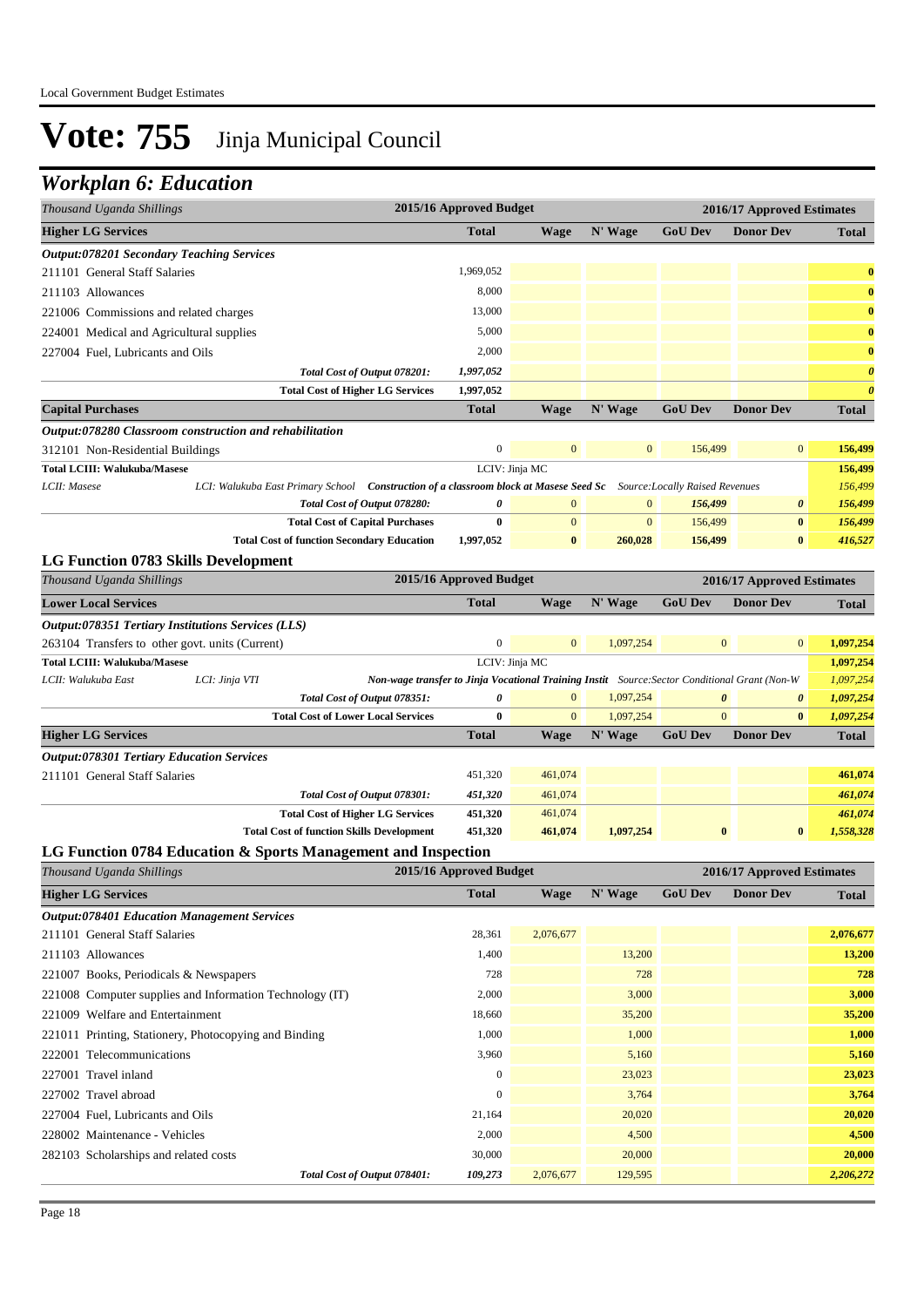### *Workplan 6: Education*

| Thousand Uganda Shillings                                                                                                                      | 2015/16 Approved Budget |                        |                      |                    | 2016/17 Approved Estimates |                      |
|------------------------------------------------------------------------------------------------------------------------------------------------|-------------------------|------------------------|----------------------|--------------------|----------------------------|----------------------|
| <b>Higher LG Services</b>                                                                                                                      | <b>Total</b>            | <b>Wage</b>            | N' Wage              | <b>GoU Dev</b>     | <b>Donor Dev</b>           | Total                |
| Output:078402 Monitoring and Supervision of Primary & secondary Education                                                                      |                         |                        |                      |                    |                            |                      |
| 211103 Allowances                                                                                                                              | 3,279                   |                        | 5,000                |                    |                            | 5,000                |
| 221005 Hire of Venue (chairs, projector, etc)                                                                                                  | $\mathbf{0}$            |                        | 5,000                |                    |                            | 5,000                |
| 221009 Welfare and Entertainment                                                                                                               | 7,079                   |                        | 10,000               |                    |                            | 10,000               |
| 221011 Printing, Stationery, Photocopying and Binding                                                                                          | 4,557                   |                        | 3,000                |                    |                            | 3,000                |
| 224001 Medical and Agricultural supplies                                                                                                       | $\boldsymbol{0}$        |                        | 15,000               |                    |                            | 15,000               |
| 227004 Fuel, Lubricants and Oils                                                                                                               | 1,012                   |                        | 2,000                |                    |                            | 2,000                |
| Total Cost of Output 078402:                                                                                                                   | 15,927                  |                        | 40,000               |                    |                            | 40,000               |
| <b>Output:078403 Sports Development services</b>                                                                                               |                         |                        |                      |                    |                            |                      |
| 211103 Allowances                                                                                                                              | 11,000                  |                        | 22,400               |                    |                            | 22,400               |
| 221002 Workshops and Seminars                                                                                                                  | 1,000                   |                        |                      |                    |                            | $\mathbf{0}$         |
| 221009 Welfare and Entertainment                                                                                                               | 4,000                   |                        | 15,000               |                    |                            | 15,000               |
| 224005 Uniforms, Beddings and Protective Gear                                                                                                  | $\mathbf{0}$            |                        | 5,000                |                    |                            | 5,000                |
| 227001 Travel inland                                                                                                                           | $\boldsymbol{0}$        |                        | 5,000                |                    |                            | 5,000                |
| 227004 Fuel, Lubricants and Oils                                                                                                               | $\mathbf{0}$            |                        | 5,000                |                    |                            | 5,000                |
| 228004 Maintenance - Other                                                                                                                     | 6,000                   |                        |                      |                    |                            | $\bf{0}$             |
| Total Cost of Output 078403:                                                                                                                   | 22,000                  |                        | 52,400               |                    |                            | 52,400               |
| <b>Total Cost of Higher LG Services</b>                                                                                                        | 147,200                 | 2,076,677              | 221,995              |                    |                            | 2,298,672            |
| <b>Capital Purchases</b>                                                                                                                       | <b>Total</b>            | <b>Wage</b>            | N' Wage              | <b>GoU Dev</b>     | <b>Donor Dev</b>           | <b>Total</b>         |
| Output:078472 Administrative Capital                                                                                                           |                         |                        |                      |                    |                            |                      |
| 312201 Transport Equipment                                                                                                                     | $\boldsymbol{0}$        | $\mathbf{0}$           | $\mathbf{0}$         | 133,676            | $\mathbf{0}$               | 133,676              |
| <b>Total LCIII: Not Specified</b>                                                                                                              |                         | LCIV: Jinja MC         |                      |                    |                            | 133,676              |
| LCII: Not Specified<br>LCI: Head quarter<br><b>Purchase of a vehicle (Double cabin pick-up) for Edu</b> Source: Transitional Development Grant |                         |                        |                      |                    |                            | 133,676              |
| 312203 Furniture & Fixtures                                                                                                                    | $\Omega$                | $\Omega$               | $\mathbf{0}$         | 4,000              | $\bf{0}$                   | 4,000                |
| <b>Total LCIII: Not Specified</b>                                                                                                              |                         | LCIV: Jinja MC         |                      |                    |                            | 4,000                |
| LCII: Not Specified<br>LCI: Head Quarter<br>Purchase of curtains and carpet for the Education off Source: Locally Raised Revenues              |                         |                        |                      |                    |                            | 4,000                |
| Total Cost of Output 078472:                                                                                                                   | 0                       | $\mathbf{0}$           | $\mathbf{0}$         | 137,676            | $\boldsymbol{\theta}$      | 137,676              |
| <b>Total Cost of Capital Purchases</b>                                                                                                         | $\bf{0}$                | $\mathbf{0}$           | $\mathbf{0}$         | 137,676            | $\bf{0}$                   | 137,676<br>2,436,348 |
| Total Cost of function Education & Sports Management and Inspection<br><b>Total Cost of Education</b>                                          | 147,200<br>5,302,126    | 2,076,677<br>5,308,513 | 221,995<br>1,787,485 | 137,676<br>294,174 | $\bf{0}$<br>$\bf{0}$       | 7,390,172            |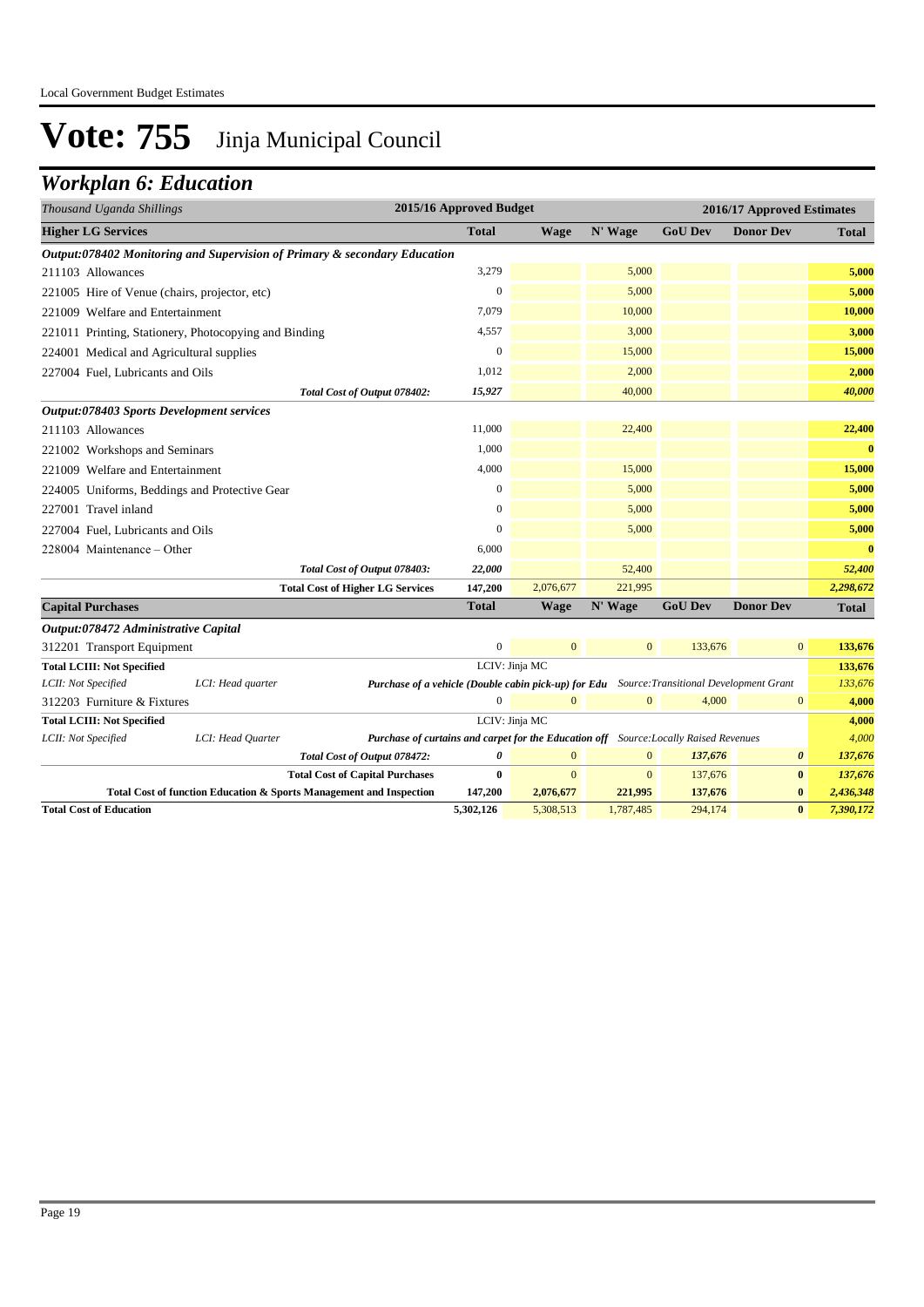## *Workplan 7a: Roads and Engineering*

#### **(i) Overview of Workplan Revenue and Expenditures**

| <b>UShs Thousand</b>                               |                           | 2015/16                 | 2016/17                   |
|----------------------------------------------------|---------------------------|-------------------------|---------------------------|
|                                                    | Approved<br><b>Budget</b> | Outturn by<br>end March | Approved<br><b>Budget</b> |
| A: Breakdown of Workplan Revenues:                 |                           |                         |                           |
| <b>Recurrent Revenues</b>                          | 617.473                   | 401,194                 | 2,792,397                 |
| <b>Locally Raised Revenues</b>                     | 418.872                   | 231,946                 | 1,143,990                 |
| Sector Conditional Grant (Non-Wage)                |                           | $\Omega$                | 1,407,826                 |
| Urban Unconditional Grant (Non-Wage)               |                           | 20,297                  | 41,980                    |
| Urban Unconditional Grant (Wage)                   | 198,601                   | 148,951                 | 198,601                   |
| <b>Development Revenues</b>                        | 8,936,255                 | 6,174,118               | 6,248,372                 |
| <b>Locally Raised Revenues</b>                     | 228,075                   | $\Omega$                | 731,695                   |
| Other Transfers from Central Government            | 1,424,850                 | 678,516                 |                           |
| Unspent balances - Conditional Grants              | 2,413,992                 | 2,413,992               |                           |
| Urban Discretionary Development Equalization Grant | 4,869,338                 | 3,081,610               | 5,516,677                 |
| <b>Total Revenues</b>                              | 9,553,728                 | 6,575,312               | 9,040,769                 |
| <b>B: Breakdown of Workplan Expenditures:</b>      |                           |                         |                           |
| Recurrent Expenditure                              | 617,473                   | 400,087                 | 2,792,397                 |
| Wage                                               | 198.601                   | 148,951                 | 198,601                   |
| Non Wage                                           | 418,872                   | 251,136                 | 2,593,796                 |
| Development Expenditure                            | 8,936,255                 | 4.600.766               | 6,248,372                 |
| Domestic Development                               | 8,936,255                 | 4600766.145             | 6,248,372                 |
| Donor Development                                  | $\Omega$                  | $\overline{0}$          | $\overline{0}$            |
| <b>Total Expenditure</b>                           | 9,553,728                 | 5,000,853               | 9,040,769                 |

**(ii) Details of Workplan Revenues and Expenditures**

### *Expenditure Details for Workplan 7a: Roads and Engineering*

|                                                            |                    | LG Function 0481 District, Urban and Community Access Roads                                                                       |                         |                |              |                                         |                                         |                       |
|------------------------------------------------------------|--------------------|-----------------------------------------------------------------------------------------------------------------------------------|-------------------------|----------------|--------------|-----------------------------------------|-----------------------------------------|-----------------------|
| Thousand Uganda Shillings                                  |                    |                                                                                                                                   | 2015/16 Approved Budget |                |              |                                         | 2016/17 Approved Estimates              |                       |
| <b>Lower Local Services</b>                                |                    |                                                                                                                                   | <b>Total</b>            | <b>Wage</b>    | N' Wage      | <b>GoU Dev</b>                          | <b>Donor Dev</b>                        | <b>Total</b>          |
| Output:048152 Urban Roads Resealing                        |                    |                                                                                                                                   |                         |                |              |                                         |                                         |                       |
| 263363 Urban Discretionary Development Equalization Grants |                    |                                                                                                                                   | $\mathbf{0}$            | $\mathbf{0}$   | $\mathbf{0}$ | 5,589,371                               | $\overline{0}$                          | 5,589,371             |
| <b>Total LCIII: Jinja Central Div</b>                      |                    |                                                                                                                                   | LCIV: Jinja MC          |                |              |                                         |                                         | 5,589,371             |
| LCII: Not Specified                                        |                    | LCI: Main Street East, West and Old Reconstruction of Main Street to asphault level, drain Source: Urban Discretionary Developmen |                         |                |              |                                         |                                         | 5,589,371             |
|                                                            |                    | Total Cost of Output 048152:                                                                                                      | 0                       | $\mathbf{0}$   | $\mathbf{0}$ | 5,589,371                               | $\theta$                                | 5,589,371             |
| Output:048154 Urban paved roads Maintenance (LLS)          |                    |                                                                                                                                   |                         |                |              |                                         |                                         |                       |
| 263101 LG Conditional grants (Current)                     |                    |                                                                                                                                   | 221,267                 |                |              |                                         |                                         | $\bf{0}$              |
|                                                            |                    | Total Cost of Output 048154:                                                                                                      | 221,267                 |                |              |                                         |                                         | $\boldsymbol{\theta}$ |
| Output:048158 District Roads Maintainence (URF)            |                    |                                                                                                                                   |                         |                |              |                                         |                                         |                       |
| 263101 LG Conditional grants (Current)                     |                    |                                                                                                                                   | $\mathbf{0}$            | $\mathbf{0}$   | 1,407,826    | $\mathbf{0}$                            | $\mathbf{0}$                            | 1,407,826             |
| <b>Total LCIII: Jinja Central Div</b>                      |                    |                                                                                                                                   | LCIV: Jinja MC          |                |              |                                         |                                         | 1,007,826             |
| LCII: Jinja Central East                                   | LCI: Not Specified | Provision of a 2-coat bitumen seal to Spire Road                                                                                  |                         |                |              | Source: Sector Conditional Grant (Non-W |                                         | 1,007,826             |
| <b>Total LCIII: Not Specified</b>                          |                    |                                                                                                                                   | LCIV: Jinja MC          |                |              |                                         |                                         | 400,000               |
| LCII: Not Specified                                        | LCI: Not Specified | Edge repairs on scindia road, Nizam road, Ghokhale                                                                                |                         |                |              |                                         | Source: Sector Conditional Grant (Non-W | 200,000               |
| LCII: Not Specified                                        | LCI: Not Specified | Patching on various roads                                                                                                         |                         |                |              |                                         | Source: Sector Conditional Grant (Non-W | 200,000               |
|                                                            |                    | Total Cost of Output 048158:                                                                                                      | 0                       | $\overline{0}$ | 1,407,826    | 0                                       | 0                                       | 1,407,826             |
|                                                            |                    | <b>Total Cost of Lower Local Services</b>                                                                                         | 221,267                 | $\mathbf{0}$   | 1,407,826    | 5,589,371                               | $\bf{0}$                                | 6,997,198             |
| <b>Higher LG Services</b>                                  |                    |                                                                                                                                   | <b>Total</b>            | <b>Wage</b>    | N' Wage      | <b>GoU Dev</b>                          | <b>Donor Dev</b>                        | <b>Total</b>          |
| <b>Output:048101 Operation of District Roads Office</b>    |                    |                                                                                                                                   |                         |                |              |                                         |                                         |                       |
| 211101 General Staff Salaries                              |                    |                                                                                                                                   | 198,601                 | 198,601        |              |                                         |                                         | 198,601               |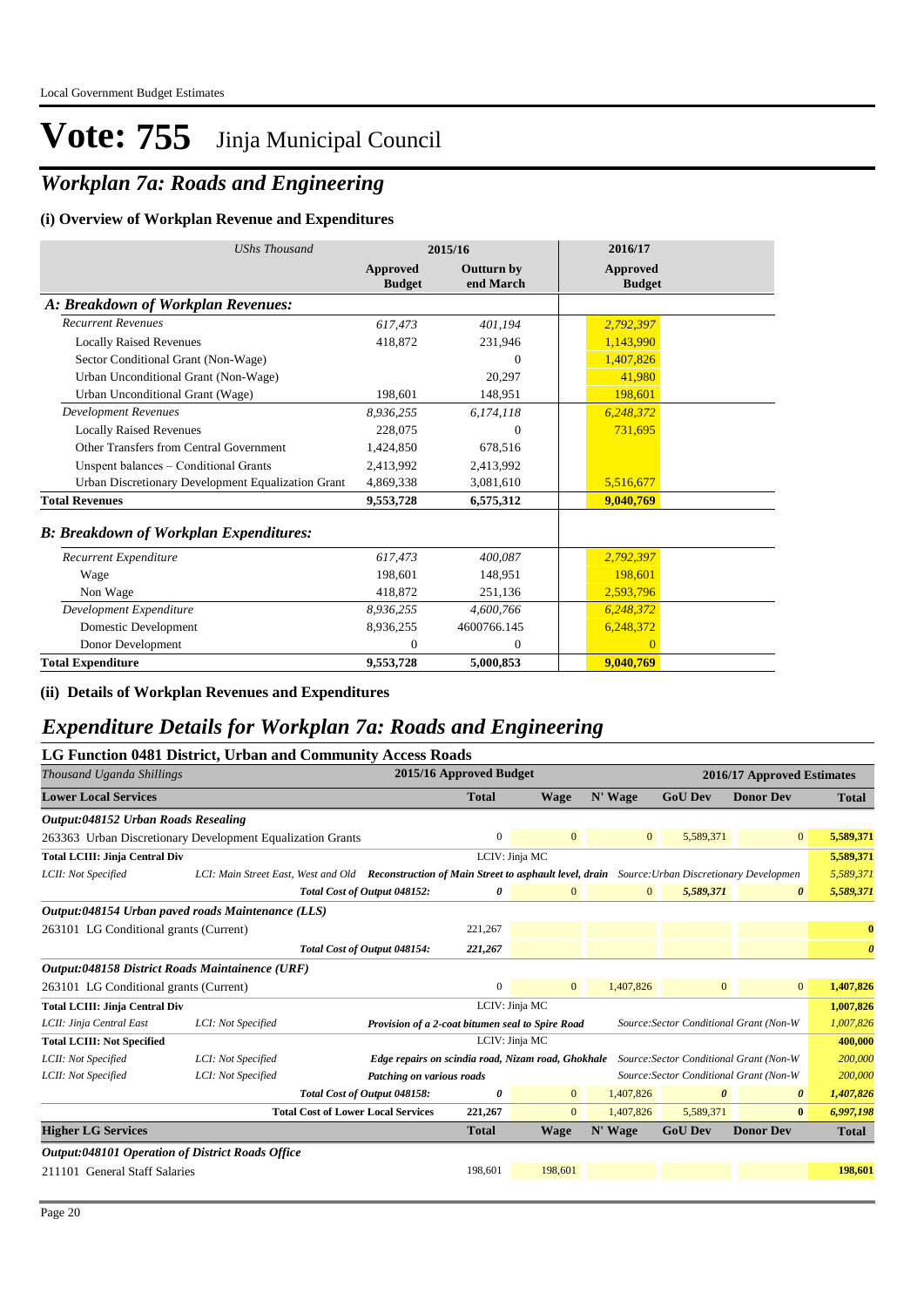### *Workplan 7a: Roads and Engineering*

| <b>Higher LG Services</b><br><b>Total</b><br>N' Wage<br><b>GoU Dev</b><br><b>Donor Dev</b><br><b>Wage</b><br><b>Total</b><br>2,292<br>2,660<br>2,660<br>221007 Books, Periodicals & Newspapers<br>7,480<br>6,760<br>6,760<br>221009 Welfare and Entertainment<br>6,000<br>8,000<br>221011 Printing, Stationery, Photocopying and Binding<br>8,000<br>8,760<br>9,720<br>9,720<br>222001 Telecommunications<br>2,000<br>2,000<br>224005 Uniforms, Beddings and Protective Gear<br>54,309<br>227001 Travel inland<br>51,112<br>54,309<br>32,760<br>22,126<br>32,760<br>227004 Fuel, Lubricants and Oils<br>198,601<br>314,810<br>Total Cost of Output 048101:<br>298,371<br>116,209<br><b>Total Cost of Higher LG Services</b><br>298,371<br>198,601<br>116,209<br>314,810<br><b>Capital Purchases</b><br><b>Total</b><br>N' Wage<br><b>GoU Dev</b><br><b>Donor Dev</b><br><b>Wage</b><br><b>Total</b><br>Output:048172 Administrative Capital<br>$\boldsymbol{0}$<br>$\mathbf{0}$<br>$\mathbf{0}$<br>10,000<br>$\boldsymbol{0}$<br>10,000<br>312203 Furniture & Fixtures<br><b>Total LCIII: Not Specified</b><br>LCIV: Jinja MC<br>10,000<br>Purchase of Fire extinguishers for the office block<br>10,000<br>LCII: Not Specified<br>LCI: Head Quarter<br>Source:Locally Raised Revenues<br>$\mathbf{0}$<br>20,000<br>$\mathbf{0}$<br>$\mathbf{0}$<br>20,000<br>$\boldsymbol{0}$<br>312211 Office Equipment<br>LCIV: Jinja MC<br><b>Total LCIII: Not Specified</b><br>20,000<br>20,000<br>LCII: Not Specified<br>LCI: Head Office<br>Computer, UPS and A2 Printer for the Surveyor<br>Source: Locally Raised Revenues<br>Total Cost of Output 048172:<br>$\mathbf{0}$<br>30,000<br>0<br>0<br>$\overline{0}$<br>30,000<br>Output:048175 Non Standard Service Delivery Capital |
|----------------------------------------------------------------------------------------------------------------------------------------------------------------------------------------------------------------------------------------------------------------------------------------------------------------------------------------------------------------------------------------------------------------------------------------------------------------------------------------------------------------------------------------------------------------------------------------------------------------------------------------------------------------------------------------------------------------------------------------------------------------------------------------------------------------------------------------------------------------------------------------------------------------------------------------------------------------------------------------------------------------------------------------------------------------------------------------------------------------------------------------------------------------------------------------------------------------------------------------------------------------------------------------------------------------------------------------------------------------------------------------------------------------------------------------------------------------------------------------------------------------------------------------------------------------------------------------------------------------------------------------------------------------------------------------------------------------------------------------------------------------------------|
|                                                                                                                                                                                                                                                                                                                                                                                                                                                                                                                                                                                                                                                                                                                                                                                                                                                                                                                                                                                                                                                                                                                                                                                                                                                                                                                                                                                                                                                                                                                                                                                                                                                                                                                                                                            |
| 2,000                                                                                                                                                                                                                                                                                                                                                                                                                                                                                                                                                                                                                                                                                                                                                                                                                                                                                                                                                                                                                                                                                                                                                                                                                                                                                                                                                                                                                                                                                                                                                                                                                                                                                                                                                                      |
|                                                                                                                                                                                                                                                                                                                                                                                                                                                                                                                                                                                                                                                                                                                                                                                                                                                                                                                                                                                                                                                                                                                                                                                                                                                                                                                                                                                                                                                                                                                                                                                                                                                                                                                                                                            |
|                                                                                                                                                                                                                                                                                                                                                                                                                                                                                                                                                                                                                                                                                                                                                                                                                                                                                                                                                                                                                                                                                                                                                                                                                                                                                                                                                                                                                                                                                                                                                                                                                                                                                                                                                                            |
|                                                                                                                                                                                                                                                                                                                                                                                                                                                                                                                                                                                                                                                                                                                                                                                                                                                                                                                                                                                                                                                                                                                                                                                                                                                                                                                                                                                                                                                                                                                                                                                                                                                                                                                                                                            |
|                                                                                                                                                                                                                                                                                                                                                                                                                                                                                                                                                                                                                                                                                                                                                                                                                                                                                                                                                                                                                                                                                                                                                                                                                                                                                                                                                                                                                                                                                                                                                                                                                                                                                                                                                                            |
|                                                                                                                                                                                                                                                                                                                                                                                                                                                                                                                                                                                                                                                                                                                                                                                                                                                                                                                                                                                                                                                                                                                                                                                                                                                                                                                                                                                                                                                                                                                                                                                                                                                                                                                                                                            |
|                                                                                                                                                                                                                                                                                                                                                                                                                                                                                                                                                                                                                                                                                                                                                                                                                                                                                                                                                                                                                                                                                                                                                                                                                                                                                                                                                                                                                                                                                                                                                                                                                                                                                                                                                                            |
|                                                                                                                                                                                                                                                                                                                                                                                                                                                                                                                                                                                                                                                                                                                                                                                                                                                                                                                                                                                                                                                                                                                                                                                                                                                                                                                                                                                                                                                                                                                                                                                                                                                                                                                                                                            |
|                                                                                                                                                                                                                                                                                                                                                                                                                                                                                                                                                                                                                                                                                                                                                                                                                                                                                                                                                                                                                                                                                                                                                                                                                                                                                                                                                                                                                                                                                                                                                                                                                                                                                                                                                                            |
|                                                                                                                                                                                                                                                                                                                                                                                                                                                                                                                                                                                                                                                                                                                                                                                                                                                                                                                                                                                                                                                                                                                                                                                                                                                                                                                                                                                                                                                                                                                                                                                                                                                                                                                                                                            |
|                                                                                                                                                                                                                                                                                                                                                                                                                                                                                                                                                                                                                                                                                                                                                                                                                                                                                                                                                                                                                                                                                                                                                                                                                                                                                                                                                                                                                                                                                                                                                                                                                                                                                                                                                                            |
|                                                                                                                                                                                                                                                                                                                                                                                                                                                                                                                                                                                                                                                                                                                                                                                                                                                                                                                                                                                                                                                                                                                                                                                                                                                                                                                                                                                                                                                                                                                                                                                                                                                                                                                                                                            |
|                                                                                                                                                                                                                                                                                                                                                                                                                                                                                                                                                                                                                                                                                                                                                                                                                                                                                                                                                                                                                                                                                                                                                                                                                                                                                                                                                                                                                                                                                                                                                                                                                                                                                                                                                                            |
|                                                                                                                                                                                                                                                                                                                                                                                                                                                                                                                                                                                                                                                                                                                                                                                                                                                                                                                                                                                                                                                                                                                                                                                                                                                                                                                                                                                                                                                                                                                                                                                                                                                                                                                                                                            |
|                                                                                                                                                                                                                                                                                                                                                                                                                                                                                                                                                                                                                                                                                                                                                                                                                                                                                                                                                                                                                                                                                                                                                                                                                                                                                                                                                                                                                                                                                                                                                                                                                                                                                                                                                                            |
|                                                                                                                                                                                                                                                                                                                                                                                                                                                                                                                                                                                                                                                                                                                                                                                                                                                                                                                                                                                                                                                                                                                                                                                                                                                                                                                                                                                                                                                                                                                                                                                                                                                                                                                                                                            |
|                                                                                                                                                                                                                                                                                                                                                                                                                                                                                                                                                                                                                                                                                                                                                                                                                                                                                                                                                                                                                                                                                                                                                                                                                                                                                                                                                                                                                                                                                                                                                                                                                                                                                                                                                                            |
|                                                                                                                                                                                                                                                                                                                                                                                                                                                                                                                                                                                                                                                                                                                                                                                                                                                                                                                                                                                                                                                                                                                                                                                                                                                                                                                                                                                                                                                                                                                                                                                                                                                                                                                                                                            |
|                                                                                                                                                                                                                                                                                                                                                                                                                                                                                                                                                                                                                                                                                                                                                                                                                                                                                                                                                                                                                                                                                                                                                                                                                                                                                                                                                                                                                                                                                                                                                                                                                                                                                                                                                                            |
| $\boldsymbol{0}$<br>$\mathbf{0}$<br>$\mathbf{0}$<br>89,000<br>$\bf{0}$<br>89,000<br>312101 Non-Residential Buildings                                                                                                                                                                                                                                                                                                                                                                                                                                                                                                                                                                                                                                                                                                                                                                                                                                                                                                                                                                                                                                                                                                                                                                                                                                                                                                                                                                                                                                                                                                                                                                                                                                                       |
| LCIV: Jinja MC<br><b>Total LCIII: Not Specified</b><br>89,000                                                                                                                                                                                                                                                                                                                                                                                                                                                                                                                                                                                                                                                                                                                                                                                                                                                                                                                                                                                                                                                                                                                                                                                                                                                                                                                                                                                                                                                                                                                                                                                                                                                                                                              |
| Renovation of Public toilets in the municipality<br>89,000<br>LCII: Not Specified<br>LCI: Not Specified<br>Source:Locally Raised Revenues                                                                                                                                                                                                                                                                                                                                                                                                                                                                                                                                                                                                                                                                                                                                                                                                                                                                                                                                                                                                                                                                                                                                                                                                                                                                                                                                                                                                                                                                                                                                                                                                                                  |
| Total Cost of Output 048175:<br>0<br>$\mathbf{0}$<br>89,000<br>89,000<br>$\bf{0}$<br>0                                                                                                                                                                                                                                                                                                                                                                                                                                                                                                                                                                                                                                                                                                                                                                                                                                                                                                                                                                                                                                                                                                                                                                                                                                                                                                                                                                                                                                                                                                                                                                                                                                                                                     |
| $\bf{0}$<br><b>Total Cost of Capital Purchases</b><br>$\bf{0}$<br>$\boldsymbol{0}$<br>$\mathbf{0}$<br>119,000<br>119,000<br>Total Cost of function District, Urban and Community Access Roads<br>$\bf{0}$<br>519,639<br>198,601<br>1,524,036<br>5,708,372<br>7,431,008                                                                                                                                                                                                                                                                                                                                                                                                                                                                                                                                                                                                                                                                                                                                                                                                                                                                                                                                                                                                                                                                                                                                                                                                                                                                                                                                                                                                                                                                                                     |
| <b>LG Function 0482 District Engineering Services</b>                                                                                                                                                                                                                                                                                                                                                                                                                                                                                                                                                                                                                                                                                                                                                                                                                                                                                                                                                                                                                                                                                                                                                                                                                                                                                                                                                                                                                                                                                                                                                                                                                                                                                                                      |
| 2015/16 Approved Budget<br>Thousand Uganda Shillings<br>2016/17 Approved Estimates                                                                                                                                                                                                                                                                                                                                                                                                                                                                                                                                                                                                                                                                                                                                                                                                                                                                                                                                                                                                                                                                                                                                                                                                                                                                                                                                                                                                                                                                                                                                                                                                                                                                                         |
| <b>Higher LG Services</b><br><b>Total</b><br>N' Wage<br><b>GoU Dev</b><br><b>Donor Dev</b><br><b>Wage</b><br><b>Total</b>                                                                                                                                                                                                                                                                                                                                                                                                                                                                                                                                                                                                                                                                                                                                                                                                                                                                                                                                                                                                                                                                                                                                                                                                                                                                                                                                                                                                                                                                                                                                                                                                                                                  |
|                                                                                                                                                                                                                                                                                                                                                                                                                                                                                                                                                                                                                                                                                                                                                                                                                                                                                                                                                                                                                                                                                                                                                                                                                                                                                                                                                                                                                                                                                                                                                                                                                                                                                                                                                                            |
| <b>Output:048201 Buildings Maintenance</b><br>223006 Water<br>41,140<br>41,140<br>41,140                                                                                                                                                                                                                                                                                                                                                                                                                                                                                                                                                                                                                                                                                                                                                                                                                                                                                                                                                                                                                                                                                                                                                                                                                                                                                                                                                                                                                                                                                                                                                                                                                                                                                   |
| 72,200<br>$\bf{0}$                                                                                                                                                                                                                                                                                                                                                                                                                                                                                                                                                                                                                                                                                                                                                                                                                                                                                                                                                                                                                                                                                                                                                                                                                                                                                                                                                                                                                                                                                                                                                                                                                                                                                                                                                         |
| 225001 Consultancy Services-Short term<br>228001 Maintenance - Civil<br>263,366<br>33,116<br>263,366                                                                                                                                                                                                                                                                                                                                                                                                                                                                                                                                                                                                                                                                                                                                                                                                                                                                                                                                                                                                                                                                                                                                                                                                                                                                                                                                                                                                                                                                                                                                                                                                                                                                       |
| 304,506                                                                                                                                                                                                                                                                                                                                                                                                                                                                                                                                                                                                                                                                                                                                                                                                                                                                                                                                                                                                                                                                                                                                                                                                                                                                                                                                                                                                                                                                                                                                                                                                                                                                                                                                                                    |
| 304,506<br>Total Cost of Output 048201:<br>146,456<br>Output:048202 Vehicle Maintenance                                                                                                                                                                                                                                                                                                                                                                                                                                                                                                                                                                                                                                                                                                                                                                                                                                                                                                                                                                                                                                                                                                                                                                                                                                                                                                                                                                                                                                                                                                                                                                                                                                                                                    |
| 27,346<br>$\bf{0}$                                                                                                                                                                                                                                                                                                                                                                                                                                                                                                                                                                                                                                                                                                                                                                                                                                                                                                                                                                                                                                                                                                                                                                                                                                                                                                                                                                                                                                                                                                                                                                                                                                                                                                                                                         |
| 227004 Fuel, Lubricants and Oils<br>27,000<br>90,000<br>90,000<br>228002 Maintenance - Vehicles                                                                                                                                                                                                                                                                                                                                                                                                                                                                                                                                                                                                                                                                                                                                                                                                                                                                                                                                                                                                                                                                                                                                                                                                                                                                                                                                                                                                                                                                                                                                                                                                                                                                            |
| 54,346<br>90,000<br>90,000                                                                                                                                                                                                                                                                                                                                                                                                                                                                                                                                                                                                                                                                                                                                                                                                                                                                                                                                                                                                                                                                                                                                                                                                                                                                                                                                                                                                                                                                                                                                                                                                                                                                                                                                                 |
| Total Cost of Output 048202:<br>Output:048203 Plant Maintenance                                                                                                                                                                                                                                                                                                                                                                                                                                                                                                                                                                                                                                                                                                                                                                                                                                                                                                                                                                                                                                                                                                                                                                                                                                                                                                                                                                                                                                                                                                                                                                                                                                                                                                            |
| $\boldsymbol{0}$<br>20,930<br>20,930<br>227004 Fuel, Lubricants and Oils                                                                                                                                                                                                                                                                                                                                                                                                                                                                                                                                                                                                                                                                                                                                                                                                                                                                                                                                                                                                                                                                                                                                                                                                                                                                                                                                                                                                                                                                                                                                                                                                                                                                                                   |
| 22,300<br>39,000<br>39,000<br>228003 Maintenance - Machinery, Equipment & Furniture                                                                                                                                                                                                                                                                                                                                                                                                                                                                                                                                                                                                                                                                                                                                                                                                                                                                                                                                                                                                                                                                                                                                                                                                                                                                                                                                                                                                                                                                                                                                                                                                                                                                                        |
| 59,930<br>Total Cost of Output 048203:                                                                                                                                                                                                                                                                                                                                                                                                                                                                                                                                                                                                                                                                                                                                                                                                                                                                                                                                                                                                                                                                                                                                                                                                                                                                                                                                                                                                                                                                                                                                                                                                                                                                                                                                     |
| 22,300<br>59,930                                                                                                                                                                                                                                                                                                                                                                                                                                                                                                                                                                                                                                                                                                                                                                                                                                                                                                                                                                                                                                                                                                                                                                                                                                                                                                                                                                                                                                                                                                                                                                                                                                                                                                                                                           |
| Output:048204 Electrical Installations/Repairs<br>96,000<br>223005 Electricity<br>132,000<br>132,000                                                                                                                                                                                                                                                                                                                                                                                                                                                                                                                                                                                                                                                                                                                                                                                                                                                                                                                                                                                                                                                                                                                                                                                                                                                                                                                                                                                                                                                                                                                                                                                                                                                                       |
| 132,000<br>Total Cost of Output 048204:<br>96,000<br>132,000                                                                                                                                                                                                                                                                                                                                                                                                                                                                                                                                                                                                                                                                                                                                                                                                                                                                                                                                                                                                                                                                                                                                                                                                                                                                                                                                                                                                                                                                                                                                                                                                                                                                                                               |
| 586,436<br><b>Total Cost of Higher LG Services</b><br>319,102<br>586,436                                                                                                                                                                                                                                                                                                                                                                                                                                                                                                                                                                                                                                                                                                                                                                                                                                                                                                                                                                                                                                                                                                                                                                                                                                                                                                                                                                                                                                                                                                                                                                                                                                                                                                   |
| <b>GoU Dev</b><br><b>Capital Purchases</b><br><b>Total</b><br><b>Wage</b><br>N' Wage<br><b>Donor Dev</b><br><b>Total</b>                                                                                                                                                                                                                                                                                                                                                                                                                                                                                                                                                                                                                                                                                                                                                                                                                                                                                                                                                                                                                                                                                                                                                                                                                                                                                                                                                                                                                                                                                                                                                                                                                                                   |

*Output:048282 Rehabilitation of Public Buildings*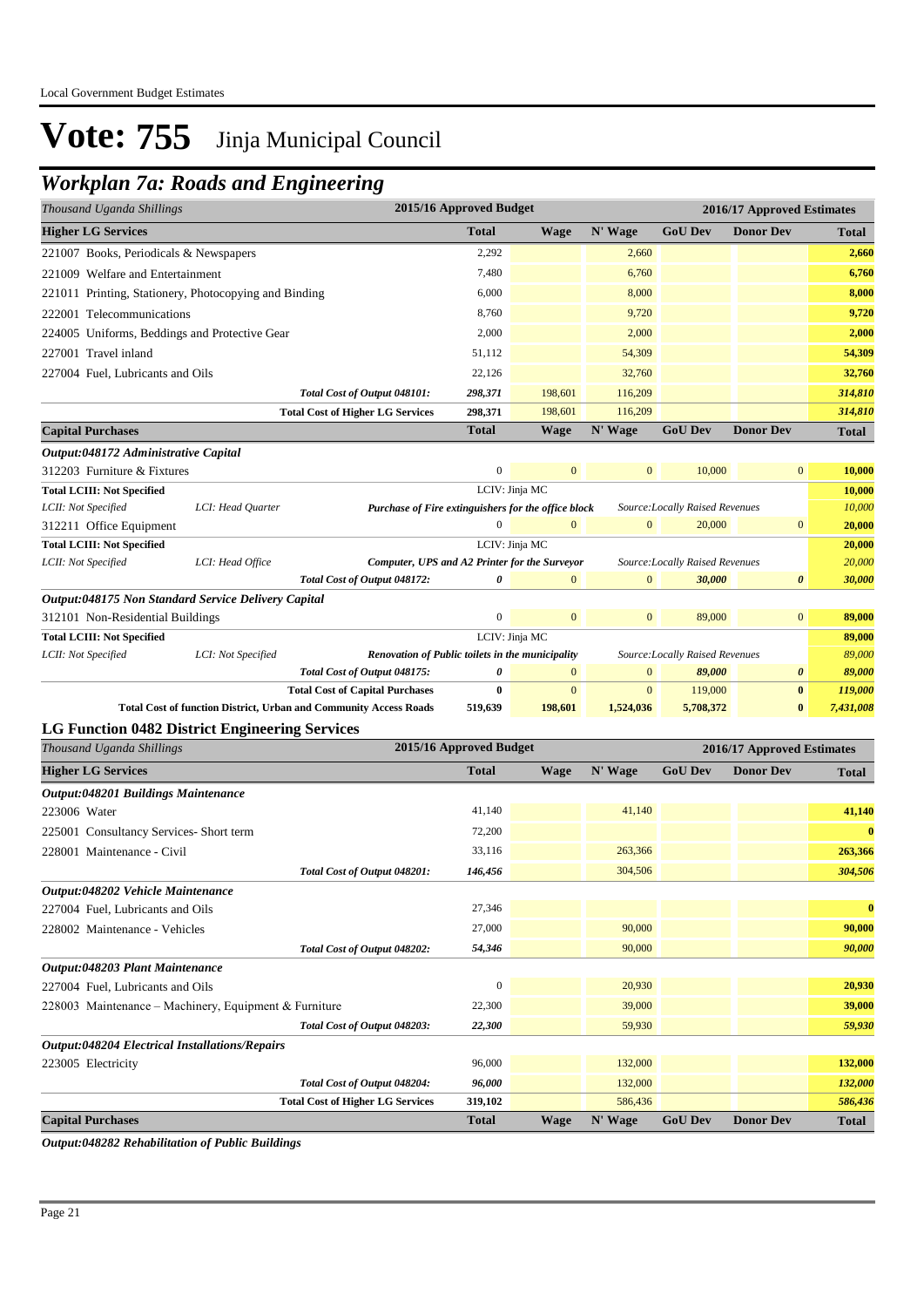## *Workplan 7a: Roads and Engineering*

| Thousand Uganda Shillings                                                      |                                                             |                                                       | 2015/16 Approved Budget |                |                |                                 | 2016/17 Approved Estimates |              |
|--------------------------------------------------------------------------------|-------------------------------------------------------------|-------------------------------------------------------|-------------------------|----------------|----------------|---------------------------------|----------------------------|--------------|
| <b>Capital Purchases</b>                                                       |                                                             |                                                       | <b>Total</b>            | <b>Wage</b>    | N' Wage        | <b>GoU Dev</b>                  | <b>Donor Dev</b>           | <b>Total</b> |
| 312101 Non-Residential Buildings                                               |                                                             |                                                       | $\mathbf{0}$            | $\mathbf{0}$   | $\overline{0}$ | 400,000                         | $\overline{0}$             | 400,000      |
| <b>Total LCIII: Jinja Central Div</b>                                          |                                                             |                                                       |                         | LCIV: Jinja MC |                |                                 |                            | 400,000      |
| LCII: Old Boma                                                                 | LCI: Not Specified                                          | <b>Reroofing Town Hall</b>                            |                         |                |                | Source: Locally Raised Revenues |                            | 400,000      |
|                                                                                |                                                             | Total Cost of Output 048282:                          | 0                       | $\mathbf{0}$   | $\mathbf{0}$   | 400,000                         | $\theta$                   | 400,000      |
|                                                                                |                                                             | <b>Total Cost of Capital Purchases</b>                | $\mathbf{0}$            | $\overline{0}$ | $\Omega$       | 400,000                         | $\bf{0}$                   | 400,000      |
|                                                                                | <b>Total Cost of function District Engineering Services</b> |                                                       | 319,102                 | $\bf{0}$       | 586,436        | 400,000                         | $\bf{0}$                   | 986,436      |
| <b>LG Function 0483 Municipal Services</b>                                     |                                                             |                                                       |                         |                |                |                                 |                            |              |
| Thousand Uganda Shillings                                                      |                                                             | 2015/16 Approved Budget<br>2016/17 Approved Estimates |                         |                |                |                                 |                            |              |
| <b>Higher LG Services</b>                                                      |                                                             |                                                       | <b>Total</b>            | <b>Wage</b>    | N' Wage        | <b>GoU Dev</b>                  | <b>Donor Dev</b>           | <b>Total</b> |
| Output:048302 Maintenance of Urban Infrastructure                              |                                                             |                                                       |                         |                |                |                                 |                            |              |
| 228001 Maintenance - Civil                                                     |                                                             |                                                       | $\mathbf{0}$            |                | 483,325        |                                 |                            | 483,325      |
|                                                                                |                                                             | Total Cost of Output 048302:                          | 0                       |                | 483,325        |                                 |                            | 483,325      |
|                                                                                |                                                             | <b>Total Cost of Higher LG Services</b>               | $\bf{0}$                |                | 483,325        |                                 |                            | 483,325      |
| <b>Capital Purchases</b>                                                       |                                                             |                                                       | <b>Total</b>            | Wage           | N' Wage        | <b>GoU Dev</b>                  | <b>Donor Dev</b>           | <b>Total</b> |
| Output:048381 Construction and Rehabilitation of Urban Drainage Infrastructure |                                                             |                                                       |                         |                |                |                                 |                            |              |
| 312104 Other Structures                                                        |                                                             |                                                       | $\mathbf{0}$            | $\overline{0}$ | $\mathbf{0}$   | 140,000                         | $\overline{0}$             | 140,000      |
| <b>Total LCIII: Jinja Central Div</b>                                          |                                                             |                                                       |                         | LCIV: Jinja MC |                |                                 |                            | 140,000      |
| LCII: Not Specified                                                            | LCI: Not Specified                                          | Unblocking drainages and replacing man hole covers    |                         |                |                | Source: Locally Raised Revenues |                            | 140,000      |
|                                                                                |                                                             | Total Cost of Output 048381:                          | 0                       | $\overline{0}$ | $\mathbf{0}$   | 140,000                         | $\theta$                   | 140,000      |
|                                                                                |                                                             | <b>Total Cost of Capital Purchases</b>                | $\bf{0}$                | $\overline{0}$ | $\mathbf{0}$   | 140,000                         | $\bf{0}$                   | 140,000      |
|                                                                                |                                                             | <b>Total Cost of function Municipal Services</b>      | $\bf{0}$                | $\bf{0}$       | 483,325        | 140,000                         | $\bf{0}$                   | 623,325      |
| <b>Total Cost of Roads and Engineering</b>                                     |                                                             |                                                       | 838,741                 | 198,601        | 2,593,796      | 6,248,372                       | $\bf{0}$                   | 9,040,769    |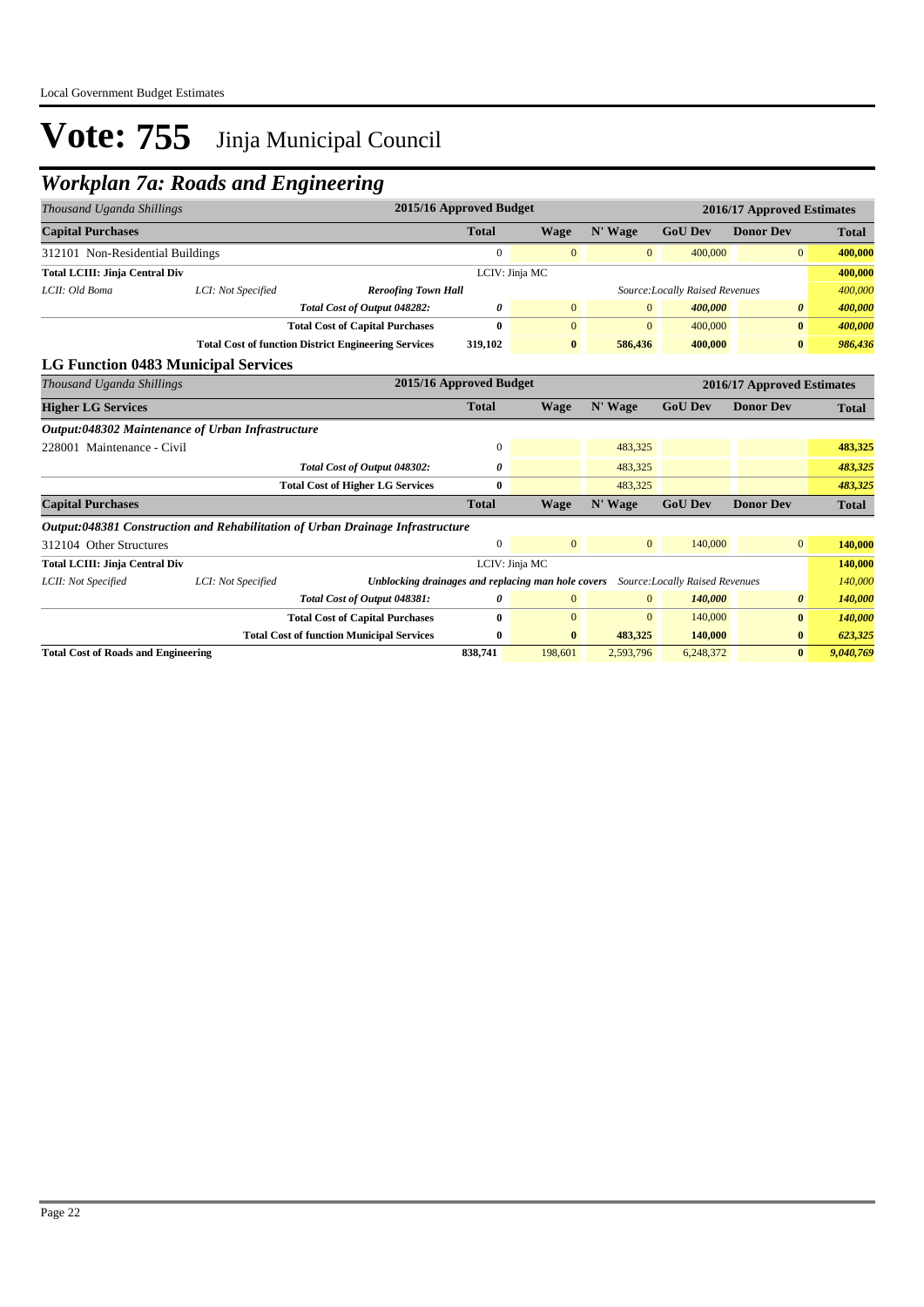*Workplan 7b: Water*

**(i) Overview of Workplan Revenue and Expenditures**

**(ii) Details of Workplan Revenues and Expenditures**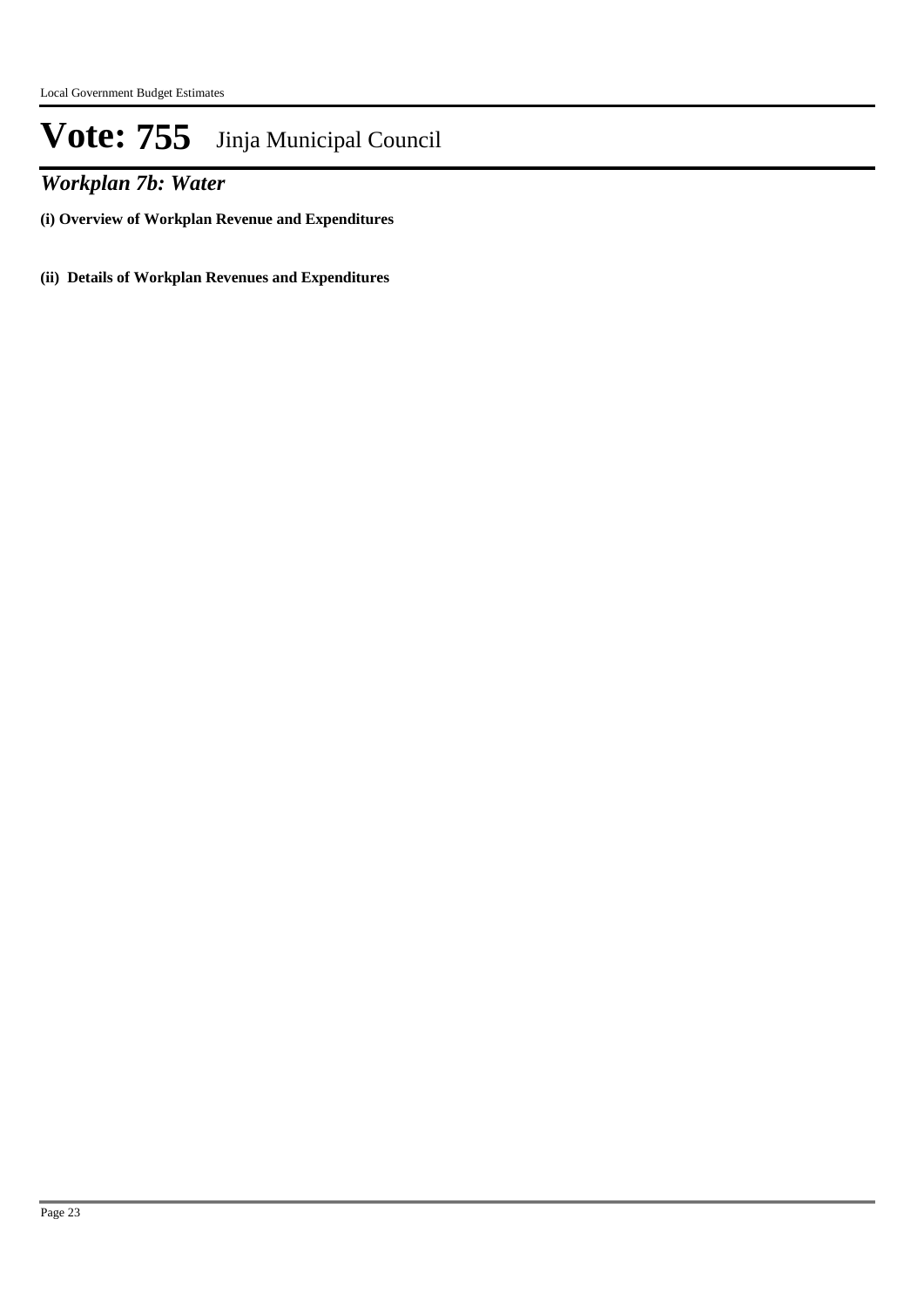## *Workplan 8: Natural Resources*

#### **(i) Overview of Workplan Revenue and Expenditures**

| <b>UShs Thousand</b>                          |                           | 2015/16                        | 2016/17                          |
|-----------------------------------------------|---------------------------|--------------------------------|----------------------------------|
|                                               | Approved<br><b>Budget</b> | <b>Outturn by</b><br>end March | <b>Approved</b><br><b>Budget</b> |
| A: Breakdown of Workplan Revenues:            |                           |                                |                                  |
| <b>Recurrent Revenues</b>                     | 258,095                   | 164,448                        | 297,928                          |
| <b>Locally Raised Revenues</b>                | 161,962                   | 95,754                         | 204,315                          |
| Sector Conditional Grant (Non-Wage)           | 0                         | $\theta$                       | 46                               |
| Urban Unconditional Grant (Non-Wage)          | 31,771                    | 19,886                         | 31,771                           |
| Urban Unconditional Grant (Wage)              | 64,362                    | 48,809                         | 61,796                           |
| <b>Development Revenues</b>                   | 188,140                   | 24,742                         | 77,000                           |
| <b>Locally Raised Revenues</b>                | 188,140                   | 24,742                         | 77,000                           |
| <b>Total Revenues</b>                         | 446,235                   | 189,190                        | 374,928                          |
| <b>B: Breakdown of Workplan Expenditures:</b> |                           |                                |                                  |
| Recurrent Expenditure                         | 258,095                   | 164,448                        | 297,928                          |
| Wage                                          | 64,362                    | 48,809                         | 61,796                           |
| Non Wage                                      | 193,733                   | 115,639                        | 236,132                          |
| Development Expenditure                       | 188,140                   | 24,742                         | 77,000                           |
| Domestic Development                          | 188,140                   | 24742                          | 77,000                           |
| Donor Development                             |                           | $\Omega$                       | $\Omega$                         |
| <b>Total Expenditure</b>                      | 446,235                   | 189,190                        | 374,928                          |

#### **(ii) Details of Workplan Revenues and Expenditures**

# *Expenditure Details for Workplan 8: Natural Resources*

| <b>LG Function 0983 Natural Resources Management</b>      |                         |             |         |                |                            |              |
|-----------------------------------------------------------|-------------------------|-------------|---------|----------------|----------------------------|--------------|
| Thousand Uganda Shillings                                 | 2015/16 Approved Budget |             |         |                | 2016/17 Approved Estimates |              |
| <b>Higher LG Services</b>                                 | <b>Total</b>            | <b>Wage</b> | N' Wage | <b>GoU Dev</b> | <b>Donor Dev</b>           | <b>Total</b> |
| Output:098301 District Natural Resource Management        |                         |             |         |                |                            |              |
| 211101 General Staff Salaries                             | 64,362                  | 61,796      |         |                |                            | 61,796       |
| 211102 Contract Staff Salaries (Incl. Casuals, Temporary) | $\boldsymbol{0}$        |             | 44,185  |                |                            | 44,185       |
| 211103 Allowances                                         | 30,692                  |             |         |                |                            | $\bf{0}$     |
| 221002 Workshops and Seminars                             | 15,828                  |             | 2,500   |                |                            | 2,500        |
| 221007 Books, Periodicals & Newspapers                    | 728                     |             | 1,092   |                |                            | 1,092        |
| 221008 Computer supplies and Information Technology (IT)  | 7,000                   |             | 3,320   |                |                            | 3,320        |
| 221009 Welfare and Entertainment                          | 5,200                   |             | 4,160   |                |                            | 4,160        |
| 221011 Printing, Stationery, Photocopying and Binding     | 5,000                   |             | 3,000   |                |                            | 3,000        |
| 222001 Telecommunications                                 | 1,800                   |             | 3,720   |                |                            | 3,720        |
| 222003 Information and communications technology (ICT)    | 5,000                   |             |         |                |                            | $\bf{0}$     |
| 223005 Electricity                                        | $\mathbf{0}$            |             | 1,400   |                |                            | 1,400        |
| 223006 Water                                              | $\mathbf{0}$            |             | 1,400   |                |                            | 1,400        |
| 224005 Uniforms, Beddings and Protective Gear             | $\boldsymbol{0}$        |             | 5,280   |                |                            | 5,280        |
| 224006 Agricultural Supplies                              | $\mathbf{0}$            |             | 8,320   |                |                            | 8,320        |
| 226002 Licenses                                           | 0                       |             | 3,000   |                |                            | 3,000        |
| 227001 Travel inland                                      | 18,360                  |             | 29,027  |                |                            | 29,027       |
| 227004 Fuel, Lubricants and Oils                          | 15,990                  |             | 73,710  |                |                            | 73,710       |
| 228002 Maintenance - Vehicles                             | 17,250                  |             |         |                |                            | $\bf{0}$     |
| 228004 Maintenance – Other                                | $\mathbf{0}$            |             | 8,800   |                |                            | 8,800        |
| 282101 Donations                                          | $\overline{0}$          |             | 1,672   |                |                            | 1,672        |
| Total Cost of Output 098301:                              | 187,210                 | 61,796      | 194,586 |                |                            | 256,382      |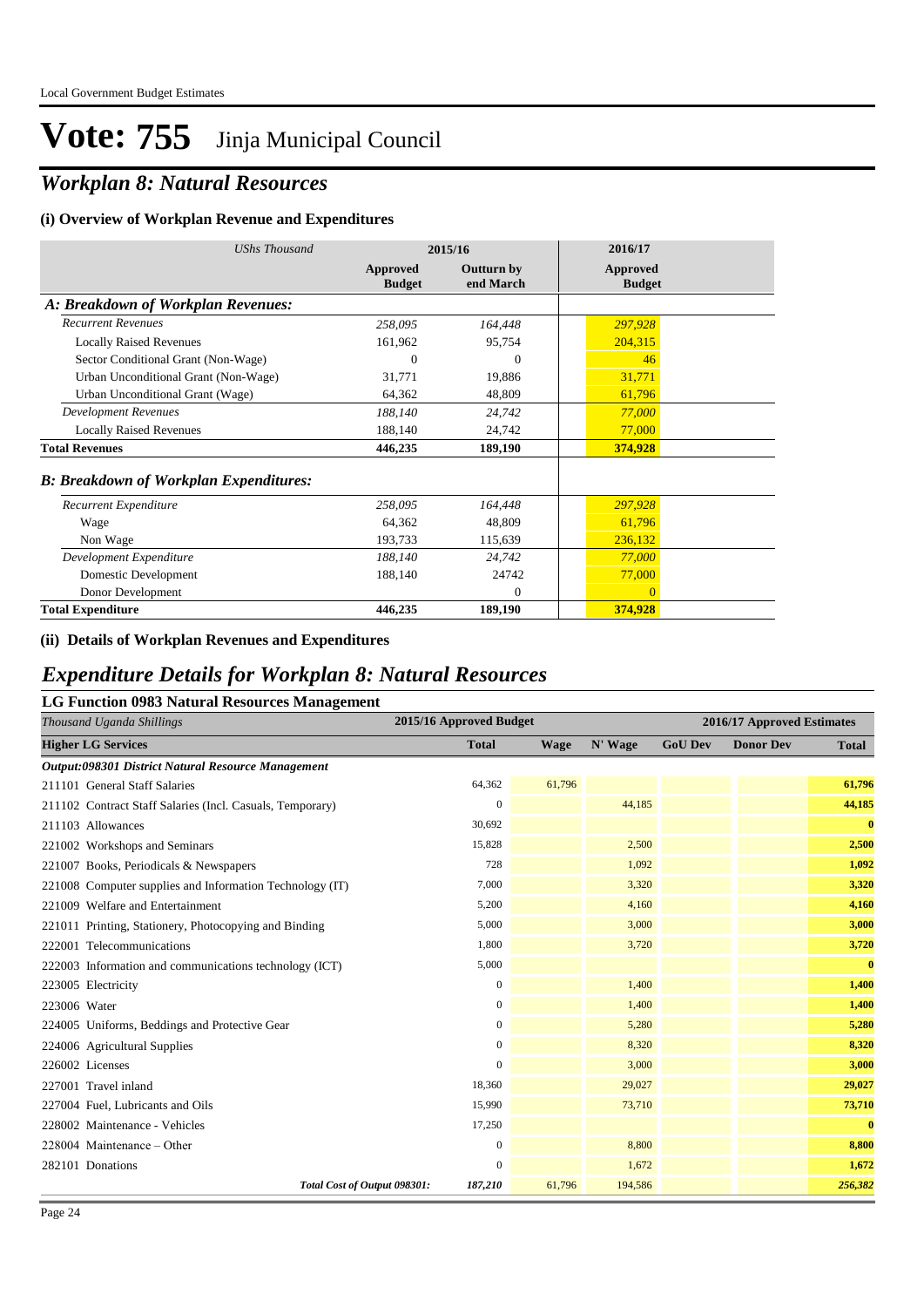### *Workplan 8: Natural Resources*

| Thousand Uganda Shillings            |                                                                                               |                                           | 2015/16 Approved Budget |                |                |                                 | 2016/17 Approved Estimates |                       |
|--------------------------------------|-----------------------------------------------------------------------------------------------|-------------------------------------------|-------------------------|----------------|----------------|---------------------------------|----------------------------|-----------------------|
| <b>Higher LG Services</b>            |                                                                                               |                                           | <b>Total</b>            | <b>Wage</b>    | N' Wage        | <b>GoU Dev</b>                  | <b>Donor Dev</b>           | <b>Total</b>          |
|                                      | Output:098304 Training in forestry management (Fuel Saving Technology, Water Shed Management) |                                           |                         |                |                |                                 |                            |                       |
|                                      | 211102 Contract Staff Salaries (Incl. Casuals, Temporary)                                     |                                           | 37,585                  |                |                |                                 |                            | $\bf{0}$              |
| 211103 Allowances                    |                                                                                               |                                           | 5,300                   |                |                |                                 |                            | $\bf{0}$              |
| 221002 Workshops and Seminars        |                                                                                               |                                           | 15,000                  |                |                |                                 |                            | $\bf{0}$              |
| 221009 Welfare and Entertainment     |                                                                                               |                                           | 3,500                   |                |                |                                 |                            | $\bf{0}$              |
|                                      | 221011 Printing, Stationery, Photocopying and Binding                                         |                                           | 4,500                   |                |                |                                 |                            | $\bf{0}$              |
|                                      |                                                                                               | Total Cost of Output 098304:              | 65,885                  |                |                |                                 |                            | $\boldsymbol{\theta}$ |
|                                      | Output:098306 Community Training in Wetland management                                        |                                           |                         |                |                |                                 |                            |                       |
| 221009 Welfare and Entertainment     |                                                                                               |                                           | $\boldsymbol{0}$        |                | 46             |                                 |                            | 46                    |
|                                      |                                                                                               | Total Cost of Output 098306:              | 0                       |                | 46             |                                 |                            | 46                    |
|                                      | Output:098308 Stakeholder Environmental Training and Sensitisation                            |                                           |                         |                |                |                                 |                            |                       |
| 221009 Welfare and Entertainment     |                                                                                               |                                           | $\boldsymbol{0}$        |                | 1,500          |                                 |                            | 1,500                 |
|                                      | 221011 Printing, Stationery, Photocopying and Binding                                         |                                           | $\overline{0}$          |                | 500            |                                 |                            | 500                   |
| 227004 Fuel, Lubricants and Oils     |                                                                                               |                                           | $\overline{0}$          |                | 500            |                                 |                            | 500                   |
|                                      |                                                                                               | Total Cost of Output 098308:              | 0                       |                | 2,500          |                                 |                            | 2,500                 |
|                                      | Output:098309 Monitoring and Evaluation of Environmental Compliance                           |                                           |                         |                |                |                                 |                            |                       |
| 211103 Allowances                    |                                                                                               |                                           | 1,000                   |                |                |                                 |                            | $\bf{0}$              |
| 221009 Welfare and Entertainment     |                                                                                               |                                           | 1,300                   |                | 3,000          |                                 |                            | 3,000                 |
|                                      | 221011 Printing, Stationery, Photocopying and Binding                                         |                                           | 1,300                   |                |                |                                 |                            | $\bf{0}$              |
| 227004 Fuel, Lubricants and Oils     |                                                                                               |                                           | 1,400                   |                |                |                                 |                            | $\bf{0}$              |
| 228004 Maintenance – Other           |                                                                                               |                                           | $\boldsymbol{0}$        |                | 36,000         |                                 |                            | 36,000                |
|                                      |                                                                                               | Total Cost of Output 098309:              | 5,000                   |                | 39,000         |                                 |                            | 39,000                |
|                                      |                                                                                               | <b>Total Cost of Higher LG Services</b>   | 258,095                 | 61,796         | 236,132        |                                 |                            | 297,928               |
| <b>Capital Purchases</b>             |                                                                                               |                                           | <b>Total</b>            | <b>Wage</b>    | N' Wage        | <b>GoU Dev</b>                  | <b>Donor Dev</b>           | Total                 |
| Output:098372 Administrative Capital |                                                                                               |                                           |                         |                |                |                                 |                            |                       |
| 312101 Non-Residential Buildings     |                                                                                               |                                           | $\overline{0}$          | $\overline{0}$ | $\mathbf{0}$   | 40,000                          | $\mathbf{0}$               | 40,000                |
| <b>Total LCIII: Not Specified</b>    |                                                                                               |                                           |                         | LCIV: Jinja MC |                |                                 |                            | 40,000                |
| LCII: Not Specified                  | LCI: Not Specified                                                                            | <b>Beautification of the municipality</b> |                         |                |                | Source: Locally Raised Revenues |                            | 40,000                |
| 312202 Machinery and Equipment       |                                                                                               |                                           | $\mathbf{0}$            | $\mathbf{0}$   | $\overline{0}$ | 31,000                          | $\mathbf{0}$               | 31,000                |
| <b>Total LCIII: Not Specified</b>    |                                                                                               |                                           |                         | LCIV: Jinja MC |                |                                 |                            | 31,000                |
| LCII: Not Specified                  | LCI: Head quarter                                                                             | Purchase of a power saw                   |                         |                |                | Source:Locally Raised Revenues  |                            | 2,500                 |
| LCII: Not Specified                  | LCI: Head quarter                                                                             | Purchase of a garbage sorting machine     |                         |                |                | Source: Locally Raised Revenues |                            | 20,000                |

*LCII: Not Specified LCI: Head quarter Purchase of a hedge trimmer Source:Locally Raised Revenues 6,000 LCII: Not Specified LCI: Head quarter Purchase of a noise meter Source:Locally Raised Revenues 2,500* 312213 ICT Equipment **6,000** 0 6,000 0 6,000 0 6,000 0 6,000 **Total LCIII: Jinja Central Div** LCIV: Jinja MC **6,000** *LCII: Not Specified LCI: Not Specified 2 laptops for the 2 assistant Officers Source:Locally Raised Revenues 6,000*

**Total Cost of Natural Resources 258,095** 61,796 236,132 77,000 **0** *374,928*

*Total Cost of Output 098372:* 0 0 0 0 77,000 0 77,000 0 77,000 **Total Cost of Capital Purchases 0** 0 0 77,000 **0** *77,000*

**Total Cost of function Natural Resources Management 258,095 61,796 236,132 77,000 0** *374,928*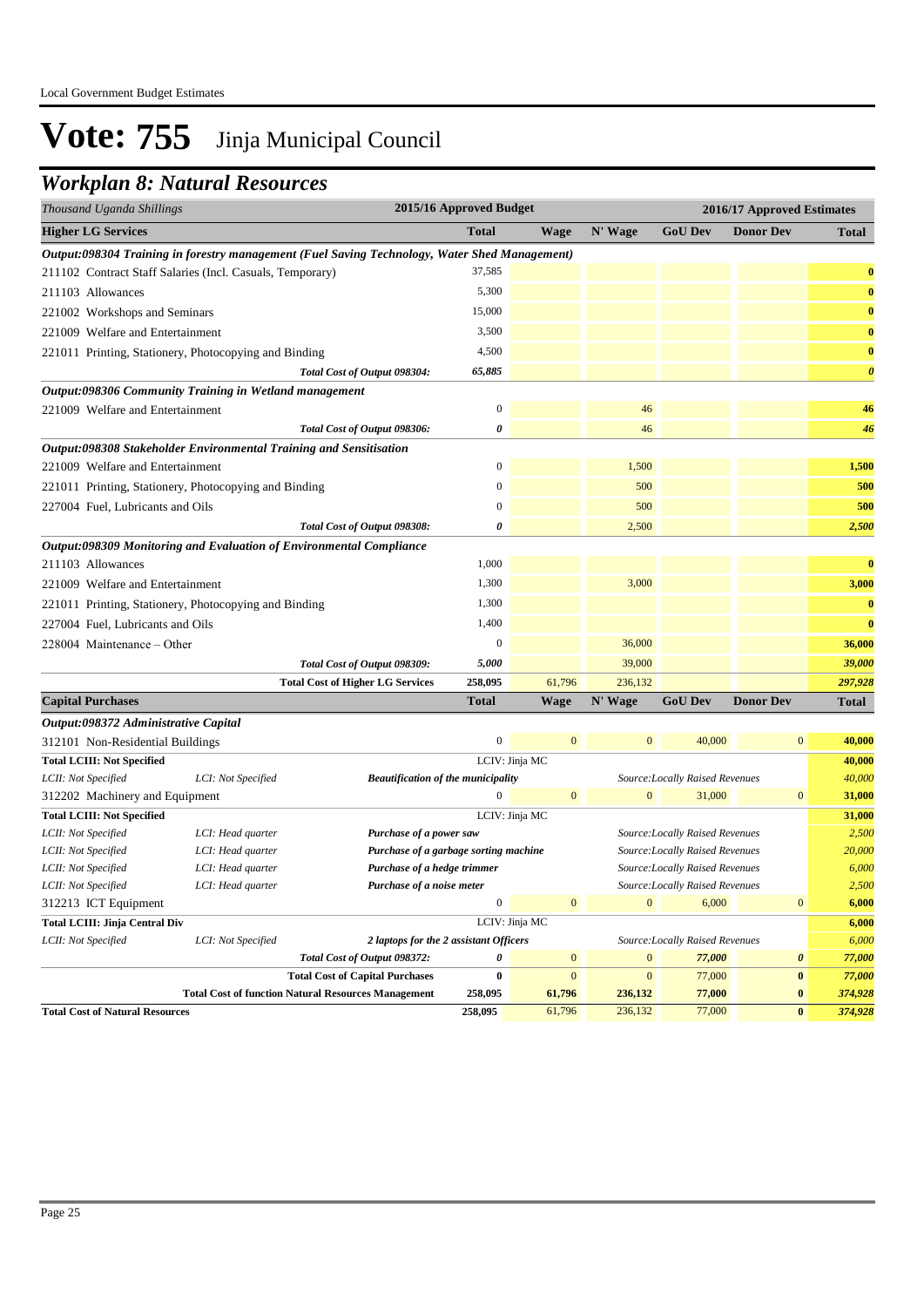## *Workplan 9: Community Based Services*

#### **(i) Overview of Workplan Revenue and Expenditures**

| <b>UShs Thousand</b>                          |                           | 2015/16                        | 2016/17                   |
|-----------------------------------------------|---------------------------|--------------------------------|---------------------------|
|                                               | Approved<br><b>Budget</b> | <b>Outturn by</b><br>end March | Approved<br><b>Budget</b> |
| A: Breakdown of Workplan Revenues:            |                           |                                |                           |
| <b>Recurrent Revenues</b>                     | 251,552                   | 171,230                        | 249,976                   |
| <b>Locally Raised Revenues</b>                | 126,567                   | 78,491                         | 120,299                   |
| Sector Conditional Grant (Non-Wage)           | 34,914                    | 26,187                         | 30,714                    |
| Urban Unconditional Grant (Non-Wage)          | 14,502                    | 9.877                          | 14,502                    |
| Urban Unconditional Grant (Wage)              | 75,568                    | 56,676                         | 84,461                    |
| <b>Development Revenues</b>                   | 202,743                   | 92,743                         | 66,500                    |
| <b>Locally Raised Revenues</b>                | 10,000                    | $\theta$                       | 16,500                    |
| Other Transfers from Central Government       | 100,000                   | $\Omega$                       | 50,000                    |
| Unspent balances - Other Government Transfers | 92.743                    | 92,743                         |                           |
| <b>Total Revenues</b>                         | 454,295                   | 263,973                        | 316,476                   |
| <b>B: Breakdown of Workplan Expenditures:</b> |                           |                                |                           |
| Recurrent Expenditure                         | 251,552                   | 171,330                        | 249,976                   |
| Wage                                          | 75.568                    | 56.676                         | 84,461                    |
| Non Wage                                      | 175,984                   | 114,654                        | 165,515                   |
| Development Expenditure                       | 202,743                   | 92,742                         | 66,500                    |
| Domestic Development                          | 202,743                   | 92742.15                       | 66,500                    |
| Donor Development                             | $\mathbf{0}$              | $\theta$                       | $\Omega$                  |
| <b>Total Expenditure</b>                      | 454,295                   | 264,073                        | 316,476                   |

**(ii) Details of Workplan Revenues and Expenditures**

### *Expenditure Details for Workplan 9: Community Based Services*

#### **LG Function 1081 Community Mobilisation and Empowerment**

| Thousand Uganda Shillings                                         | 2015/16 Approved Budget |             |         |                | 2016/17 Approved Estimates |              |
|-------------------------------------------------------------------|-------------------------|-------------|---------|----------------|----------------------------|--------------|
| <b>Higher LG Services</b>                                         | <b>Total</b>            | <b>Wage</b> | N' Wage | <b>GoU Dev</b> | <b>Donor Dev</b>           | <b>Total</b> |
| Output:108101 Operation of the Community Based Sevices Department |                         |             |         |                |                            |              |
| 211101 General Staff Salaries                                     | 75,568                  | 84,461      |         |                |                            | 84,461       |
| 221007 Books, Periodicals & Newspapers                            | 728                     |             | 728     |                |                            | 728          |
| 221008 Computer supplies and Information Technology (IT)          | 2,000                   |             | 2,000   |                |                            | 2,000        |
| 221009 Welfare and Entertainment                                  | 5,200                   |             | 5,200   |                |                            | 5,200        |
| 221011 Printing, Stationery, Photocopying and Binding             | 2,000                   |             | 4,000   |                |                            | 4,000        |
| 222001 Telecommunications                                         | 3,720                   |             | 3,720   |                |                            | 3,720        |
| 227001 Travel inland                                              | 22,776                  |             | 23,256  |                |                            | 23,256       |
| 227004 Fuel, Lubricants and Oils                                  | 7,696                   |             | 7,280   |                |                            | 7,280        |
| Total Cost of Output 108101:                                      | 119,688                 | 84,461      | 46,184  |                |                            | 130,645      |
| <b>Output:108103 Social Rehabilitation Services</b>               |                         |             |         |                |                            |              |
| 221001 Advertising and Public Relations                           | 2,892                   |             | 1,500   |                |                            | 1,500        |
| 221009 Welfare and Entertainment                                  | 50,655                  |             | 40,000  |                |                            | 40,000       |
| 221011 Printing, Stationery, Photocopying and Binding             | 500                     |             | 1,500   |                |                            | 1,500        |
| 227004 Fuel, Lubricants and Oils                                  | 1,113                   |             | 3,000   |                |                            | 3,000        |
| Total Cost of Output 108103:                                      | 55,160                  |             | 46,000  |                |                            | 46,000       |
| <b>Output:108104 Community Development Services (HLG)</b>         |                         |             |         |                |                            |              |
| 211103 Allowances                                                 | 4,000                   |             | 4,025   |                |                            | 4,025        |
| 221002 Workshops and Seminars                                     | $\Omega$                |             | 4,000   |                |                            | 4,000        |
| 221009 Welfare and Entertainment                                  | 11,000                  |             | 6,000   |                |                            | 6,000        |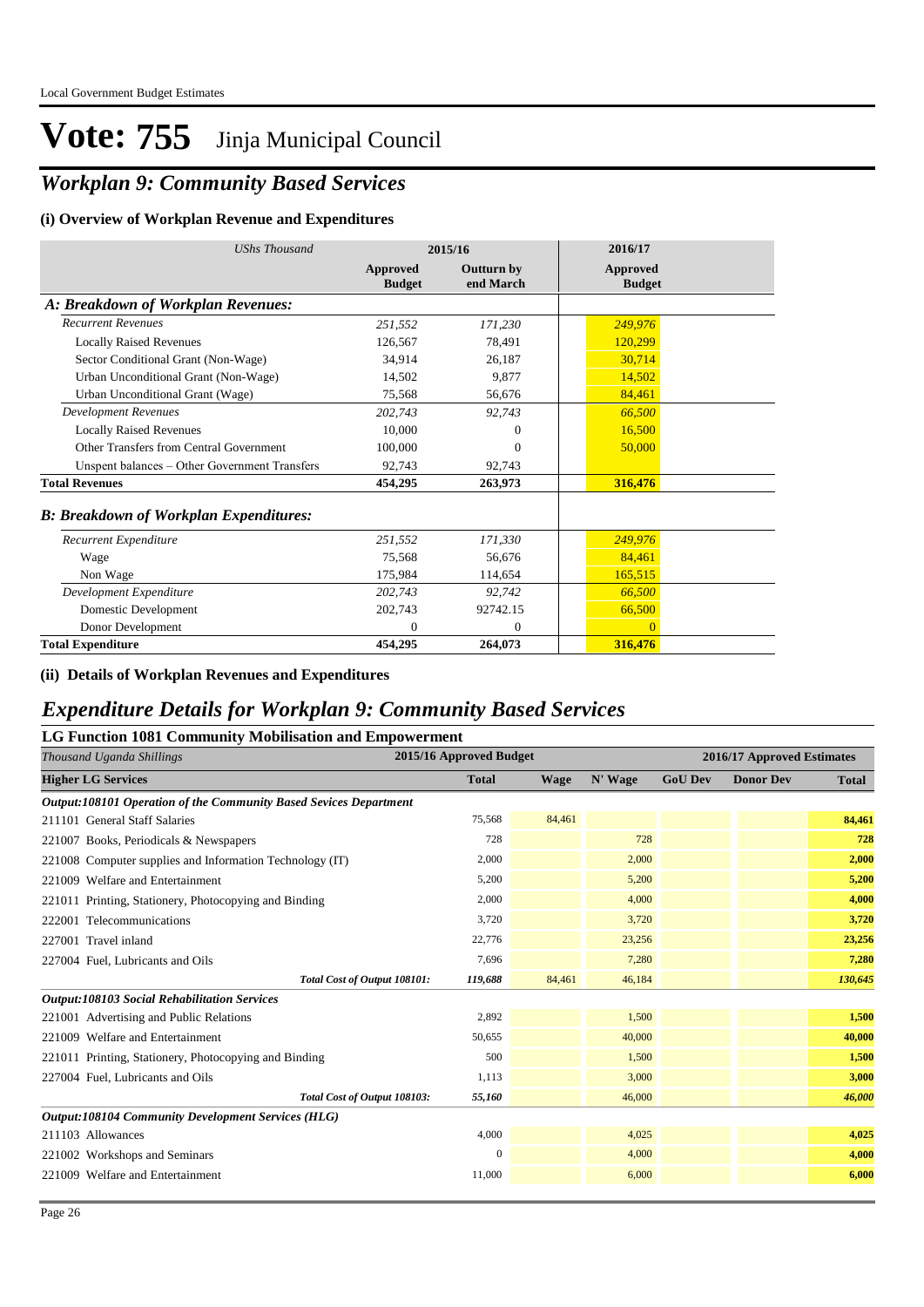### *Workplan 9: Community Based Services*

| Thousand Uganda Shillings                                            |                   |                                                   | 2015/16 Approved Budget |                |                  |                                 | 2016/17 Approved Estimates               |                       |
|----------------------------------------------------------------------|-------------------|---------------------------------------------------|-------------------------|----------------|------------------|---------------------------------|------------------------------------------|-----------------------|
| <b>Higher LG Services</b>                                            |                   |                                                   | <b>Total</b>            | <b>Wage</b>    | N' Wage          | <b>GoU</b> Dev                  | <b>Donor Dev</b>                         | Total                 |
| 221011 Printing, Stationery, Photocopying and Binding                |                   |                                                   | 1,990                   |                |                  |                                 |                                          | $\bf{0}$              |
| 227004 Fuel, Lubricants and Oils                                     |                   |                                                   | 2,000                   |                | 1,000            |                                 |                                          | 1,000                 |
| 282101 Donations                                                     |                   |                                                   | 5,000                   |                |                  |                                 |                                          | $\bf{0}$              |
|                                                                      |                   | Total Cost of Output 108104:                      | 23,990                  |                | 15,025           |                                 |                                          | 15,025                |
| Output:108105 Adult Learning                                         |                   |                                                   |                         |                |                  |                                 |                                          |                       |
| 221002 Workshops and Seminars                                        |                   |                                                   | 3,096                   |                | 926              |                                 |                                          | 926                   |
| 221009 Welfare and Entertainment                                     |                   |                                                   | $\boldsymbol{0}$        |                | 1,500            |                                 |                                          | 1,500                 |
| 221011 Printing, Stationery, Photocopying and Binding                |                   |                                                   | $\mathbf{0}$            |                | 1,000            |                                 |                                          | 1,000                 |
|                                                                      |                   | Total Cost of Output 108105:                      | 3,096                   |                | 3,426            |                                 |                                          | 3,426                 |
| <b>Output:108106 Support to Public Libraries</b>                     |                   |                                                   |                         |                |                  |                                 |                                          |                       |
| 221007 Books, Periodicals & Newspapers                               |                   |                                                   | 2,156                   |                | 2,500            |                                 |                                          | 2,500                 |
| 221009 Welfare and Entertainment                                     |                   |                                                   | 2,460                   |                | 5,200            |                                 |                                          | 5,200                 |
| 221011 Printing, Stationery, Photocopying and Binding                |                   |                                                   | 5,000                   |                | 4,000            |                                 |                                          | 4,000                 |
| 221012 Small Office Equipment                                        |                   |                                                   | 500                     |                |                  |                                 |                                          | $\bf{0}$              |
| 223005 Electricity                                                   |                   |                                                   | 2,400                   |                |                  |                                 |                                          | $\bf{0}$              |
| 223006 Water                                                         |                   |                                                   | 1,500                   |                |                  |                                 |                                          | $\bf{0}$              |
| 227004 Fuel, Lubricants and Oils                                     |                   |                                                   | $\boldsymbol{0}$        |                | 4,977            |                                 |                                          | 4,977                 |
| 228004 Maintenance – Other                                           |                   |                                                   | 7,000                   |                |                  |                                 |                                          | $\bf{0}$              |
|                                                                      |                   | Total Cost of Output 108106:                      | 21,016                  |                | 16,677           |                                 |                                          | 16,677                |
| <b>Output:108107 Gender Mainstreaming</b>                            |                   |                                                   |                         |                |                  |                                 |                                          |                       |
| 211103 Allowances                                                    |                   |                                                   | $\boldsymbol{0}$        |                | 3,687            |                                 |                                          | 3,687                 |
| 221002 Workshops and Seminars                                        |                   |                                                   | 16,163                  |                | 9,992            |                                 |                                          | 9,992                 |
| 221009 Welfare and Entertainment                                     |                   |                                                   | $\boldsymbol{0}$        |                | 8,000            |                                 |                                          | 8,000                 |
| 221011 Printing, Stationery, Photocopying and Binding                |                   |                                                   | $\mathbf{0}$            |                | 5,000            |                                 |                                          | 5,000                 |
|                                                                      |                   | Total Cost of Output 108107:                      | 16,163                  |                | 26,679           |                                 |                                          | 26,679                |
| <b>Output:108109 Support to Youth Councils</b>                       |                   |                                                   |                         |                |                  |                                 |                                          |                       |
| 221009 Welfare and Entertainment                                     |                   |                                                   | 5,000                   |                |                  |                                 |                                          | $\bf{0}$              |
|                                                                      |                   | Total Cost of Output 108109:                      | 5,000                   |                |                  |                                 |                                          | $\boldsymbol{\theta}$ |
| Output:108110 Support to Disabled and the Elderly                    |                   |                                                   |                         |                |                  |                                 |                                          |                       |
| 221002 Workshops and Seminars                                        |                   |                                                   | $\boldsymbol{0}$        |                | 6,524            |                                 |                                          | 6,524                 |
| 221009 Welfare and Entertainment                                     |                   |                                                   | 7,439                   |                |                  |                                 |                                          | $\bf{0}$              |
|                                                                      |                   | Total Cost of Output 108110:                      | 7,439                   |                | 6,524            |                                 |                                          | 6,524                 |
| <b>Output:108115 Sector Capacity Development</b>                     |                   |                                                   |                         |                |                  |                                 |                                          |                       |
| 221002 Workshops and Seminars                                        |                   |                                                   | $\boldsymbol{0}$        |                | 5,000            |                                 |                                          | 5,000                 |
|                                                                      |                   | Total Cost of Output 108115:                      | 0                       |                | 5,000            |                                 |                                          | 5,000                 |
|                                                                      |                   | <b>Total Cost of Higher LG Services</b>           | 251,552                 | 84,461         | 165,515          |                                 |                                          | 249,976               |
| <b>Capital Purchases</b>                                             |                   |                                                   | <b>Total</b>            | <b>Wage</b>    | N' Wage          | <b>GoU Dev</b>                  | <b>Donor Dev</b>                         | Total                 |
| Output:108172 Administrative Capital                                 |                   |                                                   | $\boldsymbol{0}$        | $\mathbf{0}$   | $\mathbf{0}$     |                                 | $\boldsymbol{0}$                         |                       |
| 312203 Furniture & Fixtures<br><b>Total LCIII: Jinja Central Div</b> |                   |                                                   |                         | LCIV: Jinja MC |                  | 16,500                          |                                          | 16,500                |
| LCII: Not Specified                                                  | LCI: Head Quarter | Purchase of chairs for the town hall              |                         |                |                  | Source: Locally Raised Revenues |                                          | 16,500<br>5,000       |
| LCII: Not Specified                                                  | LCI: Head Quarter | Purchase of curtains for the CBS department       |                         |                |                  | Source:Locally Raised Revenues  |                                          | 1,500                 |
| LCII: Not Specified                                                  | LCI: Head Quarter | Purchase of file wall cabin for the PCDO's office |                         |                |                  | Source:Locally Raised Revenues  |                                          | 10,000                |
|                                                                      |                   | Total Cost of Output 108172:                      | 0                       | $\mathbf{0}$   | $\mathbf{0}$     | 16,500                          | 0                                        | 16,500                |
| Output:108175 Non Standard Service Delivery Capital                  |                   |                                                   |                         |                |                  |                                 |                                          |                       |
| 312202 Machinery and Equipment                                       |                   |                                                   | $\boldsymbol{0}$        | $\mathbf{0}$   | $\boldsymbol{0}$ | 50,000                          | $\boldsymbol{0}$                         | 50,000                |
| <b>Total LCIII: Not Specified</b>                                    |                   |                                                   |                         | LCIV: Jinja MC |                  |                                 |                                          | 50,000                |
| LCII: Not Specified                                                  | LCI: Head Quarter | <b>Youth Livelihood Projects</b>                  |                         |                |                  |                                 | Source: Other Transfers from Central Gov | 50,000                |
|                                                                      |                   | Total Cost of Output 108175:                      | 0                       | $\bf{0}$       | $\boldsymbol{0}$ | 50,000                          | 0                                        | 50,000                |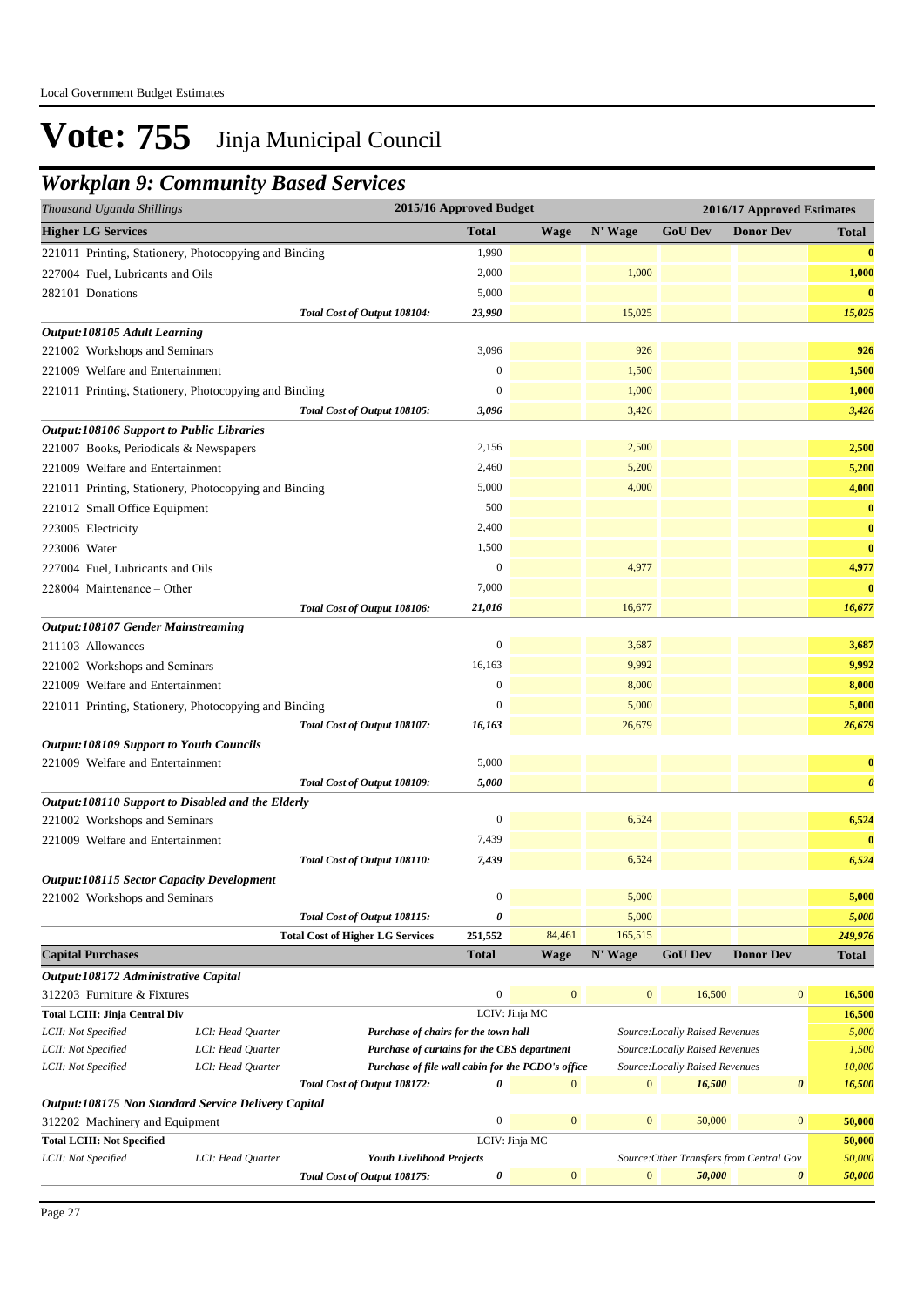## *Workplan 9: Community Based Services*

| Thousand Uganda Shillings                                            | 2015/16 Approved Budget<br>2016/17 Approved Estimates |        |          |                |                  |              |
|----------------------------------------------------------------------|-------------------------------------------------------|--------|----------|----------------|------------------|--------------|
| <b>Capital Purchases</b>                                             | <b>Total</b>                                          | Wage   | N' Wage  | <b>GoU</b> Dev | <b>Donor Dev</b> | <b>Total</b> |
| <b>Total Cost of Capital Purchases</b>                               |                                                       | 0      | $\Omega$ | 66,500         | $\bf{0}$         | 66,500       |
| <b>Total Cost of function Community Mobilisation and Empowerment</b> | 251.552                                               | 84,461 | 165,515  | 66,500         | $\bf{0}$         | 316,476      |
| <b>Total Cost of Community Based Services</b>                        | 251,552                                               | 84,461 | 165,515  | 66,500         | $\bf{0}$         | 316,476      |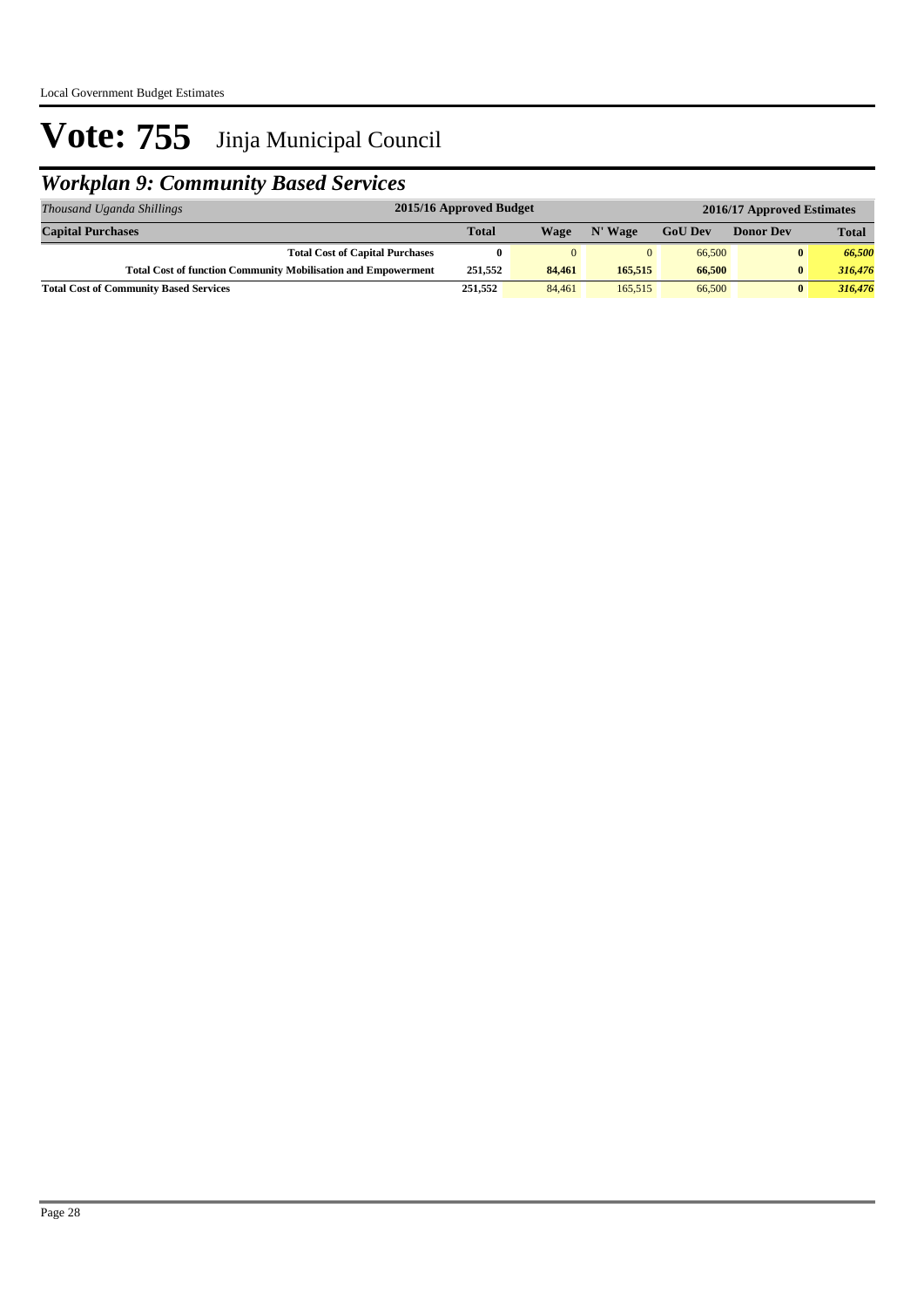## *Workplan 10: Planning*

#### **(i) Overview of Workplan Revenue and Expenditures**

| UShs Thousand                                 |                           | 2015/16                        | 2016/17                   |
|-----------------------------------------------|---------------------------|--------------------------------|---------------------------|
|                                               | Approved<br><b>Budget</b> | <b>Outturn by</b><br>end March | Approved<br><b>Budget</b> |
| A: Breakdown of Workplan Revenues:            |                           |                                |                           |
| <b>Recurrent Revenues</b>                     | 145,079                   | 86,268                         | 147,046                   |
| <b>Locally Raised Revenues</b>                | 77,223                    | 35,663                         | 99,494                    |
| Support Services Conditional Grant (Non-Wage) | 20,707                    | 15,530                         |                           |
| Urban Unconditional Grant (Non-Wage)          | 8,746                     | 6,273                          | 8,746                     |
| Urban Unconditional Grant (Wage)              | 38,402                    | 28,802                         | 38,807                    |
| <b>Total Revenues</b>                         | 145,079                   | 86,268                         | 147,046                   |
| <b>B: Breakdown of Workplan Expenditures:</b> |                           |                                |                           |
| Recurrent Expenditure                         | 145,079                   | 86,268                         | 147,046                   |
| Wage                                          | 38,402                    | 28,802                         | 38,807                    |
| Non Wage                                      | 106,676                   | 57,466                         | 108,240                   |
| Development Expenditure                       | 0                         | 0                              | $\theta$                  |
| Domestic Development                          |                           | $\overline{0}$                 | $\mathbf{0}$              |
| Donor Development                             |                           | $\overline{0}$                 | $\overline{0}$            |
| <b>Total Expenditure</b>                      | 145,079                   | 86,268                         | 147,046                   |

#### **(ii) Details of Workplan Revenues and Expenditures**

### *Expenditure Details for Workplan 10: Planning*

#### **LG Function 1383 Local Government Planning Services**

| Thousand Uganda Shillings                                | 2015/16 Approved Budget |        |         |                | 2016/17 Approved Estimates |              |
|----------------------------------------------------------|-------------------------|--------|---------|----------------|----------------------------|--------------|
| <b>Higher LG Services</b>                                | <b>Total</b>            | Wage   | N' Wage | <b>GoU Dev</b> | <b>Donor Dev</b>           | <b>Total</b> |
| Output:138301 Management of the District Planning Office |                         |        |         |                |                            |              |
| 211101 General Staff Salaries                            | 38,402                  | 38,807 |         |                |                            | 38,807       |
| 221007 Books, Periodicals & Newspapers                   | 728                     |        | 728     |                |                            | 728          |
| 221008 Computer supplies and Information Technology (IT) | 2,000                   |        | 1,000   |                |                            | 1,000        |
| 221009 Welfare and Entertainment                         | 5,200                   |        | 6,240   |                |                            | 6,240        |
| 221011 Printing, Stationery, Photocopying and Binding    | 1,000                   |        | 2,000   |                |                            | 2,000        |
| 222001 Telecommunications                                | 3,840                   |        | 6,786   |                |                            | 6,786        |
| 222003 Information and communications technology (ICT)   | 2,946                   |        |         |                |                            | $\bf{0}$     |
| 227001 Travel inland                                     | 16,566                  |        | 15,566  |                |                            | 15,566       |
| 227004 Fuel, Lubricants and Oils                         | 16,354                  |        | 20,020  |                |                            | 20,020       |
| Total Cost of Output 138301:                             | 87,036                  | 38,807 | 52,340  |                |                            | 91,146       |
| Output:138302 District Planning                          |                         |        |         |                |                            |              |
| 211103 Allowances                                        | 500                     |        |         |                |                            | $\bf{0}$     |
| 221009 Welfare and Entertainment                         | 2,000                   |        | 2,000   |                |                            | 2,000        |
| 221011 Printing, Stationery, Photocopying and Binding    | 2,000                   |        | 1,000   |                |                            | 1,000        |
| 227004 Fuel, Lubricants and Oils                         | 500                     |        | 1,500   |                |                            | 1,500        |
| Total Cost of Output 138302:                             | 5,000                   |        | 4,500   |                |                            | 4,500        |
| Output:138303 Statistical data collection                |                         |        |         |                |                            |              |
| 221009 Welfare and Entertainment                         | 500                     |        | 500     |                |                            | 500          |
| 221011 Printing, Stationery, Photocopying and Binding    | 1,562                   |        | 1,200   |                |                            | 1,200        |
| 227004 Fuel, Lubricants and Oils                         | 614                     |        | 500     |                |                            | 500          |
| Total Cost of Output 138303:                             | 2,676                   |        | 2,200   |                |                            | 2,200        |
| Output:138304 Demographic data collection                |                         |        |         |                |                            |              |
| 211103 Allowances                                        | 500                     |        |         |                |                            | $\bf{0}$     |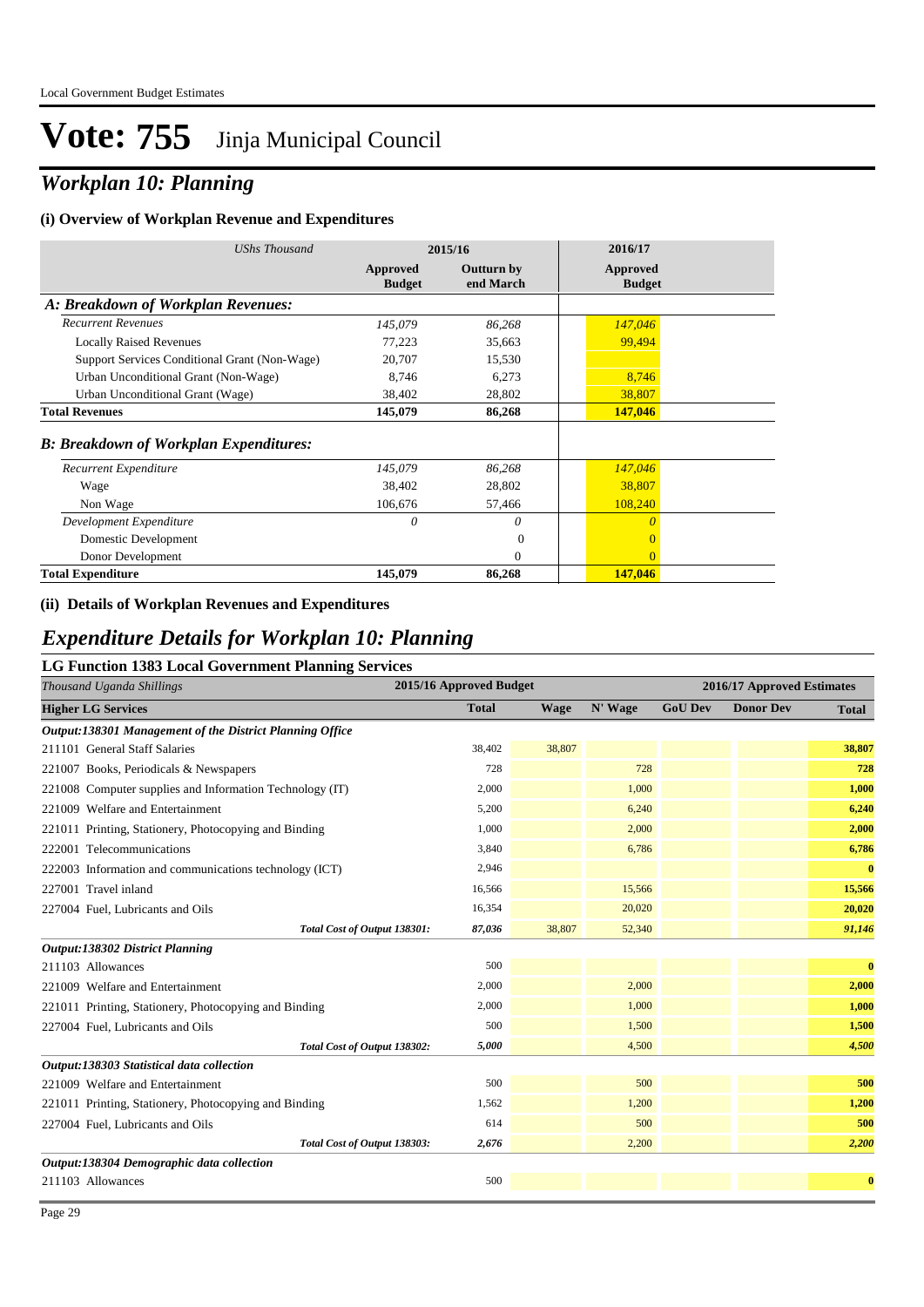### *Workplan 10: Planning*

| Thousand Uganda Shillings                                        | 2015/16 Approved Budget |             |         |                | 2016/17 Approved Estimates |          |
|------------------------------------------------------------------|-------------------------|-------------|---------|----------------|----------------------------|----------|
| <b>Higher LG Services</b>                                        | <b>Total</b>            | <b>Wage</b> | N' Wage | <b>GoU Dev</b> | <b>Donor Dev</b>           | Total    |
| 221009 Welfare and Entertainment                                 | 800                     |             | 1,000   |                |                            | 1,000    |
| 221011 Printing, Stationery, Photocopying and Binding            | 750                     |             | 1,000   |                |                            | 1,000    |
| 227004 Fuel, Lubricants and Oils                                 | 950                     |             | 500     |                |                            | 500      |
| Total Cost of Output 138304:                                     | 3,000                   |             | 2,500   |                |                            | 2,500    |
| <b>Output:138305 Project Formulation</b>                         |                         |             |         |                |                            |          |
| 211103 Allowances                                                | 1,500                   |             |         |                |                            | $\bf{0}$ |
| 221009 Welfare and Entertainment                                 | 2,500                   |             | 2,000   |                |                            | 2,000    |
| 221011 Printing, Stationery, Photocopying and Binding            | 4,000                   |             | 1,500   |                |                            | 1,500    |
| 227004 Fuel, Lubricants and Oils                                 | 2,159                   |             | 2,000   |                |                            | 2,000    |
| Total Cost of Output 138305:                                     | 10,159                  |             | 5,500   |                |                            | 5,500    |
| Output:138306 Development Planning                               |                         |             |         |                |                            |          |
| 211103 Allowances                                                | $\boldsymbol{0}$        |             | 500     |                |                            | 500      |
| 221009 Welfare and Entertainment                                 | $\overline{0}$          |             | 1,500   |                |                            | 1,500    |
| 221011 Printing, Stationery, Photocopying and Binding            | 0                       |             | 1,000   |                |                            | 1,000    |
| 227004 Fuel, Lubricants and Oils                                 | $\overline{0}$          |             | 500     |                |                            | 500      |
| Total Cost of Output 138306:                                     | 0                       |             | 3,500   |                |                            | 3,500    |
| <b>Output:138308 Operational Planning</b>                        |                         |             |         |                |                            |          |
| 221009 Welfare and Entertainment                                 | 7,650                   |             | 10,000  |                |                            | 10,000   |
| 221011 Printing, Stationery, Photocopying and Binding            | 5,190                   |             | 3,000   |                |                            | 3,000    |
| 227004 Fuel, Lubricants and Oils                                 | 1,160                   |             | 1,500   |                |                            | 1,500    |
| Total Cost of Output 138308:                                     | 14,000                  |             | 14,500  |                |                            | 14,500   |
| Output:138309 Monitoring and Evaluation of Sector plans          |                         |             |         |                |                            |          |
| 211103 Allowances                                                | 9,207                   |             | 5,000   |                |                            | 5,000    |
| 221009 Welfare and Entertainment                                 | 6,000                   |             | 10,000  |                |                            | 10,000   |
| 221011 Printing, Stationery, Photocopying and Binding            | 5,000                   |             | 4,200   |                |                            | 4,200    |
| 227004 Fuel, Lubricants and Oils                                 | 3,000                   |             | 4,000   |                |                            | 4,000    |
| Total Cost of Output 138309:                                     | 23,207                  |             | 23,200  |                |                            | 23,200   |
| <b>Total Cost of Higher LG Services</b>                          | 145,079                 | 38,807      | 108,240 |                |                            | 147,046  |
| <b>Total Cost of function Local Government Planning Services</b> | 145,079                 | 38,807      | 108,240 |                |                            | 147,046  |
| <b>Total Cost of Planning</b>                                    | 145,079                 | 38,807      | 108,240 |                |                            | 147,046  |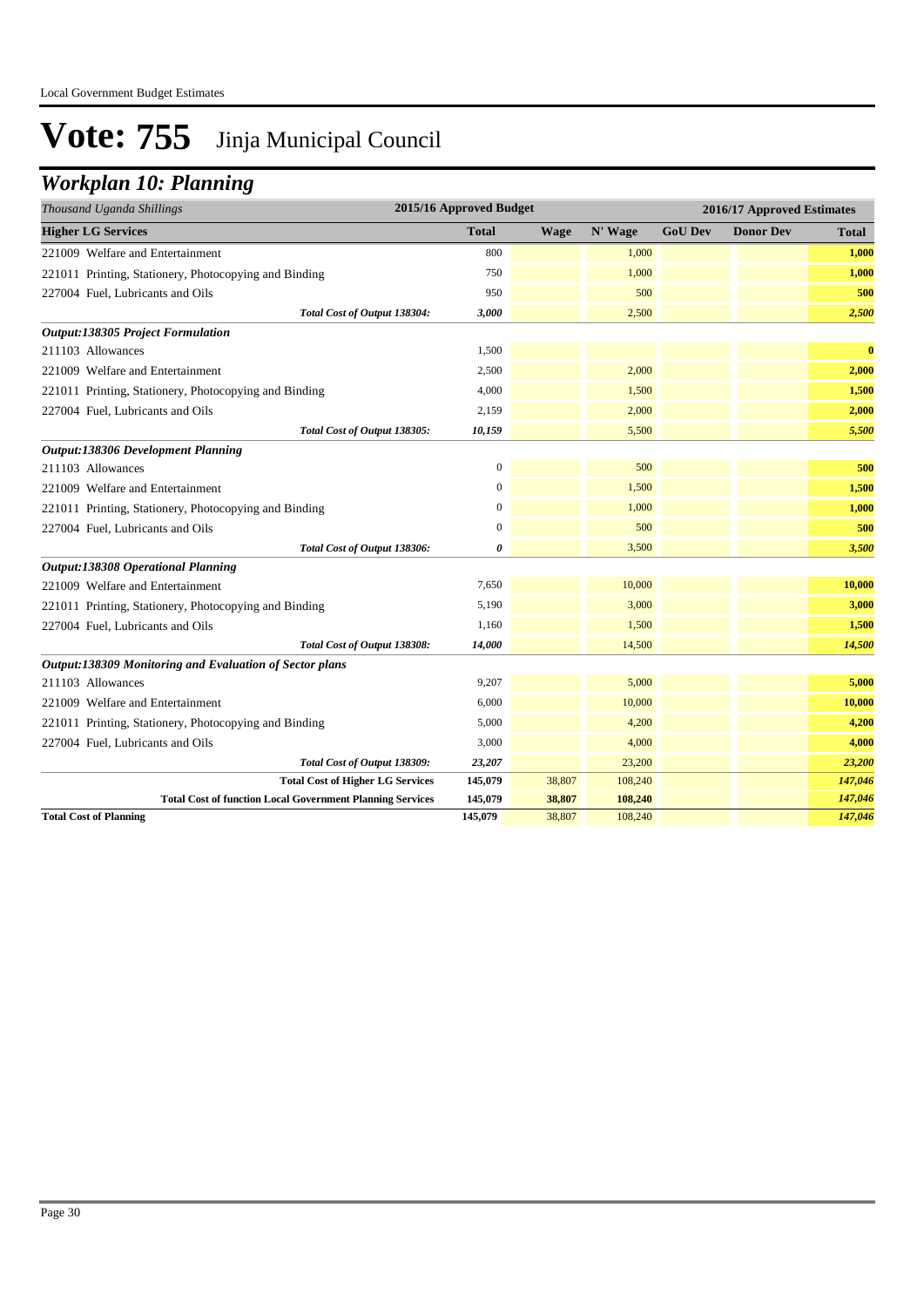## *Workplan 11: Internal Audit*

#### **(i) Overview of Workplan Revenue and Expenditures**

| <b>UShs Thousand</b>                          |                           | 2015/16                        | 2016/17                   |  |
|-----------------------------------------------|---------------------------|--------------------------------|---------------------------|--|
|                                               | Approved<br><b>Budget</b> | <b>Outturn by</b><br>end March | Approved<br><b>Budget</b> |  |
| A: Breakdown of Workplan Revenues:            |                           |                                |                           |  |
| <b>Recurrent Revenues</b>                     | 104,548                   | 73,773                         | 110,647                   |  |
| <b>Locally Raised Revenues</b>                | 57,339                    | 39,511                         | 63,437                    |  |
| Urban Unconditional Grant (Non-Wage)          | 7,979                     | 4,839                          | 7,979                     |  |
| Urban Unconditional Grant (Wage)              | 39,231                    | 29,423                         | 39,231                    |  |
| <b>Development Revenues</b>                   | 4,000                     | $\theta$                       |                           |  |
| <b>Locally Raised Revenues</b>                | 4,000                     | $\theta$                       |                           |  |
| <b>Total Revenues</b>                         | 108,548                   | 73,773                         | 110,647                   |  |
| <b>B: Breakdown of Workplan Expenditures:</b> |                           |                                |                           |  |
| Recurrent Expenditure                         | 104,548                   | 77,173                         | 110,647                   |  |
| Wage                                          | 39,231                    | 29,423                         | 39,231                    |  |
| Non Wage                                      | 65,317                    | 47,750                         | 71,416                    |  |
| Development Expenditure                       | 4,000                     | 0                              | $\theta$                  |  |
| Domestic Development                          | 4,000                     | $\Omega$                       | $\overline{0}$            |  |
| Donor Development                             |                           | $\Omega$                       | $\overline{0}$            |  |
| <b>Total Expenditure</b>                      | 108,548                   | 77,173                         | 110,647                   |  |

#### **(ii) Details of Workplan Revenues and Expenditures**

### *Expenditure Details for Workplan 11: Internal Audit*

#### **LG Function 1482 Internal Audit Services**

| Thousand Uganda Shillings                                | 2015/16 Approved Budget |             |         |                | 2016/17 Approved Estimates |              |
|----------------------------------------------------------|-------------------------|-------------|---------|----------------|----------------------------|--------------|
| <b>Higher LG Services</b>                                | <b>Total</b>            | <b>Wage</b> | N' Wage | <b>GoU Dev</b> | <b>Donor Dev</b>           | <b>Total</b> |
| Output:148201 Management of Internal Audit Office        |                         |             |         |                |                            |              |
| 211101 General Staff Salaries                            | 39,231                  | 39,231      |         |                |                            | 39,231       |
| 221007 Books, Periodicals & Newspapers                   | 728                     |             | 728     |                |                            | 728          |
| 221008 Computer supplies and Information Technology (IT) | $\Omega$                |             | 3,500   |                |                            | 3,500        |
| 221009 Welfare and Entertainment                         | 2,600                   |             | 5,200   |                |                            | 5,200        |
| 221011 Printing, Stationery, Photocopying and Binding    | 4,000                   |             | 4,000   |                |                            | 4,000        |
| 221017 Subscriptions                                     | $\mathbf{0}$            |             | 2,300   |                |                            | 2,300        |
| 222001 Telecommunications                                | 3,360                   |             | 3,360   |                |                            | 3,360        |
| 227001 Travel inland                                     | 23,541                  |             |         |                |                            | $\bf{0}$     |
| 227004 Fuel, Lubricants and Oils                         | $\mathbf{0}$            |             | 17,400  |                |                            | 17,400       |
| Total Cost of Output 148201:                             | 73,460                  | 39,231      | 36,488  |                |                            | 75,719       |
| Output:148202 Internal Audit                             |                         |             |         |                |                            |              |
| 211103 Allowances                                        | 300                     |             |         |                |                            | $\bf{0}$     |
| 221002 Workshops and Seminars                            | 5,856                   |             |         |                |                            | $\bf{0}$     |
| 221008 Computer supplies and Information Technology (IT) | 3,500                   |             |         |                |                            | $\bf{0}$     |
| 221009 Welfare and Entertainment                         | 3,740                   |             | 6,840   |                |                            | 6,840        |
| 221011 Printing, Stationery, Photocopying and Binding    | $\mathbf{0}$            |             | 4,200   |                |                            | 4,200        |
| 221017 Subscriptions                                     | 2,300                   |             |         |                |                            | $\bf{0}$     |
| 222003 Information and communications technology (ICT)   | 4,000                   |             |         |                |                            | $\bf{0}$     |
| 227004 Fuel, Lubricants and Oils                         | 15,392                  |             | 14,560  |                |                            | 14,560       |
| Total Cost of Output 148202:                             | 35,088                  |             | 25,600  |                |                            | 25,600       |
| <b>Output:148203 Sector Capacity Development</b>         |                         |             |         |                |                            |              |
| 221002 Workshops and Seminars                            | $\mathbf{0}$            |             | 9,328   |                |                            | 9,328        |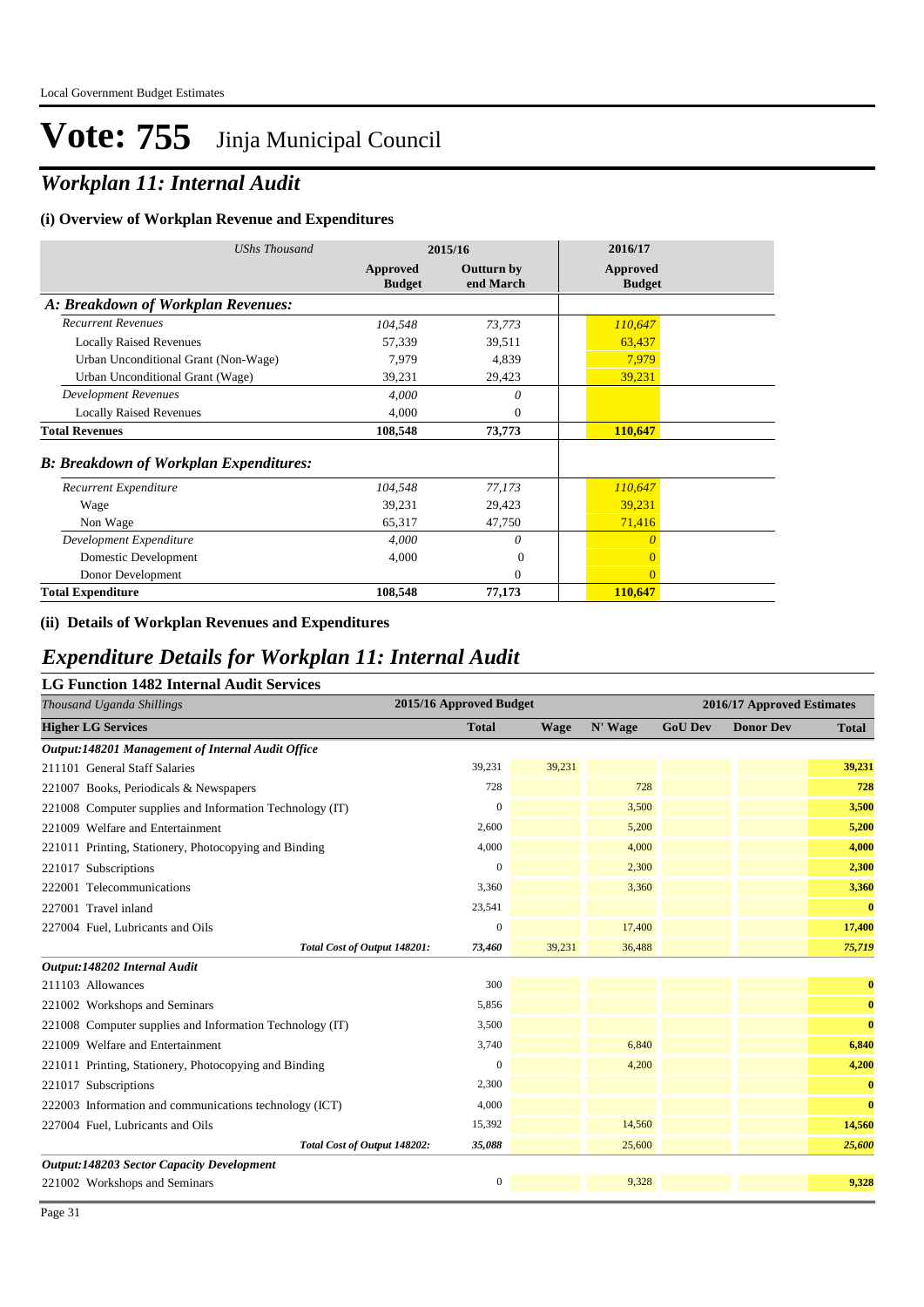## *Workplan 11: Internal Audit*

| Thousand Uganda Shillings           | 2015/16 Approved Budget<br>2016/17 Approved Estimates |              |        |         |                |                  |              |
|-------------------------------------|-------------------------------------------------------|--------------|--------|---------|----------------|------------------|--------------|
| <b>Higher LG Services</b>           |                                                       | <b>Total</b> | Wage   | N' Wage | <b>GoU Dev</b> | <b>Donor Dev</b> | <b>Total</b> |
|                                     | Total Cost of Output 148203:                          | 0            |        | 9.328   |                |                  | 9.328        |
|                                     | <b>Total Cost of Higher LG Services</b>               | 108,548      | 39,231 | 71,416  |                |                  | 110,647      |
|                                     | <b>Total Cost of function Internal Audit Services</b> | 108.548      | 39.231 | 71.416  |                |                  | 110,647      |
| <b>Total Cost of Internal Audit</b> |                                                       | 108,548      | 39.231 | 71,416  |                |                  | 110,647      |